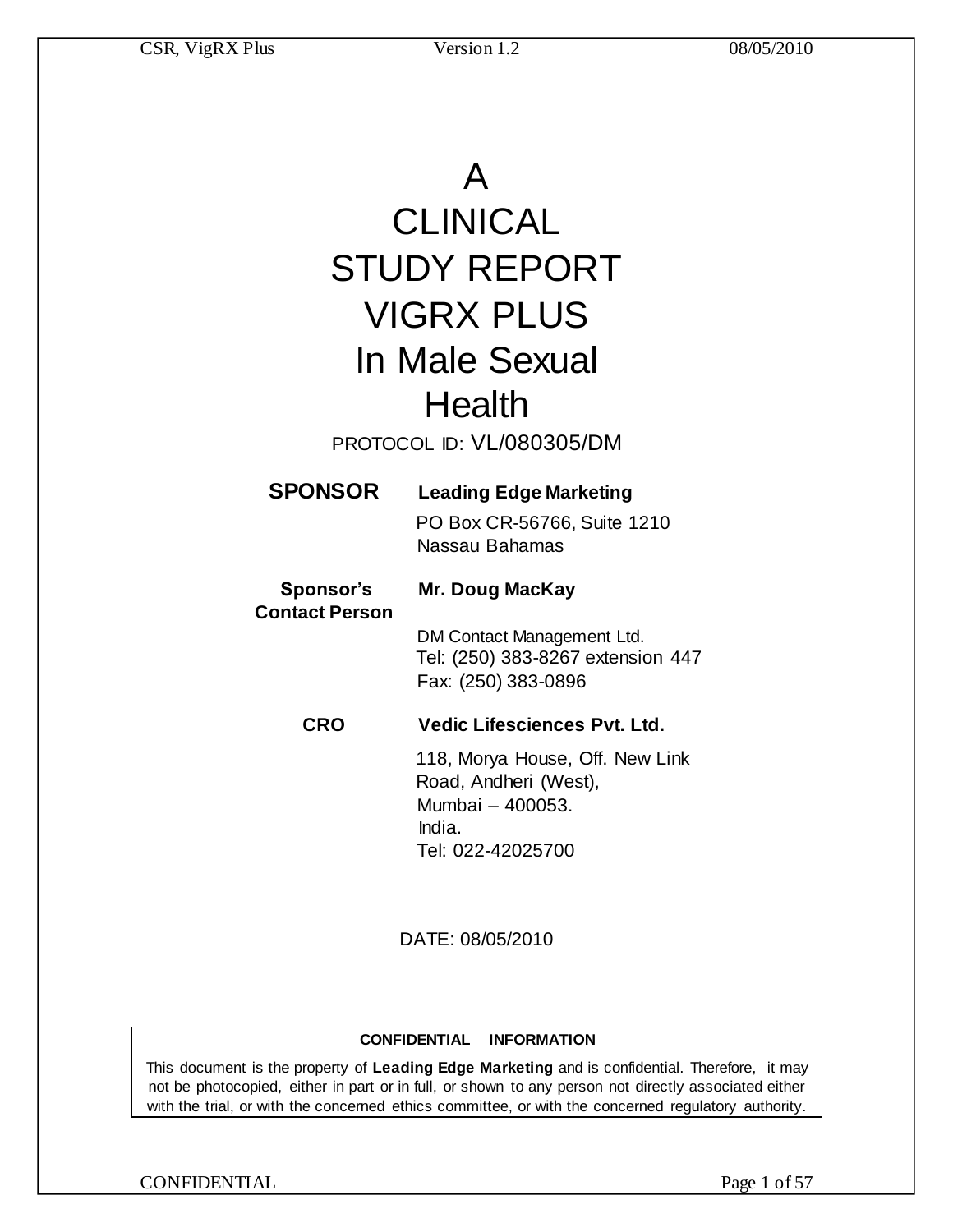## **SYNOPSIS**

**Name of sponsor company** : Leading Edge Marketing

**Name of finished product** : VigRX Plus capsules

## **Name of active ingredients**:

Panax ginseng (Korean Red Ginseng) Serenoa repens (Saw Palmetto) Crataegus rivularis ( Hawthorne) Ginkgo biloba Turnera diffusa (Damiana) Tribulus terrestris Erythroxylum catuaba Ptychopetalum olacoides (Muira Puama) Cuscuta chinensis Epimedium sagittatum Bioperine (extract from Piper nigrum fruit )

**Title of the study**: A triple blind, placebo controlled, randomized study to evaluate the safety and efficacy of VigRX Plus capsules as a dietary supplement to improve erectile function and maintain Male Sexual Health.

### **Investigators and study centres**:

## **1)Dr. Gaurang Shah**

Jivdaya Hospital,Dharmoday bldg, Jivdaya lane, L.B.S. Marg, Ghatkopar (W), Mumbai86.INDIA.Mob: 9821019432.

## **2)Dr. R. K. Shimpi**

Dept. of Urology,Noble Hospital, 153,Magarpatta City Road, Hadapsar,Pune-411 013. INDIA.Mob : 9822059799

## **3)Dr. Suresh Patankar**

Institute of urology,Survey no. 32/2A, Erandwane, Behind Mehendale garage,Gulwani Maharaj road, Pune-4.INDIA.Mob : 9881256992

## **4)Dr. Manoj Chaudhari**

169, Parvati gaon, Bhaghirathi Medical Foundation, Pune – 400009, Phone. 9225571450

## **5)Dr. Vilas Sabale**

First floor, Vithal Acrade, Near Rupee bank, Pune Nasik Highway,Bhosari, Pune-411039 Mobile: 9822004630

## **Study period**:

Date of first enrollment: 07/05/2009 Date of last completed: 17/12/2009

CONFIDENTIAL Page 2 of 57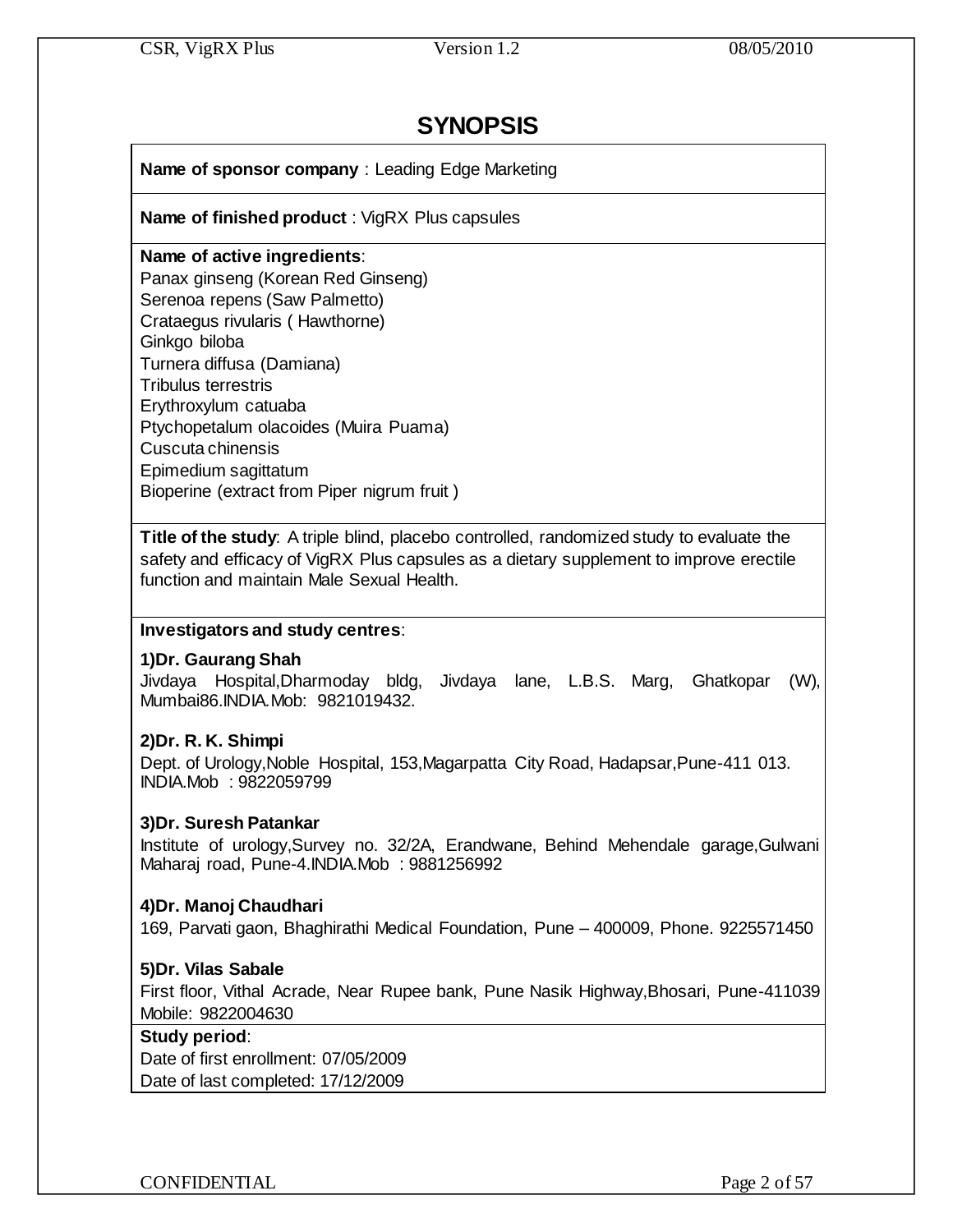## **Phase of study** : Therapeutic exploratory

## **Objectives**

## Primary objective

To evaluate the efficacy of VigRX Plus capsules as a dietary supplement to improve erectile function as assessed by Erectile function subscale of IIEF Questionnaire (IIEF-A) from baseline to end of treatment as compared to placebo.

## Secondary objectives

- To evaluate the efficacy of VigRX Plus capsules as a dietary supplement for Male Sexual Health as assessed by IIEF (Total) (International Index of Erectile Function) questionnaire from baseline to end of treatment as compared to placebo
- To evaluate the efficacy of VigRX Plus capsules as a dietary supplement for Male Sexual Health as assessed by IIEF-B questionnaire (sum of all the subscales of IIEF except erectile function subscale) from baseline to end of treatment as compared to placebo
- To evaluate the impact of VigRX Plus capsules as a dietary supplement for Male Sexual Health as assessed by EDITS questionnaire (Patient & Partner version) as compared to placebo
- To evaluate the safety of VigRX Plus capsules as a dietary supplement for Male Sexual Health from baseline to end of treatment as compared to placebo
- To assess the effect of VigRX Plus on the sperm count, motility, semen volume from baseline to end of treatment.
- To assess the effect of VigRX Plus on Serum testosterone from baseline to end of treatment as compared to placebo

## **Diagnosis and main criteria for inclusion**

- 1. Male subjects aged between 25-50 years
- 2. Subject having a monogamous, heterosexual relationship
- 3. Male subjects with IIEF-A score 11 to 23 & IIEF-B score 21 to 35 at screening visit & baseline visit
- 4. Subject provides written informed consent and comes for regular follow up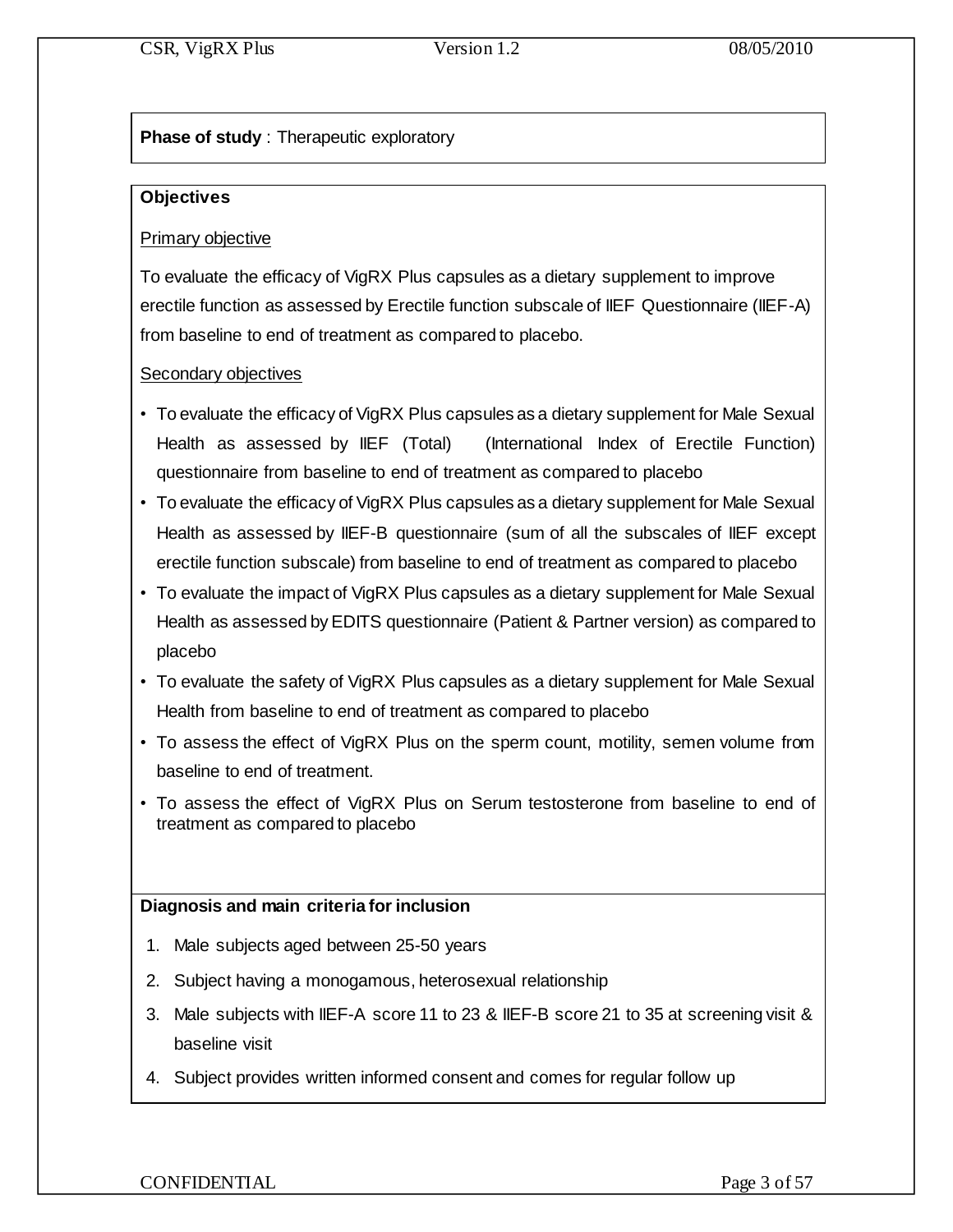## **Methodology**

75 males between 25-50 years of age were recruited to get 60 completed cases. Subjects with an IIEF erectile function domain score of 11-23 and remaining domains score of 21- 35 were eligible for the study. For each subject the study terminated after a maximal period of 84 days from enrollment and included 5 follow up visits. After consenting to participate subjects were put on 15 days wash-out period before being administered the investigational product or placebo. On baseline visit (Day 1), medical history and physical examination were performed, IIEF Total questionnaire was assessed and the trial medications were dispensed. At all the follow-up visits (at an interval of 28 days) each subject was administered a new IIEF (Total) and an EDITS questionnaire. Each subject received another supply of the trial medications during these visits. On Day 28 and Day 84 EDITS questionnaire partner version scores were obtained from partners who consented for the same. Additionally at these visits subjects rated the tolerability of the treatment they received. At the end of treatment investigator's global assessment of therapy and subject's opinion on continuing with the trial medication was obtained.

## **Number of patients planned**: 60 completed cases

**Number of patients analysed** :75

## **Test product, dose and mode of administration, batch number**

VigRX Plus -2 capsules (each containing 360 mg of active composition) twice a day with meals for 12 weeks, Batch No: VP01.

**Reference therapy**: Placebo 2 capsules twice a day with meals for 12 weeks Batch No: VX01,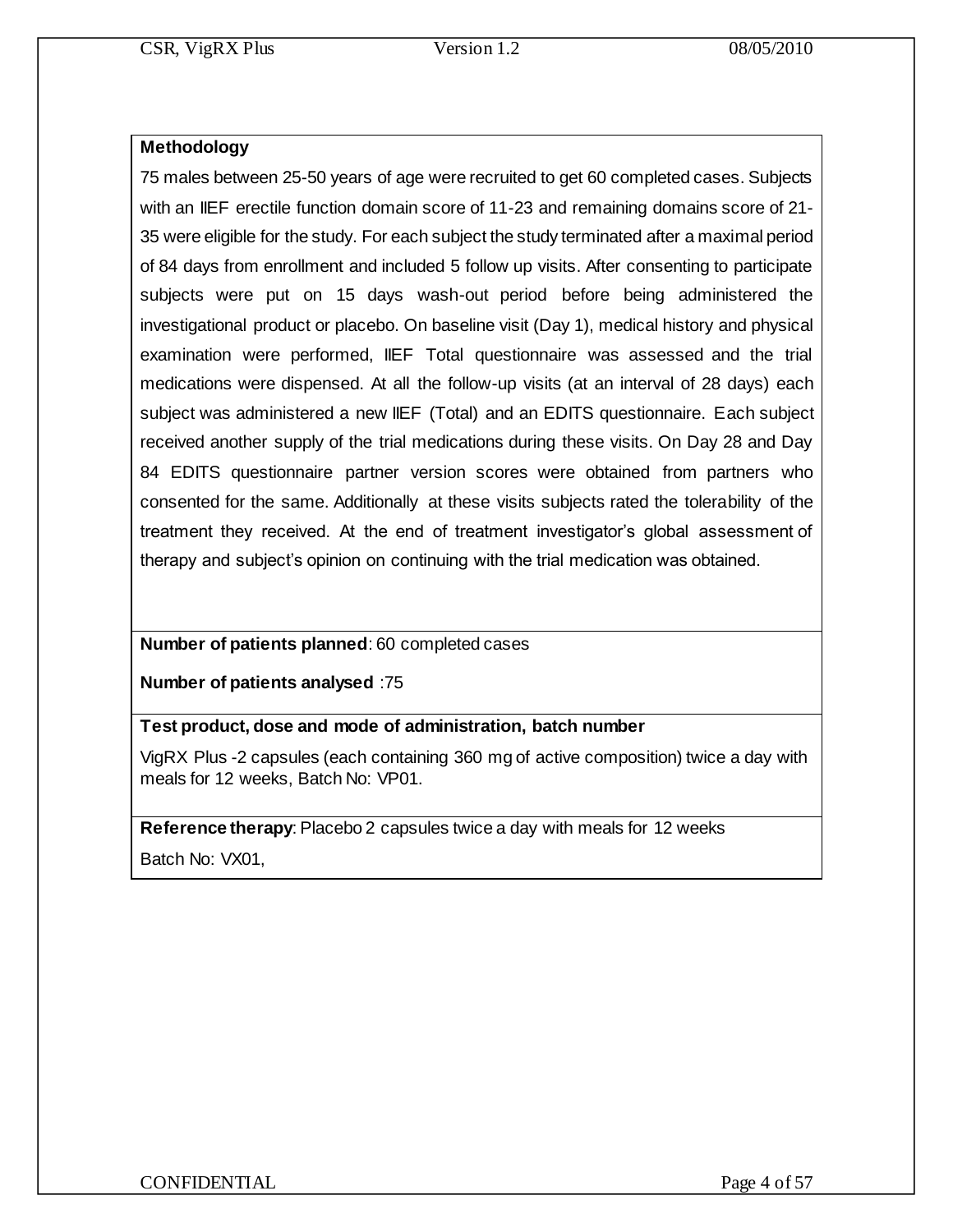## **Criteria for evaluation**:

Primary efficacy evaluation

Improvement in IIEF-A (Erectile function domain of the International Index of Erectile

Function) score for erectile function domain as compared to placebo

Secondary efficacy evaluation:

• Increase in total score of quality of sexual life questionnaire-IIEF (Total) as compared to placebo

Secondary efficacy evaluation (continued)

- Improvement in IIEF-B (other than the erectile function domain) score as compared to placebo
- Satisfaction with treatment (EDITS Patient & partner version) as compared to placebo
- Improvement in Semen Analysis Parameters as compared to placebo
- Improvement in Serum Testosterone (Total) levels , as compared to placebo Safety

Monitoring of adverse events. Clinical examination, Assessment of vitals and laboratory parameters.

## **Statistical methods**

Analysis for safety was done on an intention-to treat population. This included subjects who received at least one dose of treatment post randomization and for whom at least one post baseline measurement was available. Missing data were imputed using last observation carried forward (LOCF) method.

Analysis of efficacy was primarily done on a per protocol data set constituting of subjects completing all the protocol required visits. Changes from baseline in IIEF scores were assessed using analysis of covariance (ANCOVA). Data on EDITS (patient and partner versions) were analysed by independent sample t test. Chi-square test was used to analyse investigators' assessment and subjects opinion across the two groups. All statistical tests were applied at 5% level of significance.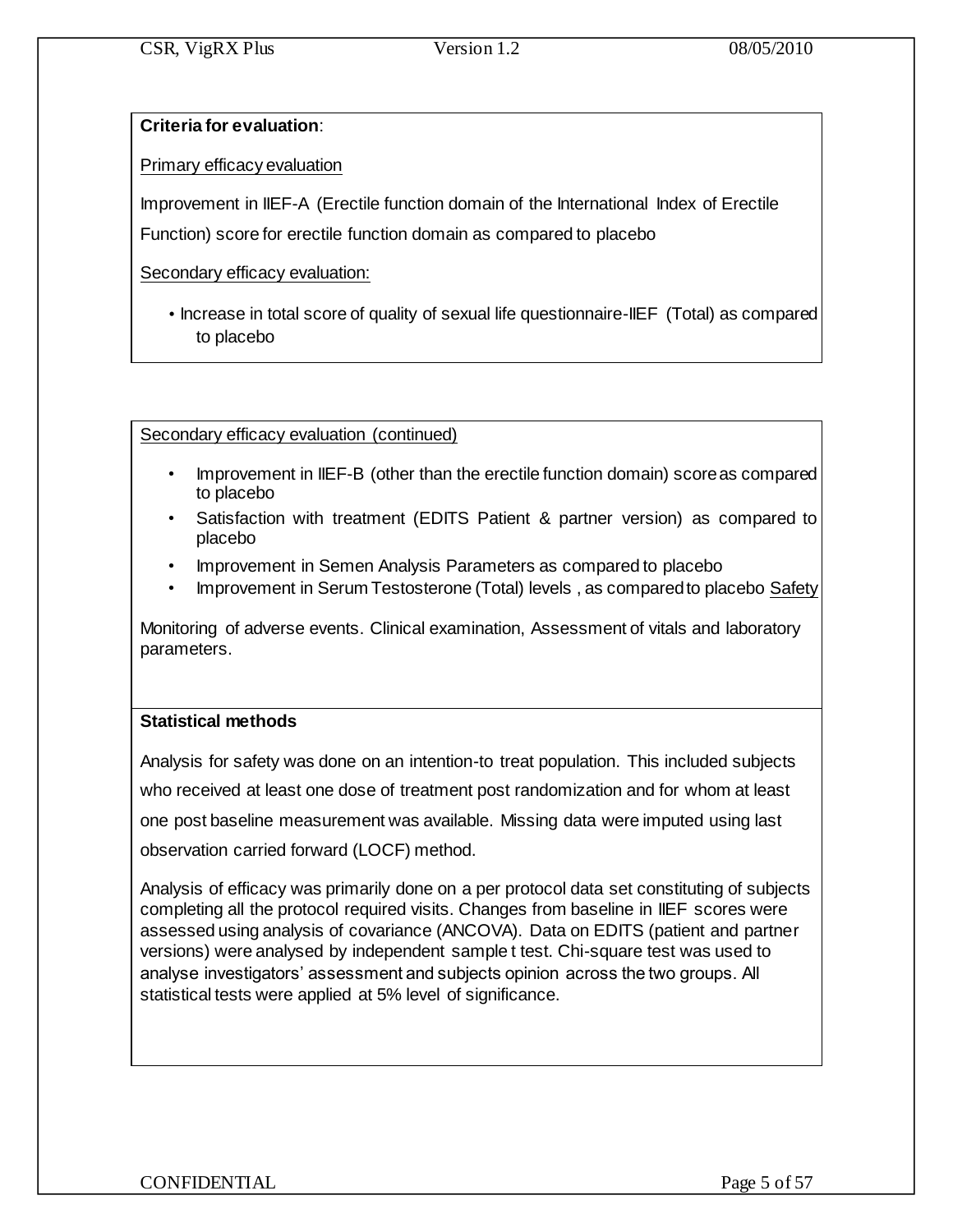## **Results**

## **Efficacy**

Treatment with VigRX Plus resulted in a statistically significant increase (p<0.0001) of IIEF-A, IIEF-B and IIEF-Total scores as compared to placebo, on Day 84 (end of treatment).In subjects treated with VigRX Plus, mean increases from baseline to end of treatment for IIEF-A, IIEF-B and IIEF-Total were 9, 20.1 and 11.56 respectively. The corresponding increases in the placebo group were 0.62, 1 and 0.68.Treatment satisfaction as assessed by EDITS (patient version) was statistically significantly higher in the VigRX Plus group as compared to placebo on Day 28, Day 56 and Day 84. At the end of treatment, mean EDITS score was 82.31 in the VigRX Plus group and 36.78 in the placebo group.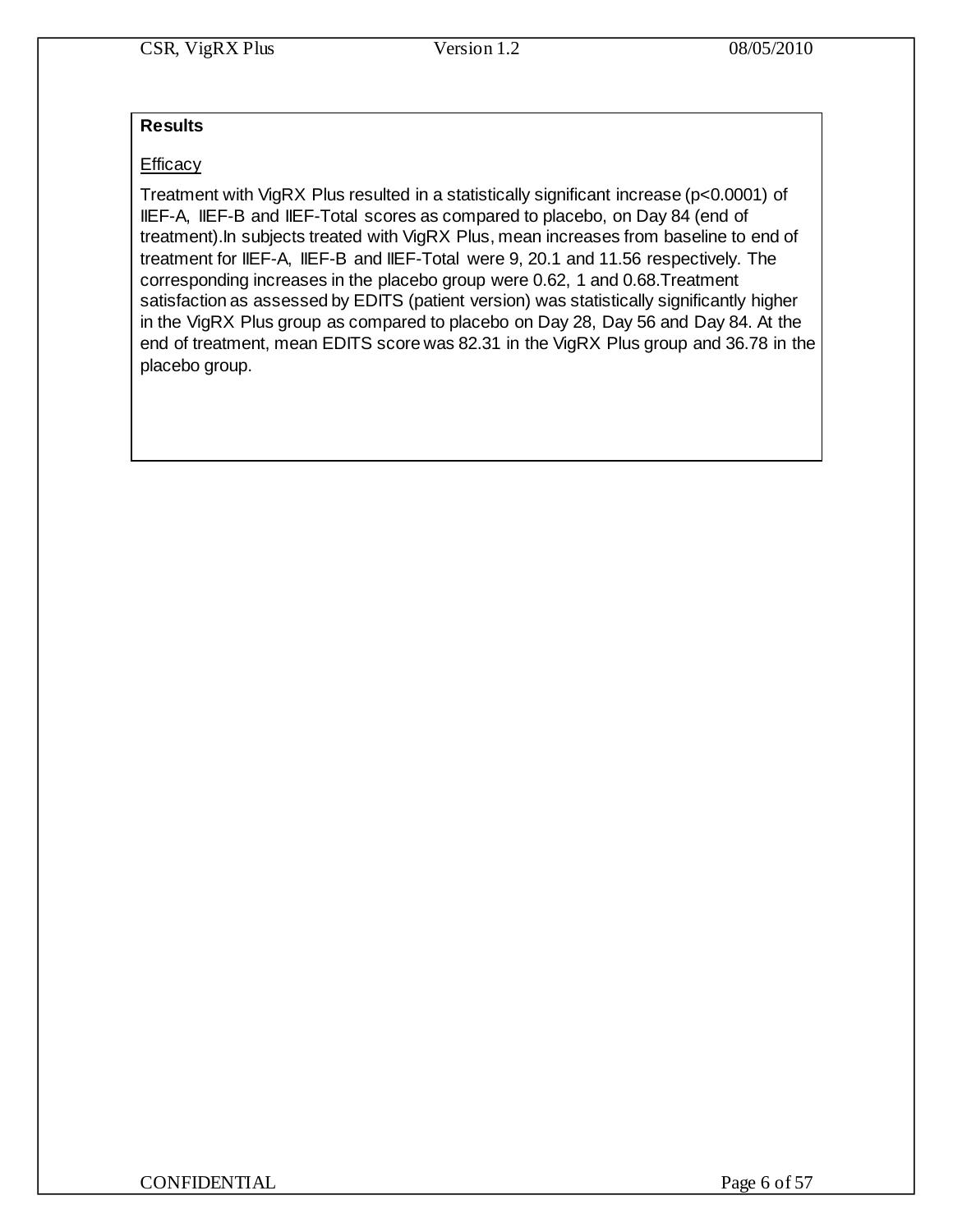## **Results (continued)**

Female partners reciprocated the satisfaction levels experienced by their male counterparts treated with VigRX Plus, with the mean EDITS (partner version) score of 69.58 in the VigRX Plus group being statistically greater than that of 25.5 in the placebo group.

There was no statistically significant difference in the sperm count, semen volume and sperm motility between the two treatment groups. Serum Testosterone levels did not change significantly in any of the study groups.

At the end of study, global assessment of therapy by investigator clearly saw a superiority of outcomes in subjects receiving VigRX Plus as compared to those receiving placebo, with statistical significance. Subjects' opinion was also statistically significant in favour of VigRX Plus.

## Safety

VigRX Plus and placebo both were safe and well tolerated in the study. Changes in laboratory and vital signs were clinically insignificant. The only serious adverse event reported in this study was when one subject from the VigRX Plus group suffered from infection due to malarial parasite and was subsequently withdrawn from the study.

## **Conclusion**

In conclusion, use of VigRX Plus for twelve weeks was significantly better than placebo in improving erectile function in subjects with sexual dysfunction. It was also significantly superior to placebo in improving the other aspects of sexual health such as libido, intercourse satisfaction, orgasmic function and overall satisfaction. The enhancement of sexual function was endorsed by female partners of subjects receiving VigRX Plus. VigRX Plus was safe and well tolerated in subjects with male sexual dysfunction.

## **TABLE OF CONTENTS**

|          | FIHK)S       |  |
|----------|--------------|--|
| $\Omega$ | INTRODUCTION |  |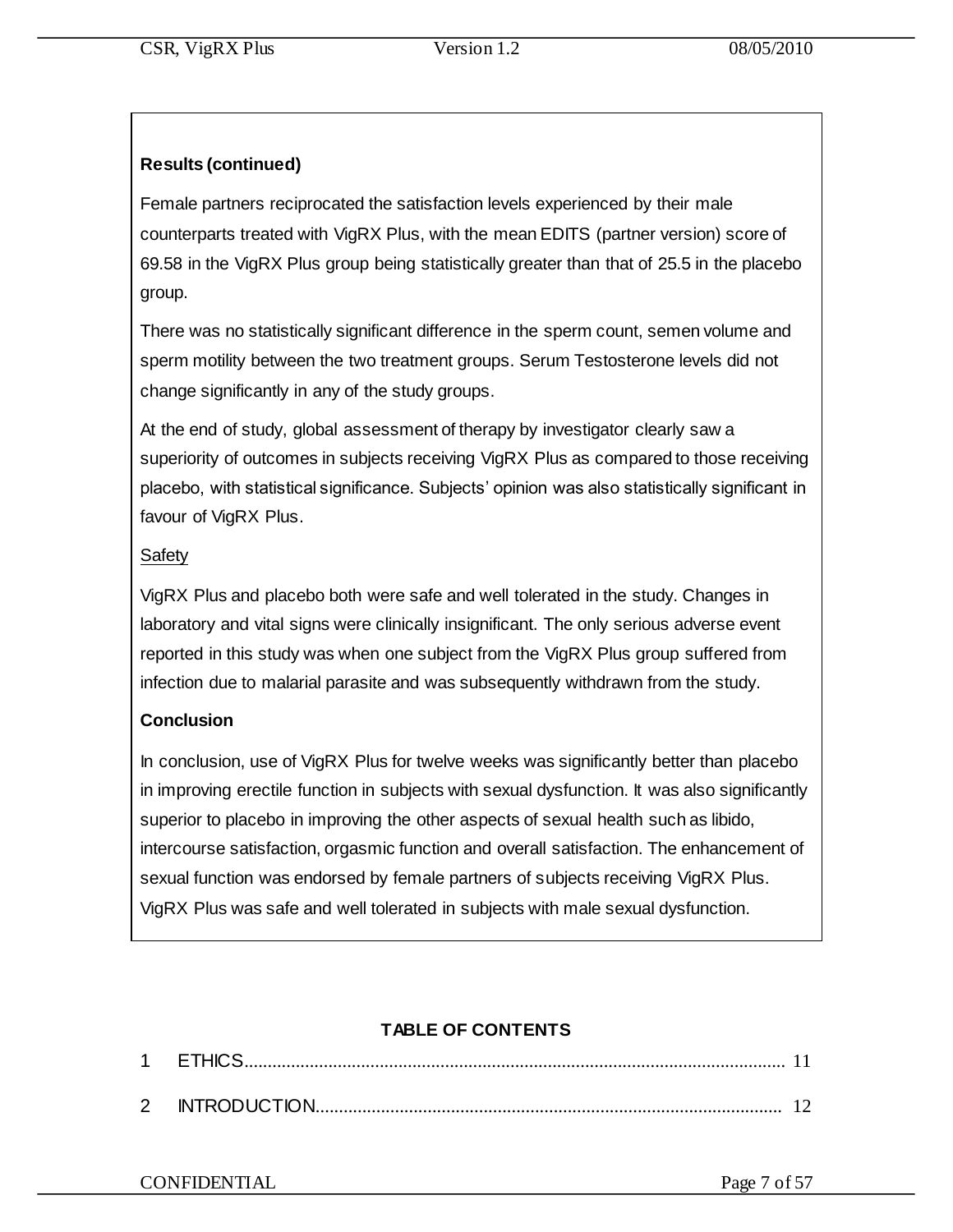CSR, VigRX Plus

| 3 |                                                                                                        |
|---|--------------------------------------------------------------------------------------------------------|
| 4 |                                                                                                        |
|   | 4.1 OVERALL STUDY DESIGN AND CHOICE OF CONTROL GROUP 15 4.2<br>4.3.1<br>4.3.2<br>4.3.3<br>4.3.4<br>4.4 |
|   |                                                                                                        |
|   | 4.5.1<br>4.5.2<br>4.5.3<br>4.5.4                                                                       |
|   |                                                                                                        |
| 5 |                                                                                                        |
|   | $\ldots$ 29 5.2<br>6.                                                                                  |
|   | PRE-EXISTING CONDITION/CONCOMITANT MEDICATIONS USED IN<br>6.3<br>6.4.1<br>6.4.2                        |
|   | 7                                                                                                      |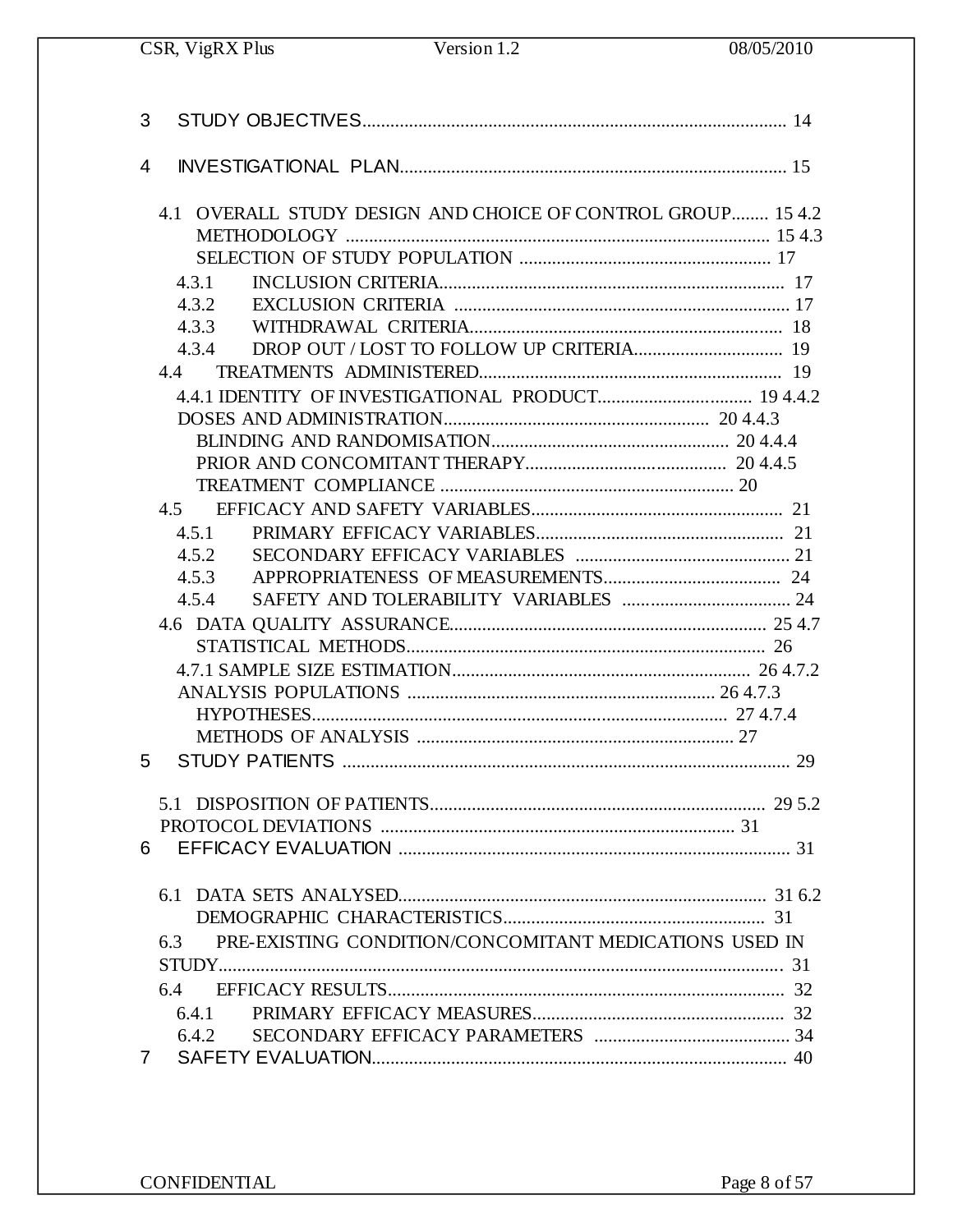| 721    |                                                                                                                                                                                                                                                                                                                                                                                      |  |
|--------|--------------------------------------------------------------------------------------------------------------------------------------------------------------------------------------------------------------------------------------------------------------------------------------------------------------------------------------------------------------------------------------|--|
|        |                                                                                                                                                                                                                                                                                                                                                                                      |  |
| 7.3.1  |                                                                                                                                                                                                                                                                                                                                                                                      |  |
|        |                                                                                                                                                                                                                                                                                                                                                                                      |  |
|        |                                                                                                                                                                                                                                                                                                                                                                                      |  |
|        |                                                                                                                                                                                                                                                                                                                                                                                      |  |
| 8      |                                                                                                                                                                                                                                                                                                                                                                                      |  |
|        |                                                                                                                                                                                                                                                                                                                                                                                      |  |
| 9      |                                                                                                                                                                                                                                                                                                                                                                                      |  |
|        |                                                                                                                                                                                                                                                                                                                                                                                      |  |
|        |                                                                                                                                                                                                                                                                                                                                                                                      |  |
|        |                                                                                                                                                                                                                                                                                                                                                                                      |  |
|        |                                                                                                                                                                                                                                                                                                                                                                                      |  |
|        | 10.1.1 LIST OF CONCOMITANT MEDICATIONS PROHIBITED 50                                                                                                                                                                                                                                                                                                                                 |  |
|        |                                                                                                                                                                                                                                                                                                                                                                                      |  |
|        |                                                                                                                                                                                                                                                                                                                                                                                      |  |
|        | 10.2 TABLES REFERRED TO BUT NOT INCLUDED IN THE TEXT 53                                                                                                                                                                                                                                                                                                                              |  |
| 10.2.1 |                                                                                                                                                                                                                                                                                                                                                                                      |  |
|        | 10.2.2 LISTING OF PATIENTS RECEIVING INVESTIGATIONAL                                                                                                                                                                                                                                                                                                                                 |  |
|        |                                                                                                                                                                                                                                                                                                                                                                                      |  |
|        | 10.3 PRE-EXISTING CONDITION/CONCOMITANT MEDICATION USED IN                                                                                                                                                                                                                                                                                                                           |  |
|        |                                                                                                                                                                                                                                                                                                                                                                                      |  |
|        | $\overline{a}$ $\overline{a}$ $\overline{a}$ $\overline{a}$ $\overline{a}$ $\overline{a}$ $\overline{a}$ $\overline{a}$ $\overline{a}$ $\overline{a}$ $\overline{a}$ $\overline{a}$ $\overline{a}$ $\overline{a}$ $\overline{a}$ $\overline{a}$ $\overline{a}$ $\overline{a}$ $\overline{a}$ $\overline{a}$ $\overline{a}$ $\overline{a}$ $\overline{a}$ $\overline{a}$ $\overline{$ |  |

## **LIST OF ABBREVIATIONS**

| <b>AE</b>     | Adverse Event                                            |  |  |
|---------------|----------------------------------------------------------|--|--|
| <b>ANCOVA</b> | Analysis of Covariance                                   |  |  |
| <b>CRF</b>    | Case Report Form                                         |  |  |
| <b>ECG</b>    | Electrocardiogram                                        |  |  |
| <b>ESR</b>    | <b>Erythrocyte Sedimentation Rate</b>                    |  |  |
| <b>ED</b>     | <b>Erectile Dysfunction</b>                              |  |  |
| <b>EDITS</b>  | Erectile Dysfunction Inventory of Treatment Satisfaction |  |  |
| Hb            | Haemoglobin                                              |  |  |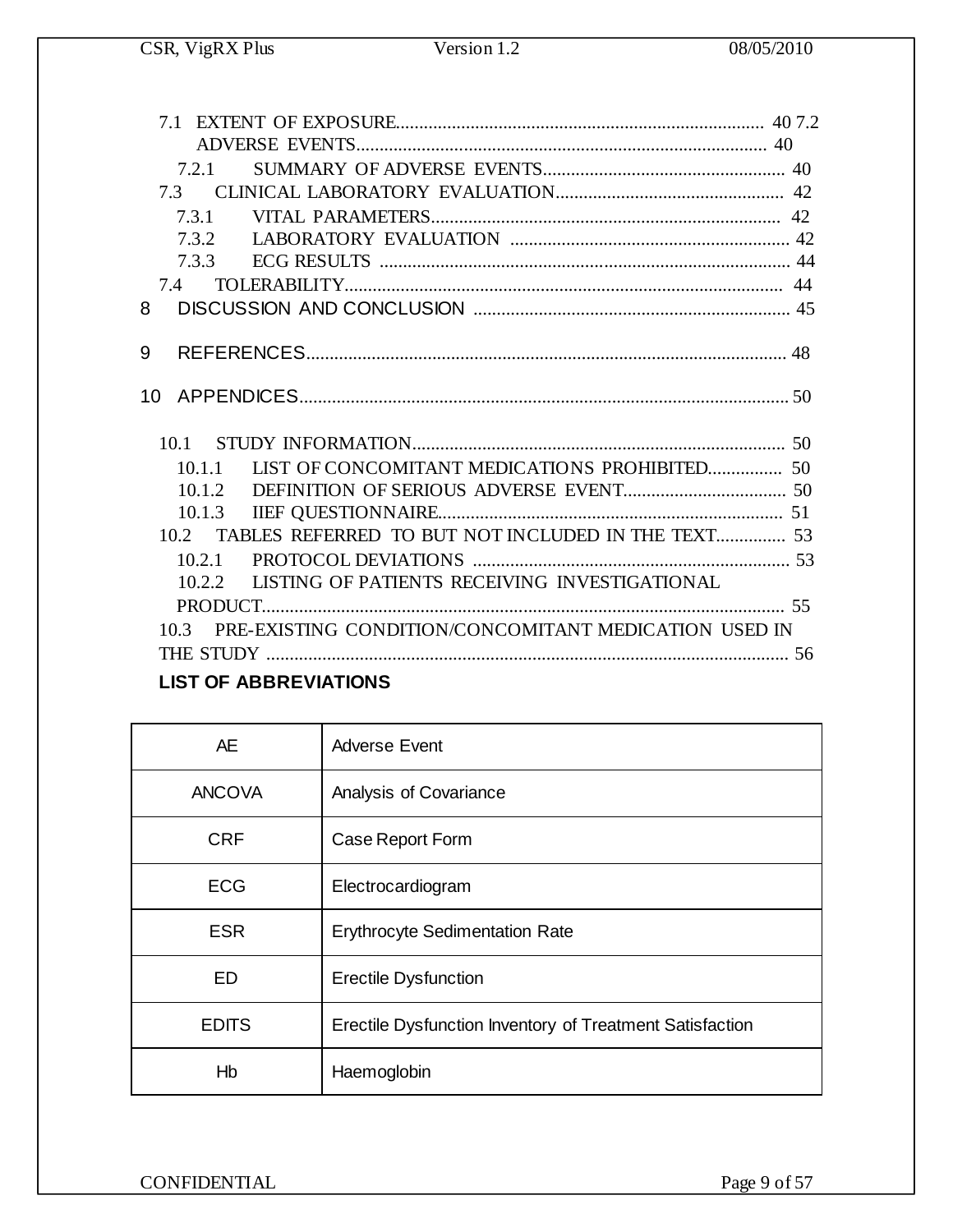| <b>IEC</b>                    | Independent Ethics Committee              |  |  |
|-------------------------------|-------------------------------------------|--|--|
| <b>IIEF</b>                   | International Index of Erectile Function  |  |  |
| Intent To Treat<br><b>ITT</b> |                                           |  |  |
| <b>ICH</b>                    | International Conference on Harmonisation |  |  |
| IP                            | <b>Investigational Product</b>            |  |  |
| <b>LOCF</b>                   | <b>Last Observation Carried Forward</b>   |  |  |
| <b>NAION</b>                  | Non arteritic anterior optic neuropathy   |  |  |
| <b>SAE</b>                    | <b>Serious Adverse Event</b>              |  |  |
| SGPT                          | Serum Glutamic Pyruvic Transaminase       |  |  |

## **LIST OF TABLES AND GRAPHS**

| Table No | Title                                          | Page No. |
|----------|------------------------------------------------|----------|
| Table 1  | Visit specific schedule                        | 16       |
| Table 2  | Composition of VigRX Plus                      | 19       |
| Table 3  | Treatment regimen                              | 20       |
| Table 4  | Criteria for global assessment by investigator | 23       |
| Table 5  | Assessment of tolerability                     | 25       |
| Table 6  | Reasons for screening failure                  | 29       |
| Table 7  | Demographic characteristics                    | 31       |
| Table 8  | Responses to IIEF Q3 and Q4                    | 32       |
| Table 9  | Effect on IIEF scores                          | 33       |
| Table 10 | Effect on IIEF domains                         | 35       |
| Table 11 | Effect on EDITS (patient version)              | 36       |
| Table 12 | Effect on EDITS (partner version)              | 37       |
| Table 13 | Effect on sperm count and semen volume         | 38       |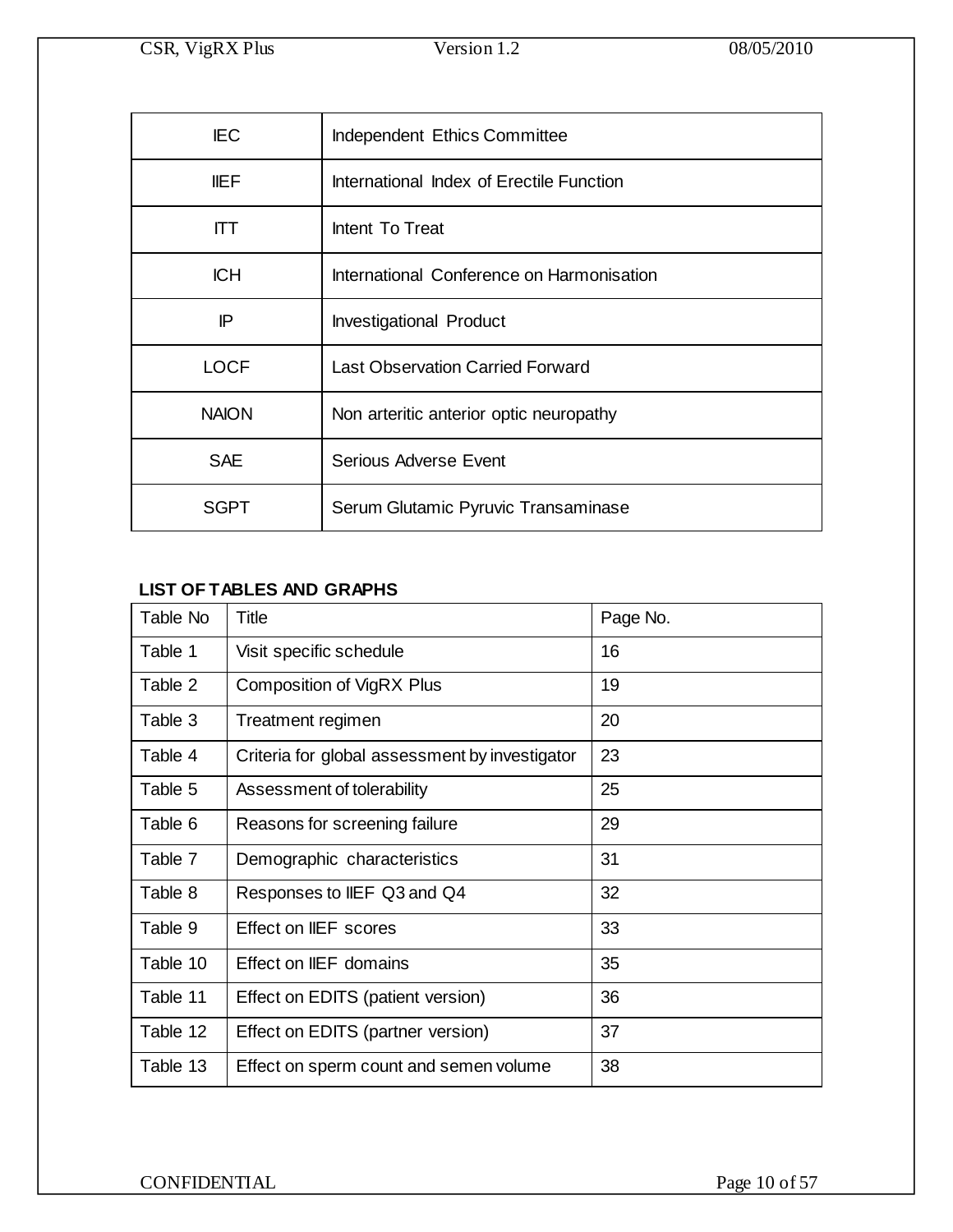| Table 14 | Effect on sperm motility                     | 38 |
|----------|----------------------------------------------|----|
| Table 15 | Effect on Serum testosterone                 | 39 |
| Table 16 | Global assessment of therapy by investigator | 39 |
| Table 17 | Incidence of adverse events                  | 41 |
| Table 18 | Assessment of vital parameters               | 42 |
| Table 19 | Assessment of laboratory(blood) parameters   | 43 |
| Table 20 | Assessment of tolerability                   | 44 |
|          |                                              |    |
| Graph 1  | Effect on IIEF A scores                      | 33 |
| Graph 2  | Effect on IIEF total scores                  | 34 |
| Graph 3  | Percentage improvement in IIEF domains       | 35 |
| Graph 4  | Effect on EDITS scores (patient version)     | 36 |
| Graph 5  | Effect on EDITS scores (partner version)     | 37 |
| Graph 6  | Subjects' opinion                            | 40 |
|          |                                              |    |
| Fig 1    | Study design                                 | 17 |
| Fig 2    | Disposition of subjects                      | 30 |

1 ETHICS

The study was conducted in accordance with International Conference of Harmonization's (ICH)-Good Clinical Practices (GCP) and the applicable regulatory requirements of India. Prior to study initiation, the study protocol and amendments were submitted to an appropriately constituted Independent/ Institutional Ethics Committee (IEC), in agreement with local legal prescriptions, for formal approval of the study conduct. The study commenced only after an affirmative decision of the EC/IRB concerning the conduct of the study was made in writing to the investigator and a copy provided to the sponsor. Freely given informed consent was obtained from study participants and their female partners prior to their entry into the trial.

**Study Site Ethics Committee**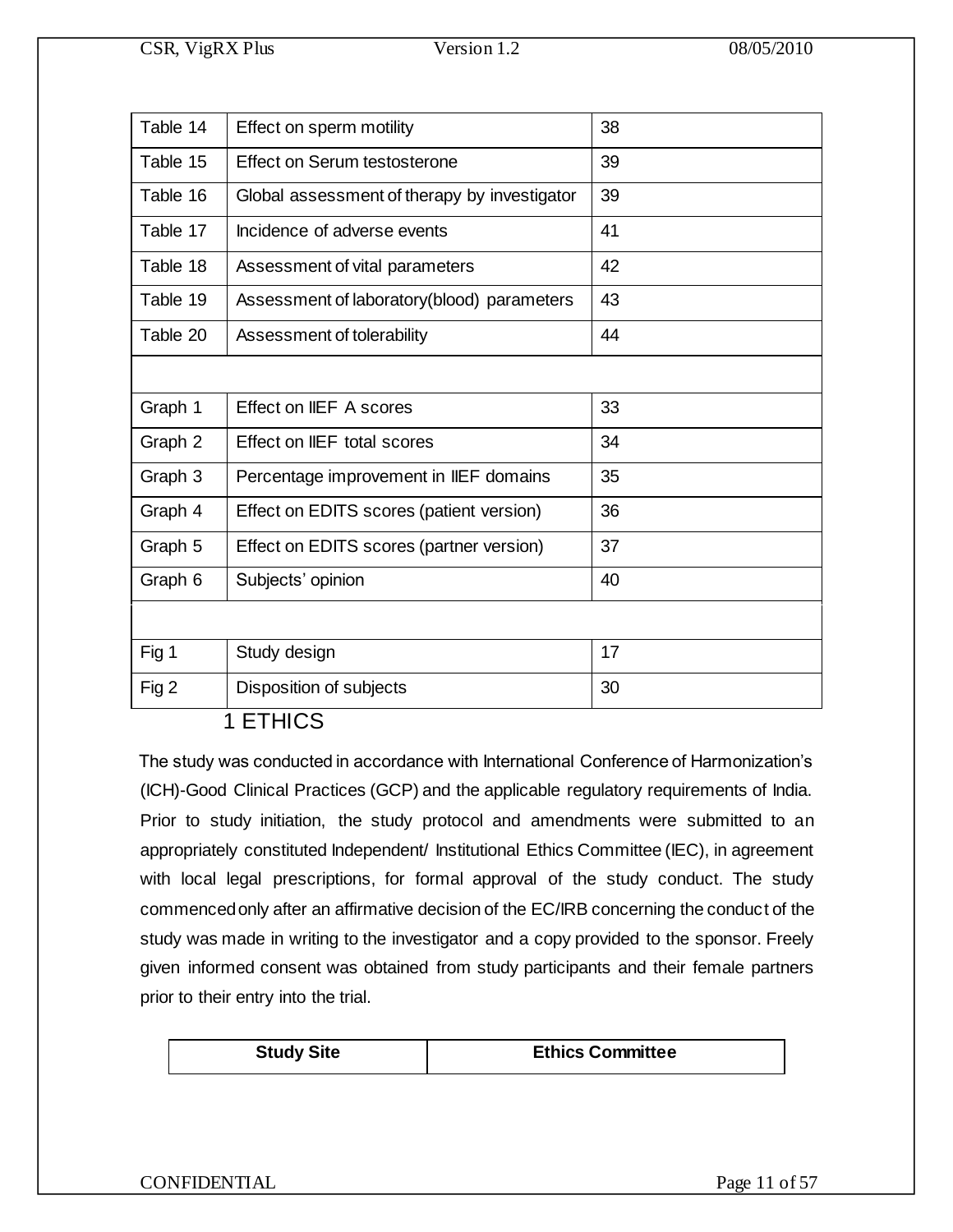| Dr. Gaurang Shah<br>Jivdaya Hospital,<br>Dharmoday bldg,<br>Jivdaya lane, L.B.S.<br>Marg,<br>Ghatkopar(W), Mumbai-86.<br>Mob: 9821019432.                    | Independent Ethics Committee<br>4, Sharavati, Worli Sea Face, Worli, Mumbai<br>400030.<br>Tel: 91-22-65748188<br>Fax: 91-22-24966602                                   |
|--------------------------------------------------------------------------------------------------------------------------------------------------------------|------------------------------------------------------------------------------------------------------------------------------------------------------------------------|
| Dr. Suresh Patankar<br>Institute of urology,<br>Survey no. 32/2A, Erandwane,<br>Behind Mehendale garage,<br>Gulwani Maharaj road, Pune-4.<br>Mob: 9881256992 | Ethical Committee, AMAI Charitable Trust<br>C/O Institute of Urology<br>S.No. 32/2A, Erandwane,<br>Behind Mehendale Garage,<br>Gulwani Maharaj Street,<br>Pune 411004. |
| Dr. R. K. Shimpi<br>Dept. of Urology,<br>Noble Hospital, 153, Magarpatta<br>City Road,<br>Hadapsar, Pune<br>411 013.<br>Mob: 9822059799                      | <b>Ethical Committee,</b><br>Noble hospital,<br>153, Magarpatta City Road, Pune<br>$-411013.$<br>Tel: (020)66285000 / 66295000<br>Fax: (020)66285199                   |

## 2 INTRODUCTION

It has been reported from various studies in the general population and primary care that around 15-20% of men describe some sort of sexual problem <sup>1</sup>. Erectile dysfunction is one of the most common forms of sexual disorder and according to a survey, the Massachusetts Male Aging Study, 52% of men beyond 40 years of age may have some degree of erectile failure<sup>2</sup>.

Current pharmacologic treatment of male sexual dysfunction includes a number of interventions; including oral phosphodiesterase type 5 (PDE5) inhibitors and intracorporeal agents with vasodilatory effects<sup>3</sup>. PDE5 inhibitors (e.g Sildenafil) for erectile dysfunction have revolutionised the treatment of male sexual dysfunction and are among the best selling drugs worldwide<sup>4</sup>. While normal sexual function involves successful integration of biological, psychological, and interpersonal influences<sup>3</sup>, Sildenafil is known only to facilitate erections and not restore sexual desire (does not work without sexual stimulation), overcome sexual resistance or treat relational discord <sup>4</sup>.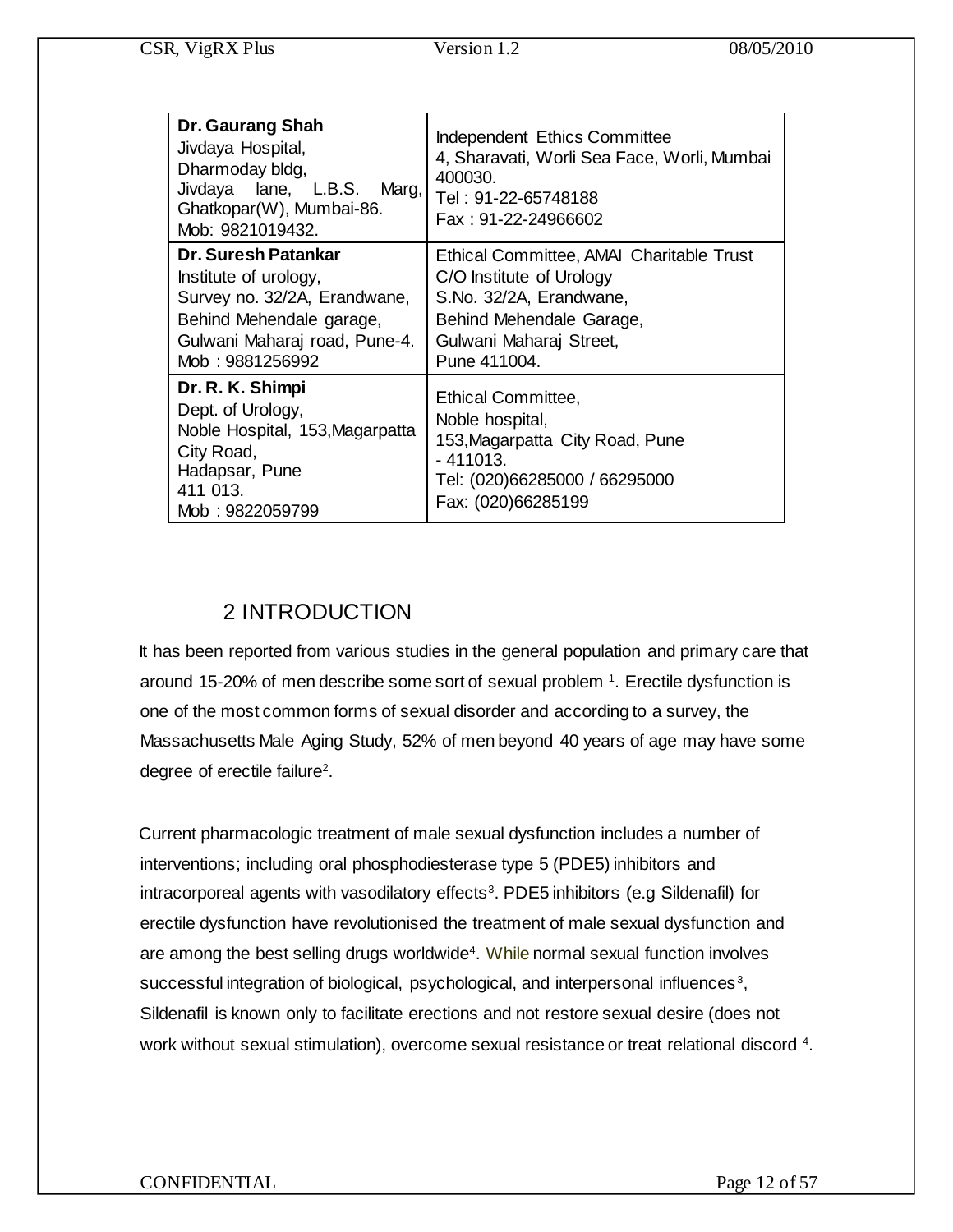The use of Sildenafil necessitates caution in cardiac failure and when used within six months of acute myocardial infarction and stroke. It is inadvisable in patients with unstable angina pectoris. The co-administration of Sildenafil with organic nitrates, for example, glyceryl trinitrate or isosorbide dinitrate, is unsafe. The relative contraindications to Sildenafil in cardiovascular disease are uncontrolled hypertension and impaired cardiac reserve. The most common side effects are headache, flushing (due to vasodilation), and dyspepsia (due to relaxation of the smooth muscle of the gastroesophageal sphincter with reflux<sup>5</sup>. Further, several cases of non-arteritic anterior ischaemic optic neuropathy (NAION) have been reported since 2005 in users of PDE5 inhibitor agents. Following a series of such case reports, WHO and FDA have labeled the association between use of PDE5 inhibitors and risk of NAION as "possibly" causal  $6$ .

While concerns of safety and limited efficacy still remain as longstanding treatment gaps in current therapy for male sexual dysfunction, several herbal therapies have provided suggestive evidence of efficacy in controlled clinical trials. The present study was therefore undertaken to evaluate the safety and efficacy of an herbal formulation VigRX Plus containing Korean red ginseng a widely used herbal ingredient and others in subjects with male sexual dysfunction. The study was based on the initial aphrodisiac activity exhibited by VigRX Plus in significantly reducing the ejaculation latency and post ejaculatory interval in male albino rats when compared to vehicle control. Treatment with VigRX Plus had resulted in a significant increase in ejaculation frequency on day 7 and a non significant increase on day 14 with marginal increase in testosterone concentration in serum and number of spermatogonia cells in seminiferous tubules of testes. (Unpublished report).

A set of preclinical studies<sup>7</sup> (at two different doses and duration) of an earlier marketed herbal combination VigRX, (devoid of 3 additional ingredients-Tribulus, Damiana, and Bioperine that are present in *VigRX Plus*) in a Sprague-Dawley rat model demonstrated a marked enhancing effect on the sexual activity of rats. In vitro assays determined that VigRX is able to inhibit the enzyme Rho-kinase. Also, VigRX was shown to be free from pharmaceutical adulterants, including phosphodiesterase type 5 (PDE -5) inhibitors and related analogues.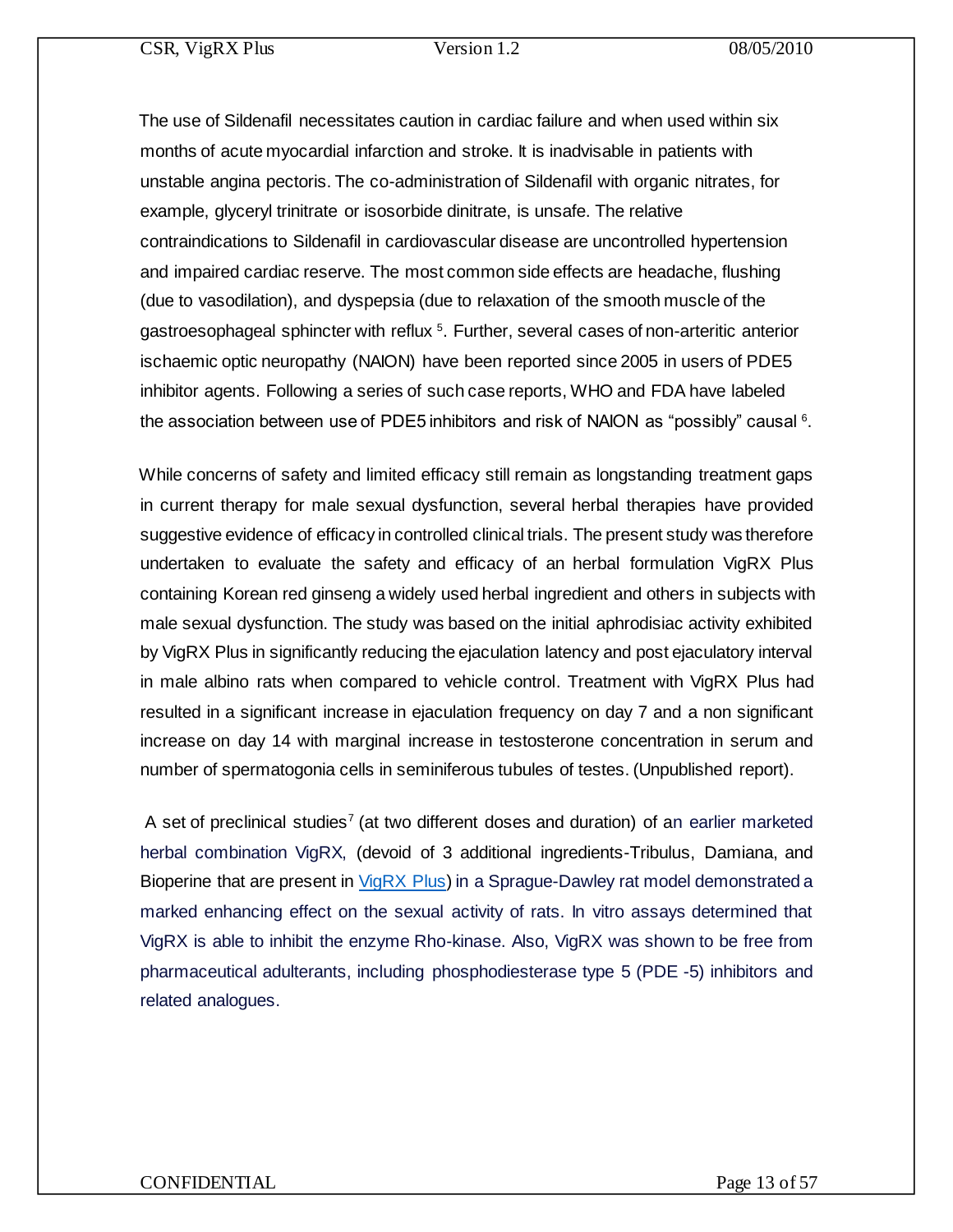With the accrued preclinical evidence it was imperative to investigate the role of VigRx Plus in humans. Hence, in the present study, efficacy and safety of VigRX Plus was explored in human male subjects with sexual dysfunction.

## 3 STUDY OBJECTIVES

## Primary objectives

To evaluate the efficacy of [VigRX](http://www.vigrxplusdirect.com/) Plus capsules as a dietary supplement to improve erectile function as assessed by Erectile function subscale of IIEF Questionnaire (IIEFA) from baseline to end of treatment as compared to placebo. Index) questionnaire as compared to placebo

### Secondary objectives

- To evaluate the efficacy of VigRX Plus capsules as a dietary supplement for Male Sexual Health as assessed by IIEF (Total) (International Index of Erectile Function) questionnaire from baseline to end of treatment as compared to placebo
- To evaluate the efficacy of VigRX Plus capsules as a dietary supplement for Male Sexual Health as assessed by IIEF-B questionnaire (sum of all the subscales of IIEF except erectile function subscale) from baseline to end of treatment as compared to placebo
- To evaluate the impact of VigRX Plus capsules as a dietary supplement for Male Sexual Health as assessed by EDITS questionnaire (Patient & Partner version) as compared to placebo
- To evaluate the safety of VigRX Plus capsules as a dietary supplement for Male Sexual Health from baseline to end of treatment as compared to placebo
- To assess the effect of VigRX Plus on the sperm count, motility, semen volume from baseline to end of treatment.
- To assess the effect of VigRX Plus on Serum testosterone from baseline to end of treatment as compared to placebo.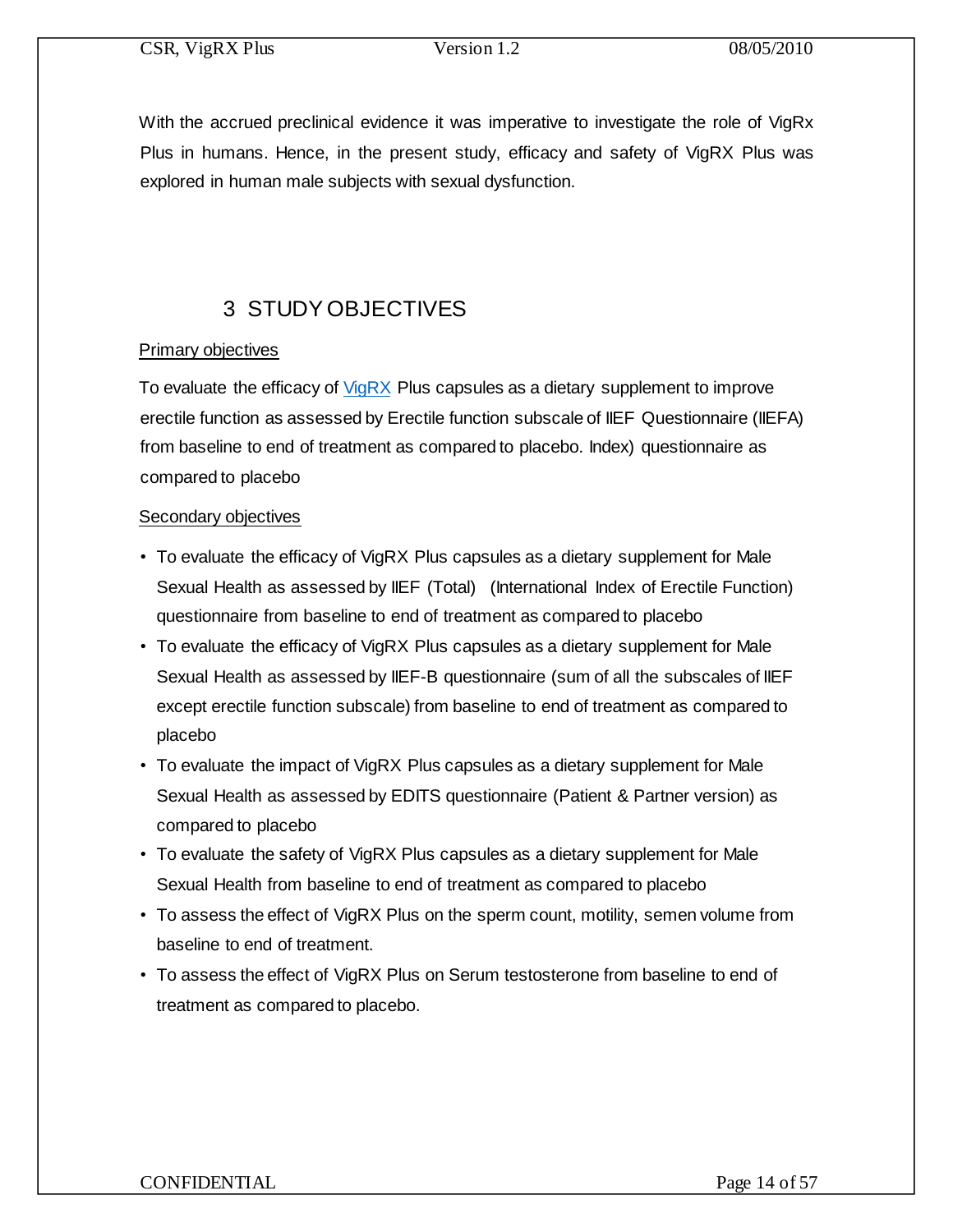## 4 INVESTIGATIONAL PLAN

## **4.1 OVERALL STUDY DESIGN AND CHOICE OF CONTROL GROUP**

This was a multicentre, triple blind, randomized, parallel group study of VigRX in subjects with male sexual dysfunction. The control used for this study was placebo.

## **4.2 METHODOLOGY**

This was a twelve week study wherein subjects after a wash out period of 7/15 days, were randomized to receive either VigRX Plus or placebo capsules (Fig1) After their entry into the trial, eligible subjects were administered IIEF questionnaires for baseline assessment of sexual dysfunction. Safety assessment through medical history, vitals and systemic examination, monitoring of adverse events were performed at baseline and each follow up visit. Follow up visits were scheduled on Day 28, Day 56, Day 84 of study. At each of these visits, in addition to the IIEF evaluation subjects administered an EDITS (patient version) questionnaire to assess treatment satisfaction. EDITS (partner version) data on female partners of trial subjects was acquired on day 28 and day 84. Efficacy evaluation by semen analysis parameters (semen volume, sperm count, and semen motility) and serum testosterone was done at screening visit and at end of treatment.

Laboratory evaluation and ECG were scheduled at start and end of treatment. Global assessment of therapy by investigator, subjects' opinion and assessment of tolerability were performed at treatment end (Day 84).

A detailed schedule of study visits and procedures are displayed in Table 1

Table 1. Visit specific schedule

| <b>Parameters</b>           | Screening<br>(Day -7/-15) | ∽<br>$\frac{15}{2}$ | <b>Baseline</b><br>(Day 1) | Day 28 | Day 56         | Day 84 |
|-----------------------------|---------------------------|---------------------|----------------------------|--------|----------------|--------|
| <b>Subject Informed</b>     |                           | <b>YAO / 7</b>      |                            |        |                |        |
| <b>Consent</b>              | X                         |                     |                            |        | $\blacksquare$ |        |
| Subject's Female            |                           | YNO)                |                            |        |                |        |
| <b>Partner Informed</b>     |                           |                     |                            | X      |                |        |
| <b>Consent</b>              |                           | PERIOD              |                            |        |                |        |
| <b>Vitals</b>               | X                         |                     | X                          | X      | X              | X      |
| <b>Systemic Examination</b> | X                         | <b>WASHOUT</b>      | X                          | X      | X              | X      |
| <b>TSH</b>                  | X                         |                     |                            |        |                |        |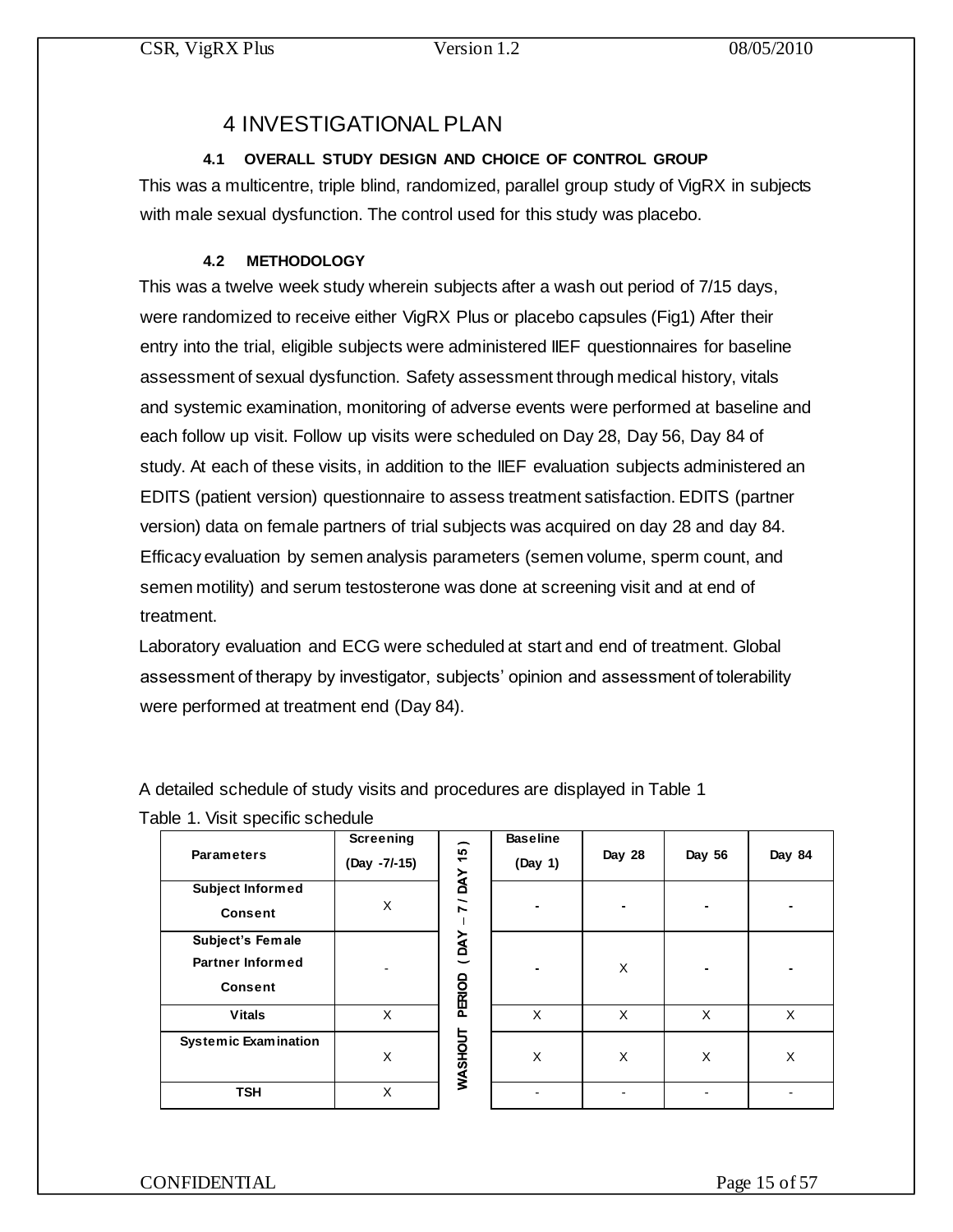| S. Prolactin                                                              | X                        |                |                          |                          |                |
|---------------------------------------------------------------------------|--------------------------|----------------|--------------------------|--------------------------|----------------|
| S. Testosterone                                                           | X                        |                | $\blacksquare$           |                          | $\mathsf X$    |
| CBC & ESR                                                                 | $\mathsf{X}$             | $\blacksquare$ | $\overline{a}$           | $\overline{a}$           | $\mathsf X$    |
| <b>ECG</b>                                                                | X                        | $\mathbf{r}$   | $\overline{a}$           | $\overline{\phantom{a}}$ | X              |
| <b>Serum Creatinine</b>                                                   | $\mathsf X$              | $\blacksquare$ | $\blacksquare$           | $\blacksquare$           | $\mathsf X$    |
| <b>Urine Routine</b>                                                      | $\mathsf{X}$             | $\blacksquare$ | $\blacksquare$           | $\blacksquare$           | X              |
| <b>RBS</b>                                                                | X                        | $\blacksquare$ | $\blacksquare$           | $\blacksquare$           | $\blacksquare$ |
| <b>SGPT</b>                                                               | $\mathsf X$              |                | $\overline{\phantom{a}}$ | $\overline{\phantom{a}}$ | $\mathsf X$    |
| <b>Semen Analysis</b>                                                     | $\mathsf{x}$             | $\blacksquare$ | $\blacksquare$           | $\blacksquare$           | $\mathsf X$    |
| <b>IIEF T Questionnaire</b>                                               | X                        | X              | X                        | X                        | X              |
| <b>EDITS Questionnaire</b><br>(patient version)                           | $\blacksquare$           |                | X                        | X                        | X              |
| <b>EDITS Questionnaire</b><br>(partner version)                           |                          |                | X                        | $\overline{\phantom{a}}$ | X              |
| <b>Subject Diary</b>                                                      |                          | X              | X                        | X                        | X              |
| <b>Dispensing of Study</b><br><b>Medication</b>                           |                          | X              | X                        | X                        |                |
| <b>Monitoring of</b><br><b>Adverse / Serious</b><br><b>Adverse Events</b> |                          | $\mathsf X$    | X                        | X                        | X              |
| IP compliance                                                             | $\overline{a}$           | $\overline{a}$ | X                        | X                        | X              |
| Global assessment by the<br>investigator                                  | $\overline{\phantom{0}}$ |                |                          |                          | X              |

Fig 1 : Study design

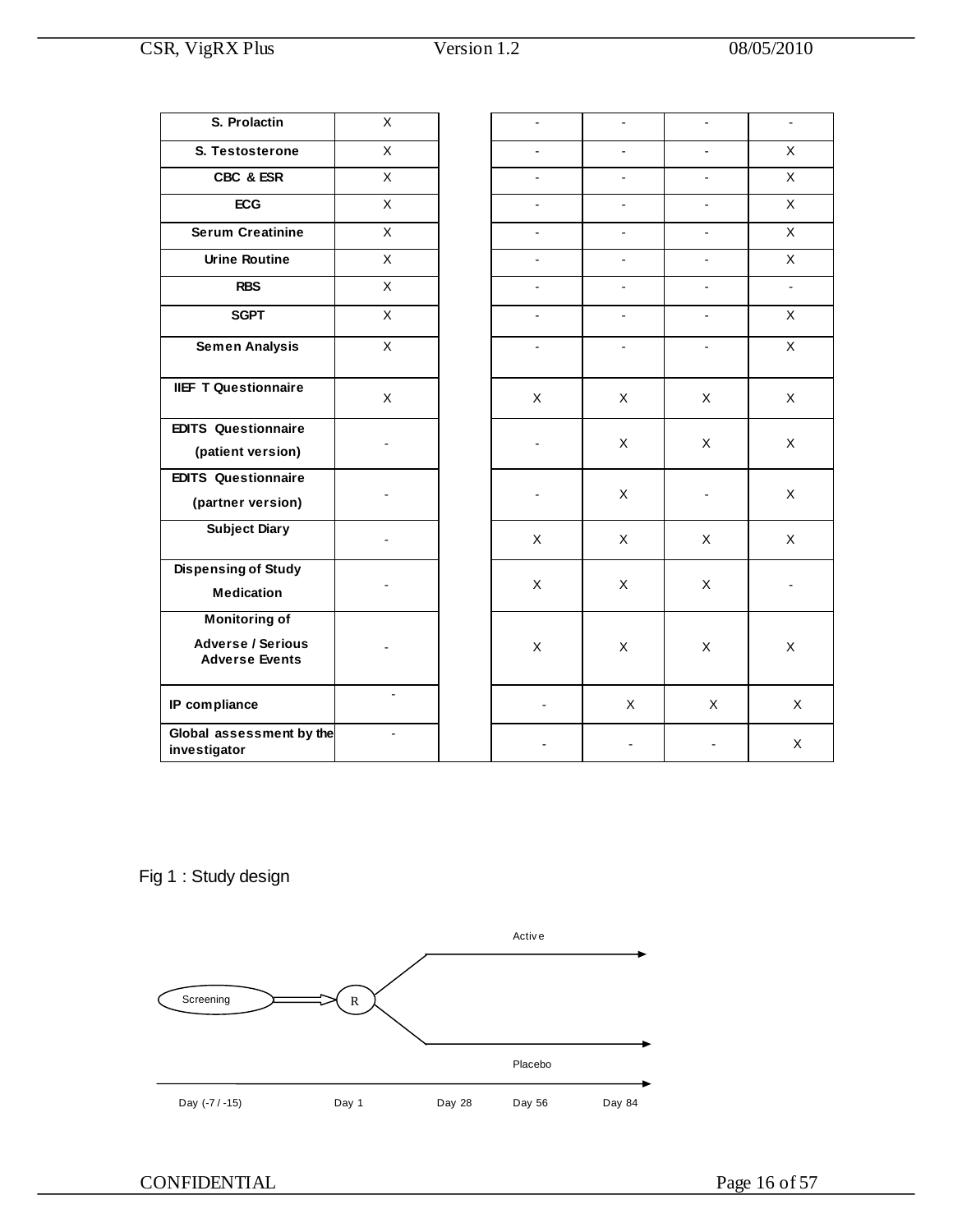## **4.3 SELECTION OF STUDY POPULATION**

4.3.1 INCLUSION CRITERIA

Patients satisfying all of the following inclusion criteria were to be included in the study

- 1. Male aged between 25-50 years
- 2. Subject having a monogamous, heterosexual relationship
- 3. Male subjects with IIEF-A score 11 to 23 & IIEF-B score 21 to 35 at screening visit & baseline visit
- 4. Subject provides written informed consent and comes for regular follow up

### 4.3.2 EXCLUSION CRITERIA

Patients meeting any of the following exclusion criteria were to be excluded from the study

- 1. Subjects with major psychiatric disorders
- 2. Has a history of stroke, myocardial infarction, coronary artery disease, cardiac failure, angina, life-threatening arrhythmia within the past 6 months.
- 3. Has a history of diabetes
- 4. Has a history of spinal cord injury or a radical prostatectomy or radical pelvic surgery.
- 5. Has anatomical deformity of the penis which has a severe effect on sexual functioning
- 6. Is a k/c/o HIV / AIDS
- 7. Is know to suffer from sexually transmitted diseases(STDs) at screening visit
- 8. Chronic Alcoholics showing withdrawal symptoms or subjects having medication (opiates etc) or drug (marijuana, cocaine etc)/ Nicotine/Caffeine dependence
- 9. Is using medications that are known to cause sexual dysfunction (cimetidine, spironolactone, thiazides, β-adrenergic blockers, anti- depressants etc.)
- 10. Has a major illness that in the opinion of the investigator would interfere with the conduct of the study.
- 11. Has participated in a clinical drug study within the last 30 days prior to entering this study. Read more on<http://www.vigrxplusdirect.com/>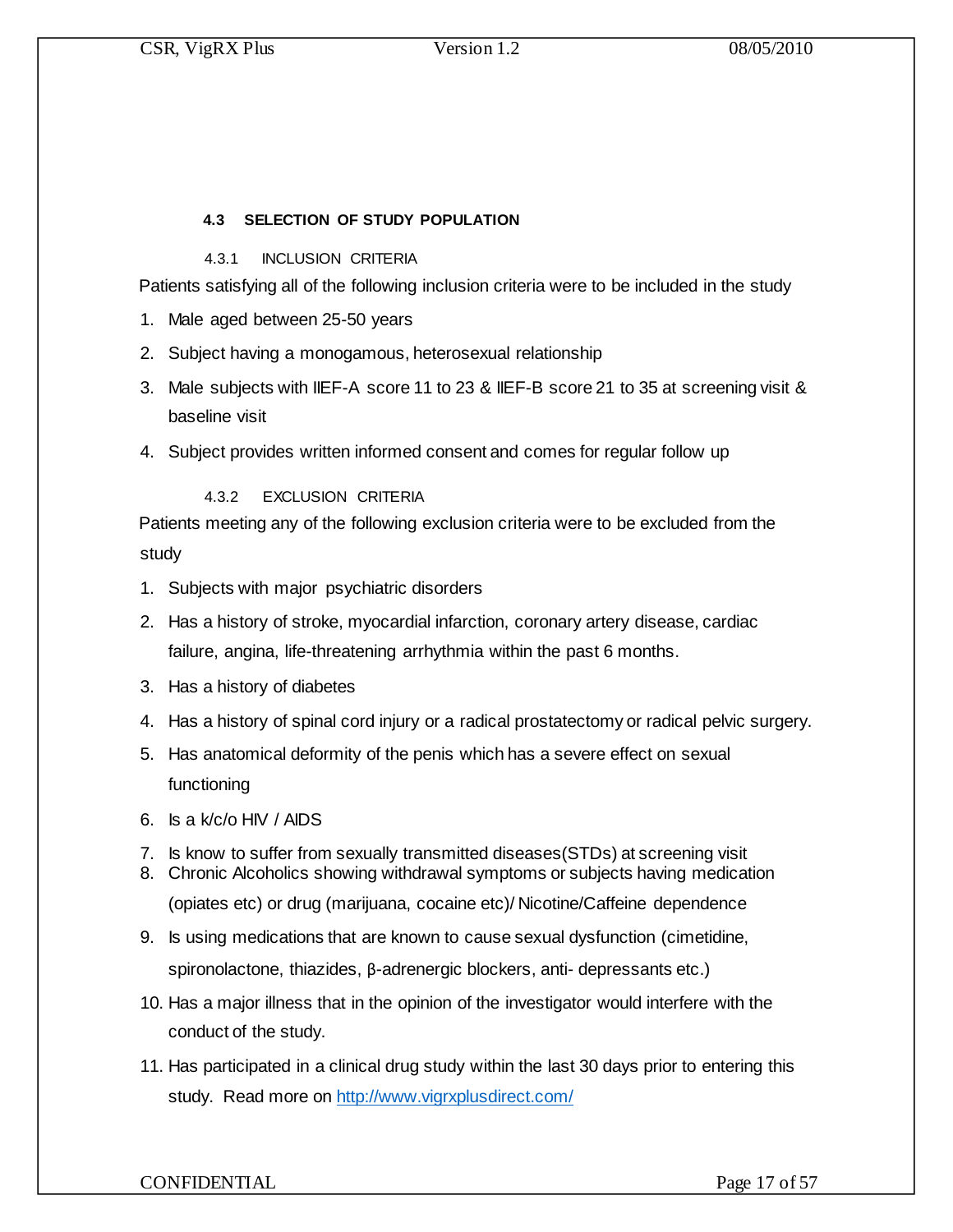- 12. Subject with Liver dysfunction as evidenced by SGPT level of 1.5 X ULN.
- 13. Subject with Renal dysfunction as evidenced by Serum Creatinine level of 1.5 X ULN.
- 14. Has an abnormal thyroid stimulating hormone (TSH) level lower than 30% of LLN or more than 30% of ULN.
- 15. Has erectile dysfunction caused by neurological or endocrine factors such as hyperprolactinemia or low serum testosterone levels (<200 ng/dl).
- 16. Subjects already taking any medications for the study indication & do not wish to discontinue the same
- 17. Subject not ready to sign the consent & unable to comply with the protocol
- 18. Subjects whose female partners are Pregnant

## 4.3.3 WITHDRAWAL CRITERIA

Subjects meeting any of the following criteria were to be withdrawn from the study

- Earnest request of the subject assigning a reason for the same.
- Discretion of the Investigator.
- Repeated protocol criteria deviations.
- Serious adverse events where continuation of study possess serious risk to the subject.
- Subject has consumed less than 80% of the total dose that needs to be consumed in the period between follow-ups and in the opinion of the investigator needs to be withdrawn from the study
- Subject consumes any other medicines used for the treatment of Sexual Dysfunction.
- Subject consumes any medications that are mentioned in the list of prohibited medications.

## 4.3.4 DROP OUT / LOST TO FOLLOW UP CRITERIA

Subject was to be considered as a dropout if he does not report for the follow up within – 5 or + 5 days of his scheduled visit day but does report to investigator later and in the opinion of the investigator needs to be consider as drop out.

Subject was to be considered as a lost to follow up if he does not report to investigator at all after a particular follow up visit during therapy period**.** 

## CONFIDENTIAL Page 18 of 57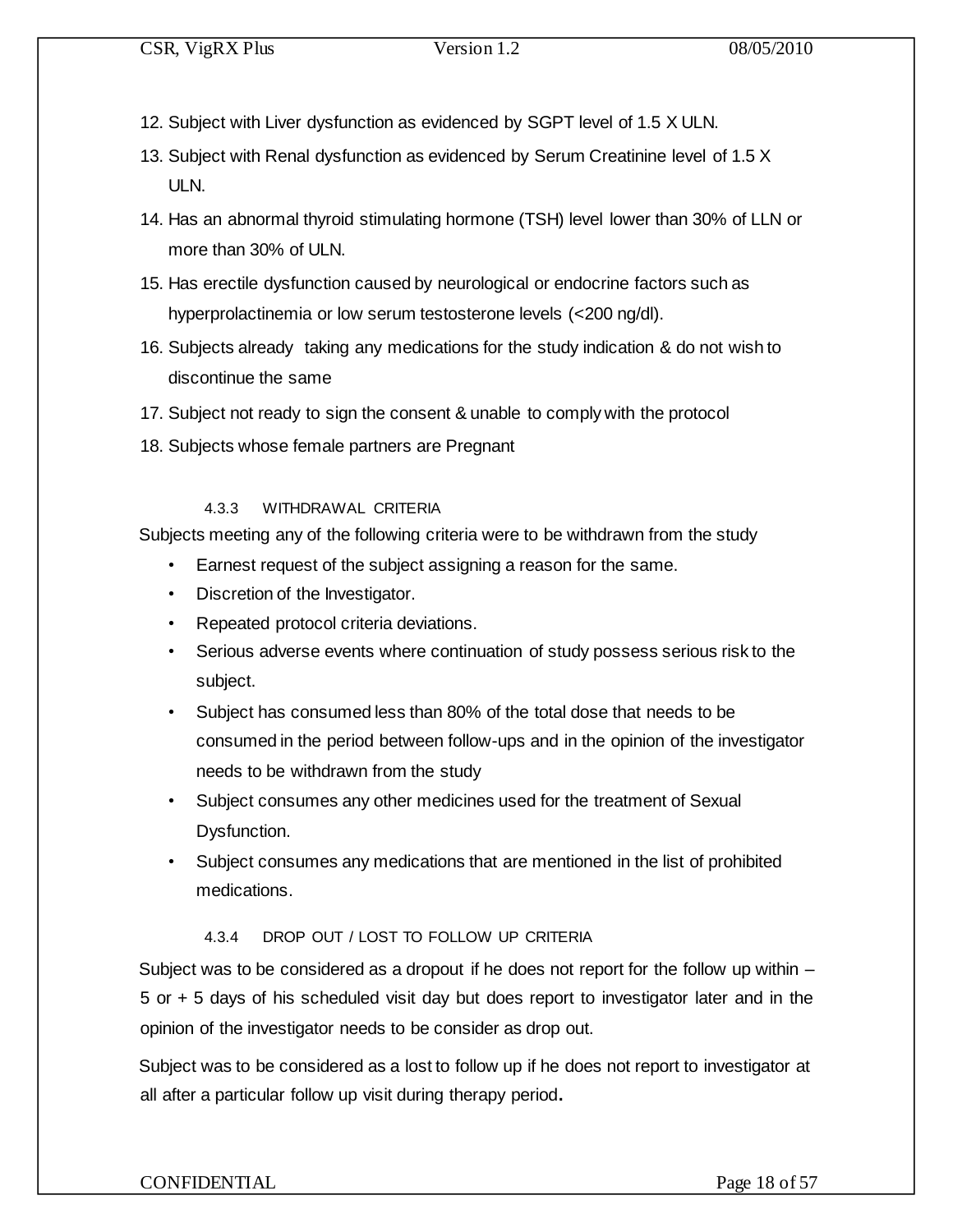### **4.4 TREATMENTS ADMINISTERED**

#### 4.4.1 IDENTITY OF INVESTIGATIONAL PRODUCT

Each capsule of VigRX Plus contains the following

| Table 2.Composition of VigRX Plus |  |
|-----------------------------------|--|
|-----------------------------------|--|

| <b>Ingredients (Latin</b><br>Names)         | Part used    | Actual wt / caps<br>(mg) |
|---------------------------------------------|--------------|--------------------------|
| Panax ginseng (Korean Red Ginseng)          | Root         | 100.000                  |
| Serenoa repens (Saw Palmetto)               | Berry        | 100.000                  |
| Crataegus rivularis (Hawthorne)             | <b>Berry</b> | 100,000                  |
| Ginkgo biloba                               | Leaf         | 100,000                  |
| Turnera diffusa (Damiana)                   | Leaf         | 100,000                  |
| Tribulus terrestris                         | Vine         | 075.000                  |
| Erythroxylum catuaba                        | Bark         | 050,000                  |
| Ptychopetalum olacoides (Muira Puama)       | Bark         | 050,000                  |
| Cuscuta chinensis                           | Seed         | 025,000                  |
| Epimedium sagittatum                        | Leaf         | 015,000                  |
| Bioperine (extract from Piper nigrum fruit) |              | 005.000                  |
| Total amount                                |              | 720.000                  |

Additional ingredients: dicalcium phosphate, cellulose, croscarmellose sodium, stearic acid, silicon dioxide, magnesium stearate, FD&C Red #40

Presentation: White plastic bottles each containing 128 capsules

Placebo capsules were similar to IP in appearance and were made up of CMC

(Carboxymethyl cellulose)

4.4.2 DOSES AND ADMINISTRATION

[VigRX Plus](http://www.vigrxplusdirect.com/) Pills and placebo were to be taken orally with meals at a dose of 2 capsules twice daily for 12 weeks. Each capsule contained 360 mg of the active composition mentioned above. The IP and placebo were administered to subjects in the following regimen.

Table 3. Treatment regimen

| Group        | <b>Morning</b> | <b>Night</b>   | Route of<br>Administration | <b>Treatment</b><br><b>Duration</b> |
|--------------|----------------|----------------|----------------------------|-------------------------------------|
| <b>VigRX</b> | 2Capsules* of  | 2 Capsules* of | ORAL                       | 12 weeks                            |
| <b>Plus</b>  | VigRX Plus     | VigRX Plus     |                            | (from day 1                         |

CONFIDENTIAL Page 19 of 57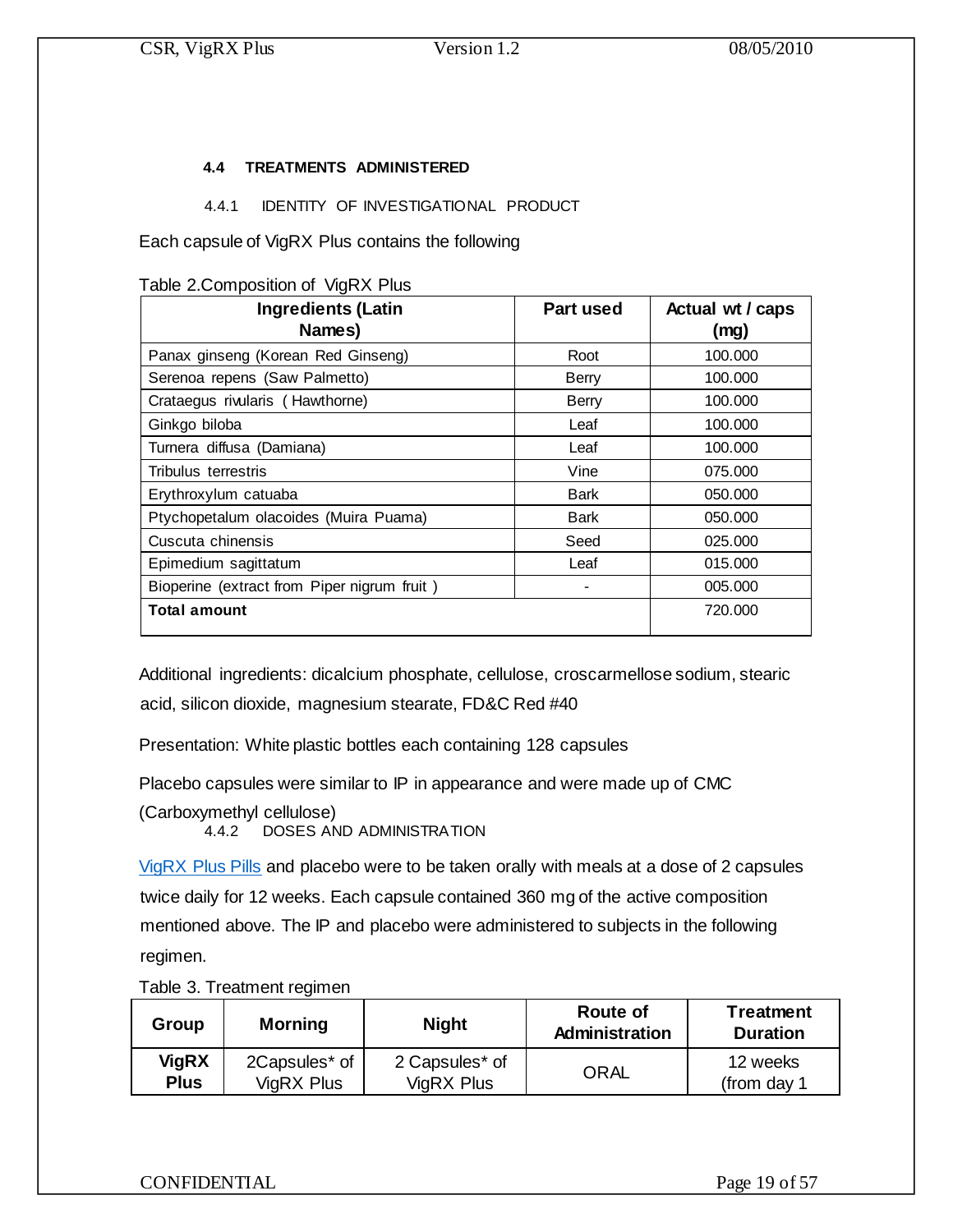| <b>Placebo</b> | 2 Capsules of<br>Placebo | 2 Capsules of<br>Placebo | (Capsules<br>hei<br>to<br>taken with meals) | day $84$ |
|----------------|--------------------------|--------------------------|---------------------------------------------|----------|
|                |                          |                          |                                             |          |

*\*Each capsule contained 360 mg of the active composition of VigRx Plus* 

## 4.4.3 BLINDING AND RANDOMISATION

A total of 72 subjects were expected to be recruited from the investigator's clinical practices or referring physicians. Each subject satisfying the inclusion/exclusion criteria was to be recruited in the study and be assigned to one of the treatment groups according to a randomization schedule. A research coordinator, who was not directly involved in trialrelated activities, performed the randomization and blinding to avoid bias.

## 4.4.4 PRIOR AND CONCOMITANT THERAPY

During the course of the study, the subjects were prohibited from consuming any other medication used in the treatment of Male Sexual Dysfunction. A list of medications prohibited in the study is provided in Appendix 10.1.1. No other herbal medication other than that dispensed during the study was allowed. Subjects who were required to take medicines for any other complaints were to do so only in consultation with the Investigator. Use of any concomitant medication was to be recorded in the case report form (CRF). Subjects were not advised any specific lifestyle & dietary changes upon enrolment in the study & throughout the duration of the study.

### 4.4.5 TREATMENT COMPLIANCE

In order to ensure treatment compliance, adequate instructions were to be given to subjects regarding trial procedures during the informed consent process. Subjects were provided with a memory card for follow up visits and test requisition forms for laboratory investigations. At each visit, a record of dispensed and returned medication was to be maintained to determine subject's compliance to treatment.

### **4.5 EFFICACY AND SAFETY VARIABLES**

### 4.5.1 PRIMARY EFFICACY VARIABLES

#### **4.5.1.1 INTERNATIONAL INDEX OF ERECTILE FUNCTION -ERECTILE FUNCTION DOMAIN (IIEF-A)**

It is an internationally accepted instrument described by Rosen et al  $8$  for measuring erectile dysfunction and monitoring response to treatment.

Read more on<http://www.vigrxplusdirect.com/>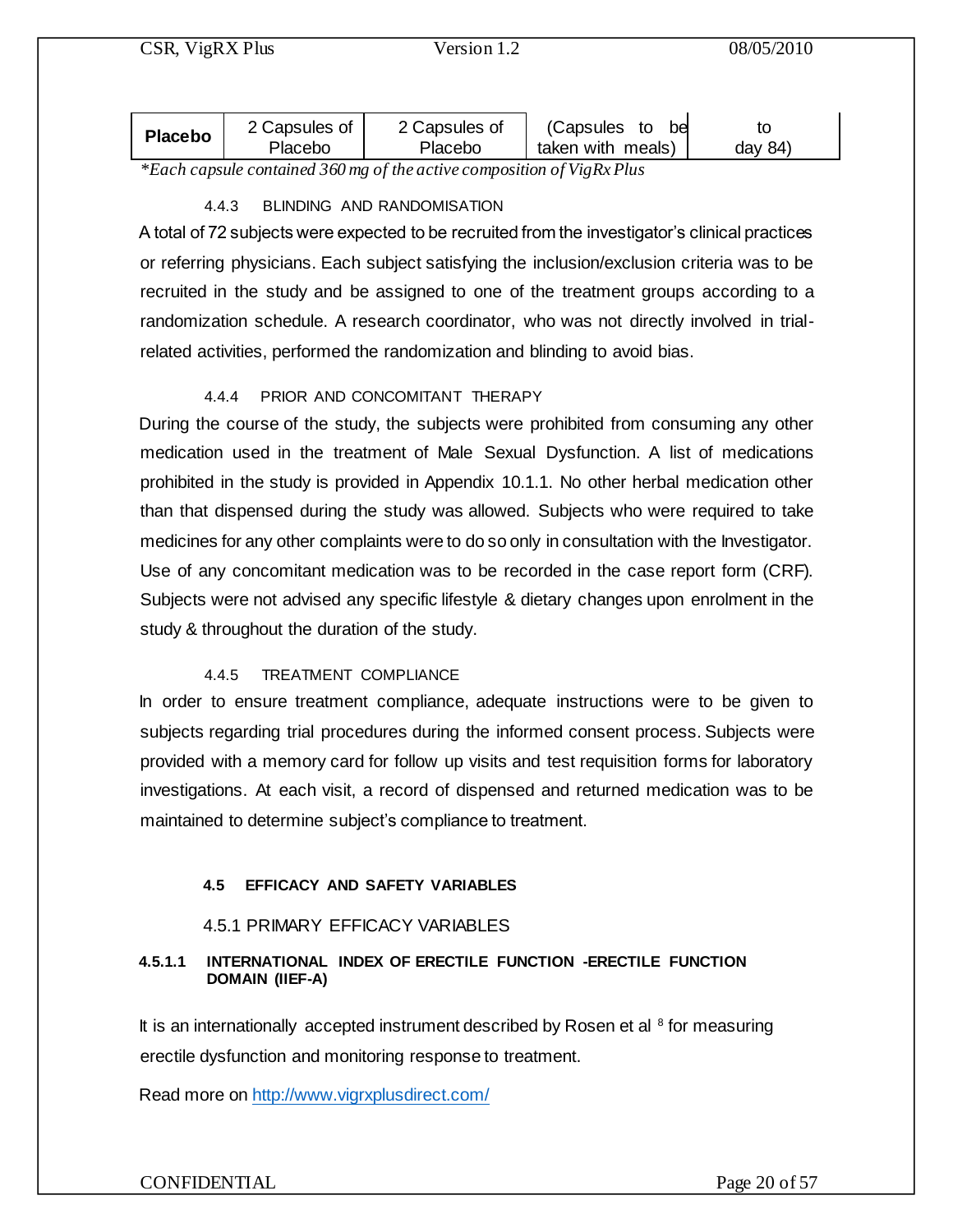The erectile function domain (items1-6 of the index) designated as IIEF A in this study was used to measure erectile dysfunction. It provided information on the subject's ability to achieve and maintain an erection. The erectile function domain consists of six questions concerning erection frequency (question [Q]1), erection firmness (Q2), frequency of partner penetration (Q3), frequency of maintaining erection after penetration (Q4), ability to maintain erection to completion of intercourse (Q5), and confidence in achieving and maintaining erection (Q6), all during the previous 4 weeks. The primary efficacy variable consisted of the change in mean erectile function domain score (IIEF A) from baseline to end point.

## 4.5.2 SECONDARY EFFICACY VARIABLES

### **4.5.2.1 INTERNATIONAL INDEX OF ERECTILE FUNCTION- TOTAL (IIEF-TOTAL)**

The IIEF addresses the relevant domains of male sexual function (erectile function, orgasmic function, sexual desire, intercourse satisfaction, and overall satisfaction), is psychometrically sound, and has been linguistically validated in 10 languages. This questionnaire is readily self-administered in research or clinical settings. The IIEF demonstrates the sensitivity and specificity for detecting treatment-related changes in patients with erectile dysfunction<sup>8</sup>.

Each item on the IIEF questionnaire is scored on 5 point Likert scale. Scores for each domain are variable and total score range is 5 to 75. Maximum possible score for erectile function is 30. The complete IIEF questionnaire is provided as Appendix 10.1.3

#### **4.5.2.2 INTERNATIONAL INDEX OF ERECTILE DYSFUNCTION (OTHER THAN THE ERECTILE FUNCTION DOMAIN)-(IIEF B)**

The section of the international index other than the erectile function domain, designated as IIEF B in this study, was used to measure other aspects of sexual dysfunction besides erectile dysfunction. It gives information on, orgasmic function, sexual desire, intercourse satisfaction and overall sexual satisfaction in a subject.

#### **4.5.2.3 [ERECTILE DYSFUNCTION](http://www.vigrxplusdirect.com/) INVENTORY OF TREATMENT SATISFACTION (EDITS-Patient and Partner version)**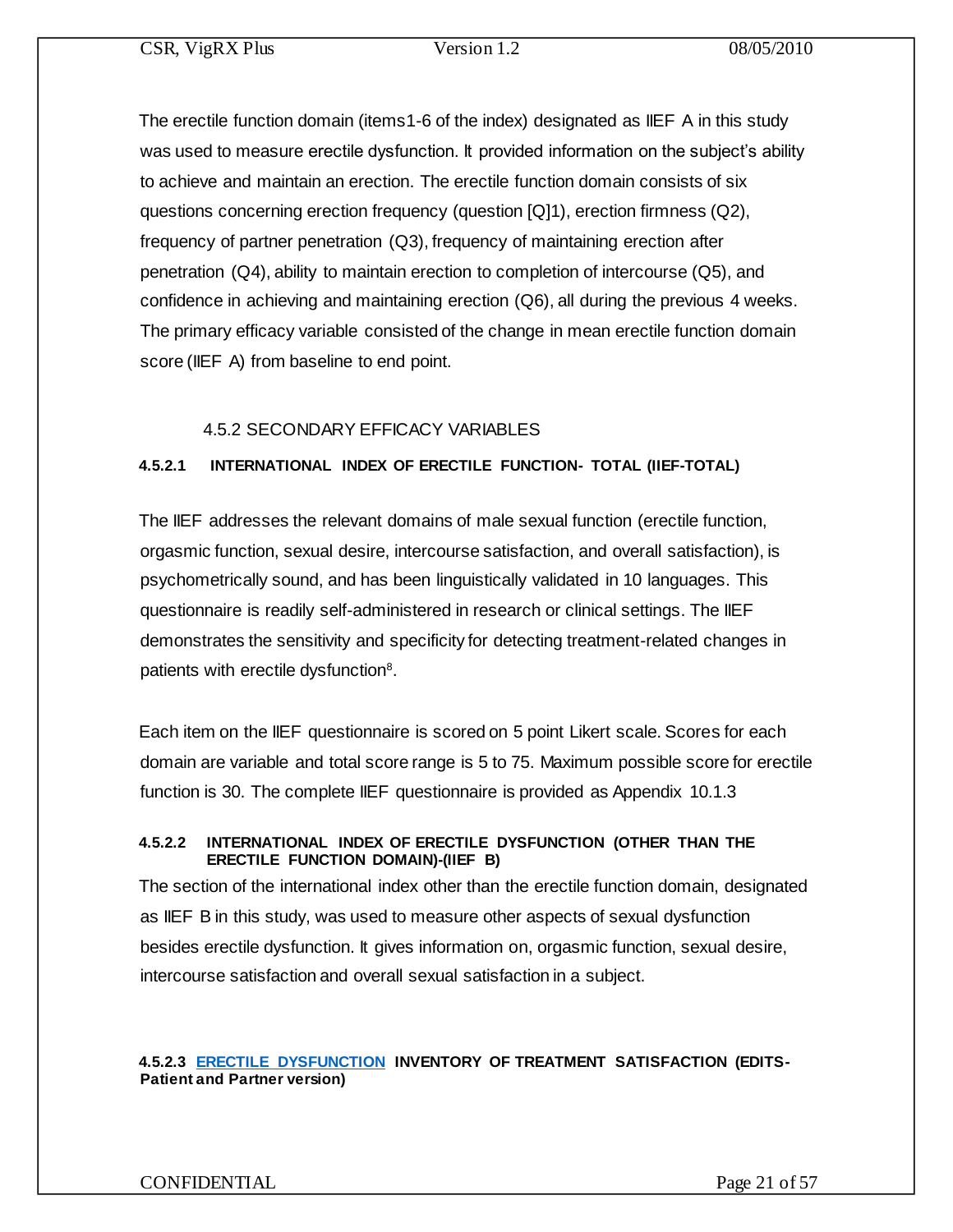Erectile Dysfunction Inventory of Treatment Satisfaction (EDITS) was developed by Althof, Corty et al  $9$  to examine the degree of satisfaction with different treatment modalities for ED. Separate questionnaires are available for both the subject and the subject's partner. With the partner version EDITS allows partner satisfaction an important determinant—especially for sexual dysfunction but seldom evaluated to be measured and investigated.

### **4.5.2.4 SEMEN ANALYSIS**

Semen analysis is a measure to determine the semen quality in terms of the ability of sperm to accomplish fertilization. A semen analysis does not diagnose fertility or infertility but provides a relative measure of semen quality compared to the general population of men. Since it is the sperm that is of importance to male fertility, semen quality involves both sperm quantity and quality.

Most available studies on oral phosphodiesterase inhibitors demonstrate a significant increase in sperm motility and viability both in vivo and in vitro, which seems to be enhanced at low doses and reduced at high concentrations <sup>10</sup>. In the current study semen analysis of subjects was conducted at screening and end of treatment to investigate whether administration of the VigRX Plus has any modifying effect on seminal parameters .

- The following parameters were measured in semen analysis:  $\, \circ \,$  Volume and consistency of semen  $\circ$  Sperm count: Sperm count measures the concentration of sperm in a man's ejaculate. Anything over 20 million sperm per milliliter is considered normal.
	- $\circ$  Sperm motility describes the ability of sperm to move properly towards an ovum. A more specified measure is *motility grade*, where the motility of sperm are divided into four different grades:

**Grade IV:** Sperm with progressive motility. These are the strongest and swim fast in a straight line.

**Grade III**: (non-linear motility): These also move forward but tend to travel in a curved or crooked motion.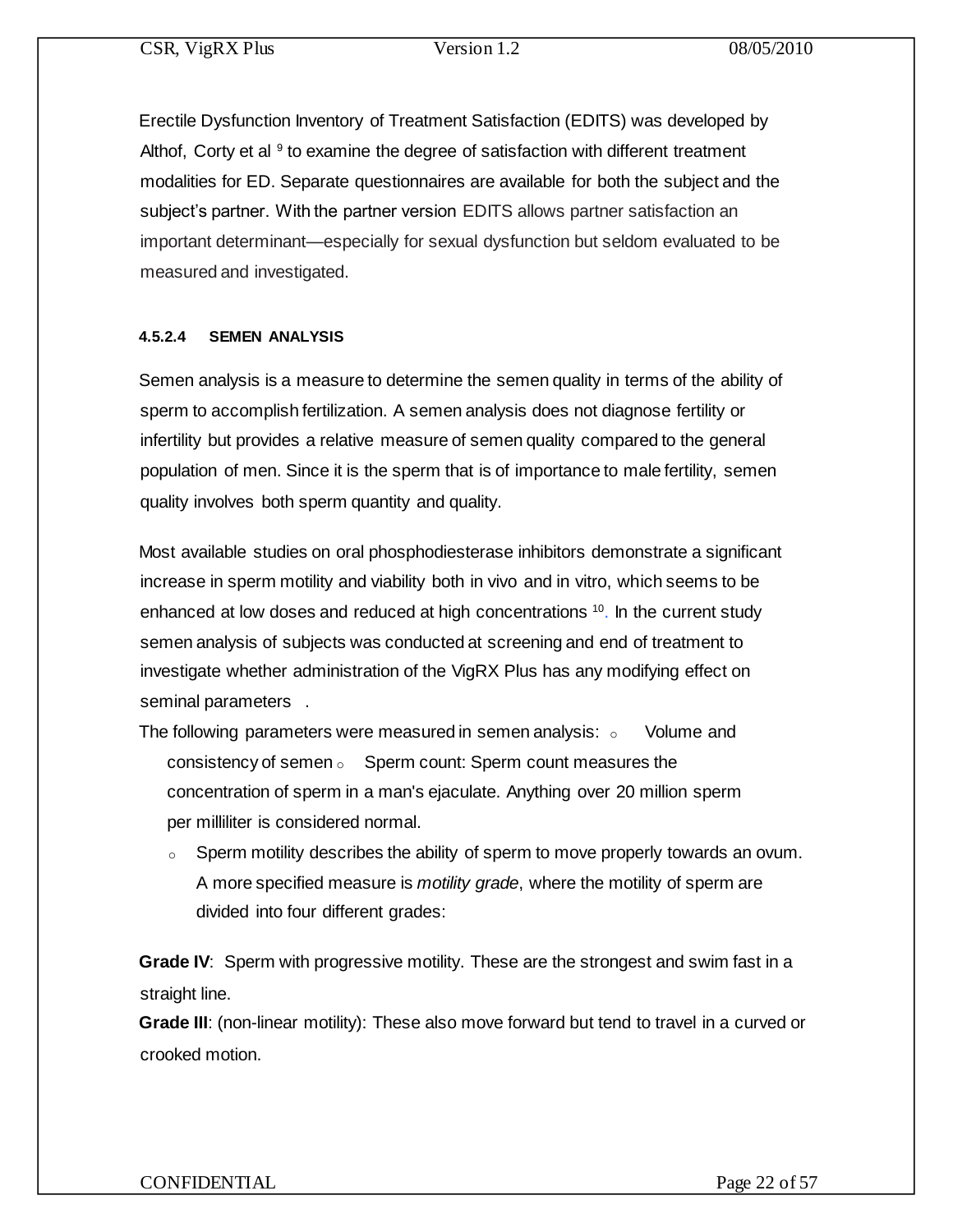**Grade II**: These have non-progressive motility because they do not move forward

despite the fact that they move their tails

**Grade I**: These are immotile and fail to move at all

The percentage of each motility grade was recorded after 1h, 2h, 3h and 6h of collection.

## **4.5.2.5 SERUM TESTOSTERONE**

While the role of testosterone in mediating penile erection may be largely unknown, routine testing of serum testosterone has been recommended for initial evaluation of ED. In this study serum testosterone levels were evaluated for changes from baseline to endpoint (Day 84) across the two study groups.

## **4.5.2.6 GLOBAL ASSESSMENT OF THERAPY BY INVESTIGATOR**

Global assessment of therapy was made by the investigator, based on the criteria described below:

| Excellent | Improvement in all the IIEF-A, IIEF-B, EDITS (patient & partner versions)<br>Questionnaires, Semen Analysis & Serum testosterone |
|-----------|----------------------------------------------------------------------------------------------------------------------------------|
| Very Good | Improvement in IIEF-A, IIEF-B, EDITS (patient version) Questionnaires<br>& Semen Analysis                                        |
| Good      | Improvement in IIEF-A, IIEF-B, EDITS (patient version) Questionnaires                                                            |
| Fair      | Improvement in IIEF-A & IIEF-B Questionnaires                                                                                    |
| Poor      | No Improvement                                                                                                                   |

Table 4. Criteria for global assessment by investigator

## **4.5.2.7 SUBJECT'S OPINION**

At the end of the study period, subjects were asked if they preferred to continue using of the study product in future, for their sexual dysfunction

## 4.5.3 APPROPRIATENESS OF MEASUREMENTS

The International Index of Erectile Function (IIEF) is a widely used, multi-dimensional self-report instrument for the evaluation of male sexual function. It is has been recommended as a primary endpoint for clinical trials of erectile dysfunction (ED) and for diagnostic evaluation of ED severity. The IIEF was developed in conjunction with the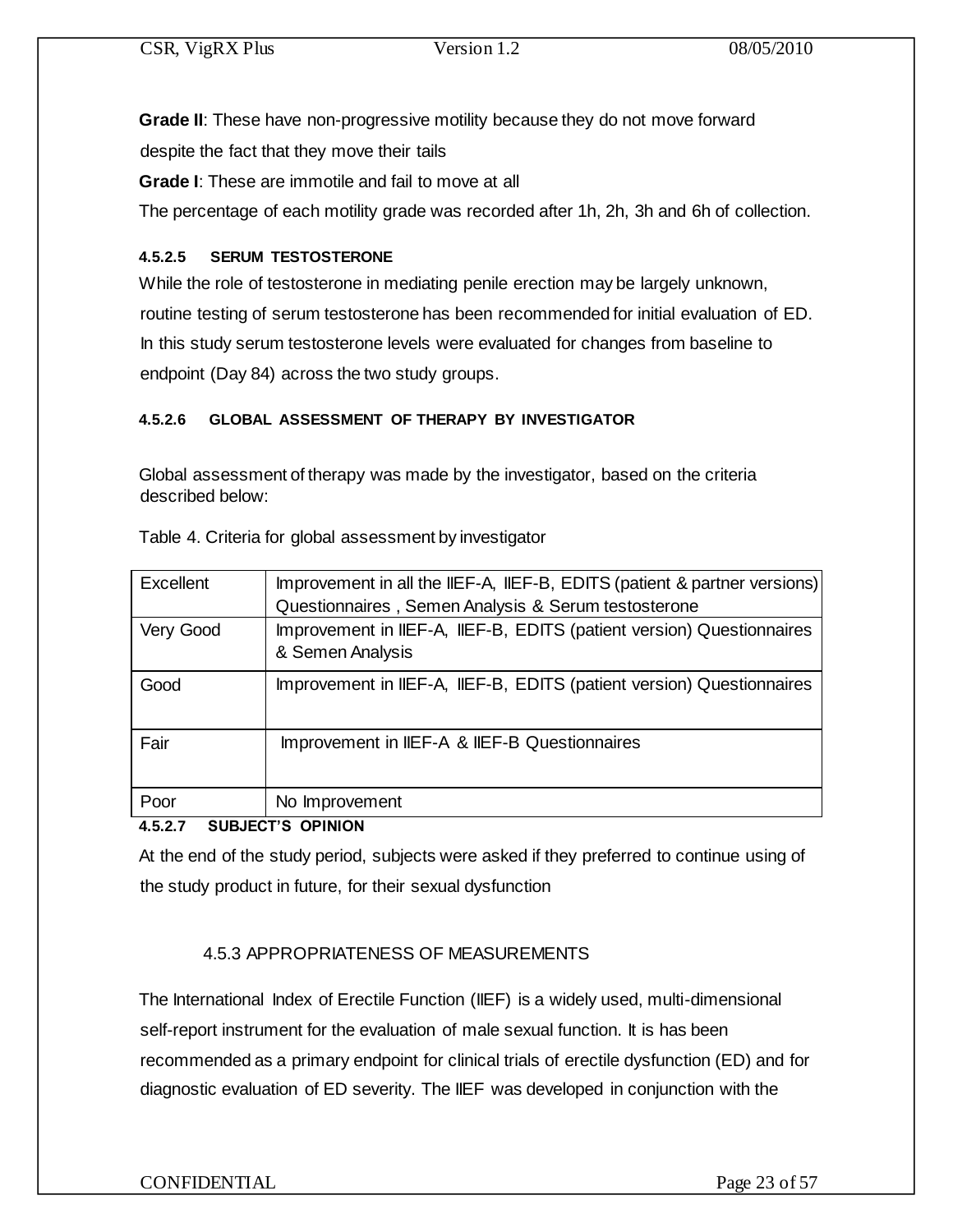clinical trial program for Sildenafil, and has since been adopted as the 'gold standard' measure for efficacy assessment in clinical trials of ED and its use in classifying ED severity and prevalence. The IIEF meets psychometric criteria for test reliability and validity, has a high degree of sensitivity and specificity, and correlates well with other measures of treatment outcome. It has demonstrated consistent and robust treatment responsiveness in studies in USA, Europe and Asia, as well as in a wide range of etiological subgroups<sup>11</sup>.

**Limitations<sup>11</sup>-** The IIEF focuses only on current sexual functioning and provides superficial assessment of domains of sexual functioning other than erection. It does not provide any specific information about the partner relationship or sexual functioning of the partner. It could be argued that these are important areas for assessment in clinical practice. It was thus important to include EDITS questionnaire to assess treatment satisfaction of the partner.

### 4.5.4 SAFETY AND TOLERABILITY VARIABLES

Safety was assessed primarily through incidence of adverse events (AE), clinical and laboratory evaluation of the subject.

### **4.5.4.1 ADVERSE EVENTS**

An adverse event is defined as any untoward medical occurrence in a subject who has been administered an investigational product and does not necessarily have a causal relationship. An adverse event can therefore be any unfavourable and unintended sign (including an abnormal laboratory finding), symptom or disease temporarily associated with the use of the IP whether or not related to the IP.

Adverse events were further classified into serious and non-serious. Definition of serious adverse events (SAE) is described in Appendix 10.1.2 of this report. All adverse events whether serious or non serious, whether observed or reported by the patient were to be evaluated by the investigator and recorded in the AE section of the subject's case report form. Adverse event reporting required the severity of the event, treatment administered, any change in study drug, investigator attribution to study drug and outcome status to be documented in the CRF.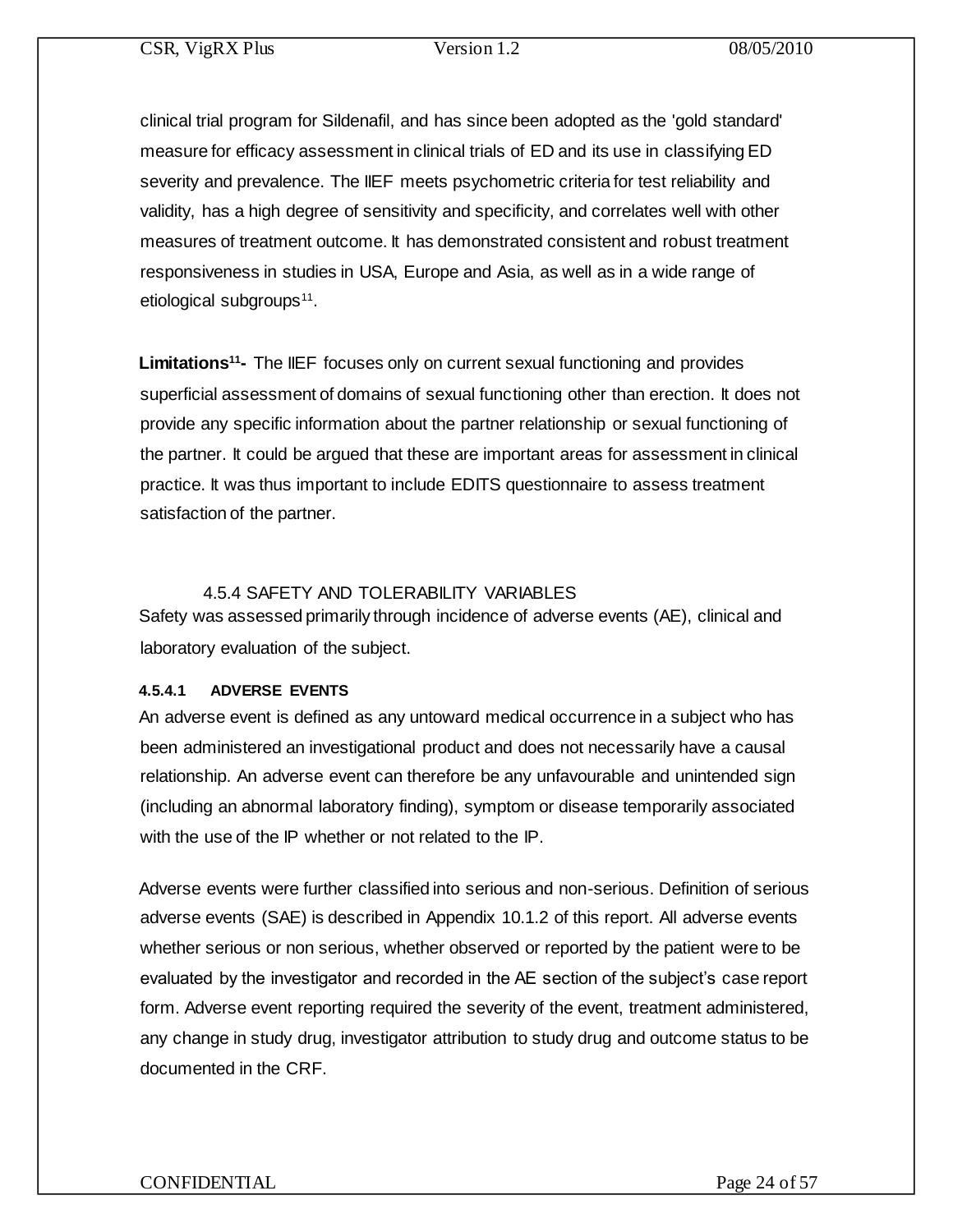## **4.5.4.2 CLINICAL AND LABORATORY EVALUATION**

Physical examinations and monitoring of vital signs (systolic and diastolic blood pressure, respiration rate and pulse rate) were to be conducted at screening, baseline and at each follow up visit. Laboratory evaluations consisting of haematological, clinical chemistry and urinalysis parameters were required at the screening visit and at the end of treatment phase on Day 84. In addition, a 12-lead Electrocardiogram (ECG) was to be performed at these visits. Any clinically significant abnormality in any of the above mentioned safety parameters was to be recorded as an adverse event in the respective pages of the CRF.

## **4.5.4.3 TOLERABILITY**

In addition to the above mentioned safety parameters, subjects were asked to rate the tolerability of the IP based on the following criteria at the end of the treatment: Table 5. Assessment of tolerability

| Good | No side effects                                     |
|------|-----------------------------------------------------|
| Fair | Mild to moderate side effects                       |
| Poor | Severe side effects requiring withdrawal of subject |

### **4.6 DATA QUALITY ASSURANCE**

Before study initiation, it was ensured that the protocol -stipulated study procedures were well-understood by the investigator and his study staff .The study was monitored regularly for compliance to ICH-GCP, protocol and regulatory requirements. At each monitoring visit, CRF entries were verified by comparing them with the source documents before retrieving the case report forms. The monitor was to ensure that the investigator maintained accurate, timely, and complete records.

## **4.7 STATISTICAL METHODS**

## 4.7.1 SAMPLE SIZE ESTIMATION

For this exploratory pilot study, it was estimated that a sample size of 60 subjects would be sufficient to detect a difference in IIEF scores between VigRX Plus and placebo group at a significance level of 5%.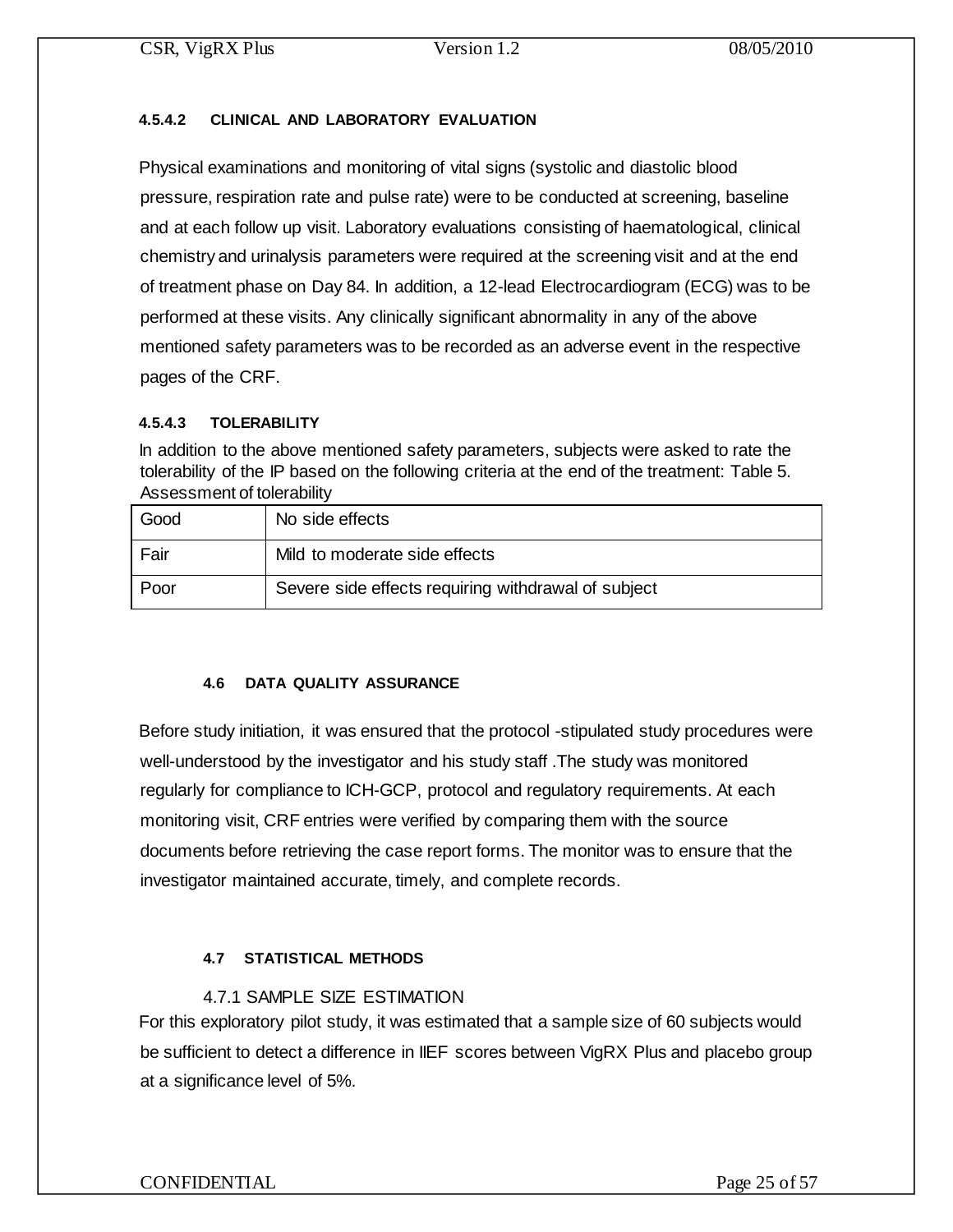## 4.7.2 ANALYSIS POPULATIONS

Two types of populations were identified for analysis

Intention –To -Treat Population (ITT) population were subjects who were recruited into the study and who received at least one dose (or any portion of a dose) of study medication. Analysis of safety variables were done for the ITT population.

Per-Protocol (PP) population consisted of completed subjects i.e. all subjects who completed the study according to the following definition:

Definition for a completed case: Subject was considered a completed case if he fulfilled at least 84 days of treatment. (w.r.t. IIEF & EDITS patient version) Note:

- For this study even those subjects whose female partners did not participate, were considered as completed subjects & their data were to be analyzed.
- EDITS partner version assessment was to be done for only those female partners who gave informed consent and for whom data was available.

Drop out, withdrawal and protocol deviation cases were to be reported and described.

Missing, unused and spurious data were to be identified and appropriately taken care of during the final analysis. Missing data was to be inserted using the last observation carried forward (LOCF) method.

## 4.7.3 HYPOTHESES

The null hypothesis  $(H_0)$  was that no difference exists in both primary and secondary end points between both the groups and the alternative hypothesis  $(H_A)$  was that there exists a difference between the groups

## **Primary hypothesis:**

- 1. The score of IIEF-A will increase from baseline to Day 84.
- 2. This increase will be more in the active group as compared to placebo group.

## **Secondary hypotheses:**

The secondary hypotheses to be investigated were

- Levels of secondary response variables improve from Day 1 up to day 84 (to be tested per variable).
- The safety variables (CBC, ESR, Liver Profile, Renal Profile, & ECG) may not change from screening to day 84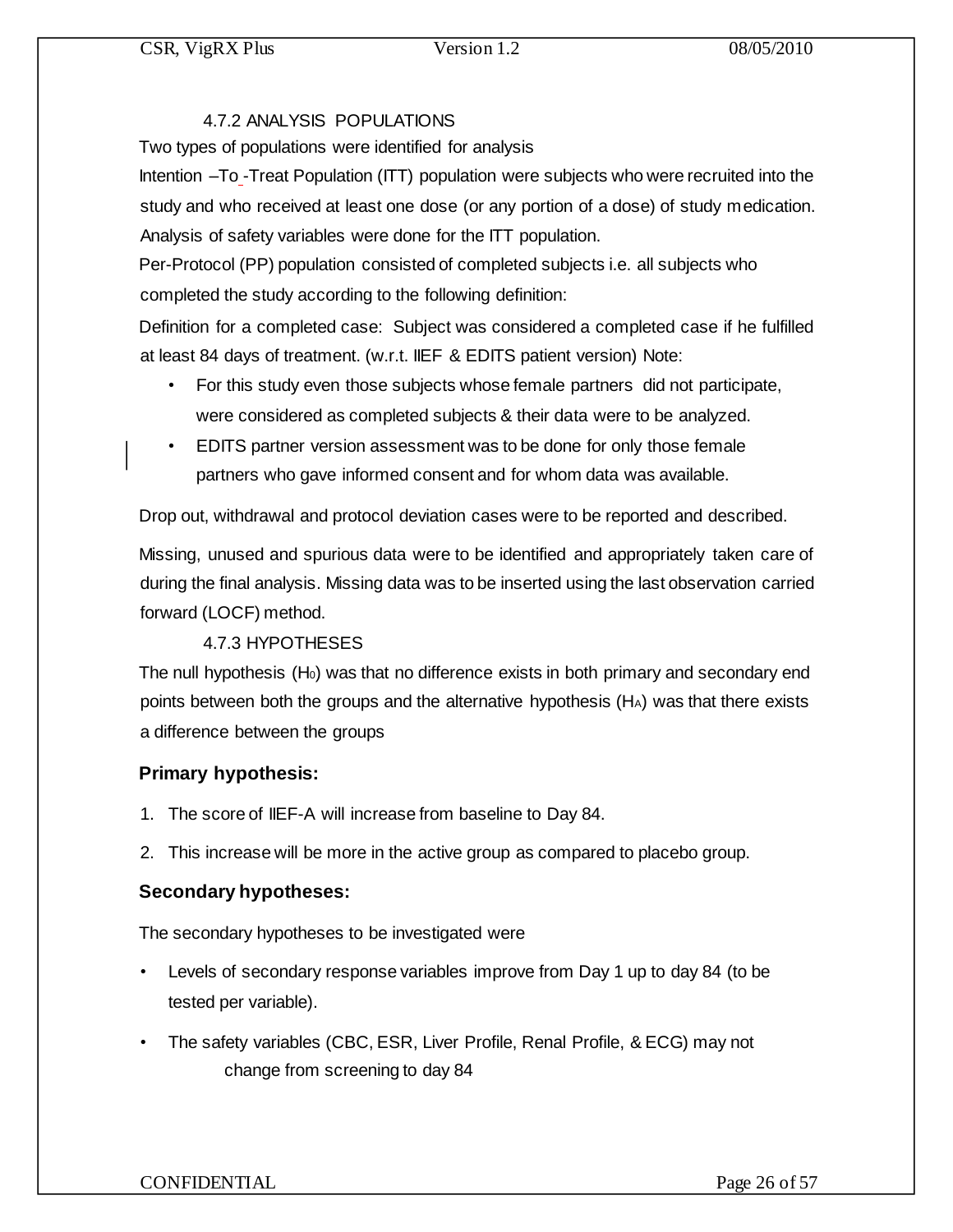## 4.7.4 METHODS OF ANALYSIS

- The final analysis was performed at the end of the study (Day 84) after database lock.
- Basic statistic evaluations include mean, standard deviation, median, min-max, etc…
- All efficacy and safety variables were exploratively analyzed and descriptively evaluated. Thereby the structure equality of the 2 arms was especially verified. Thus, initially univariate and co-variate analysis of all the variables (qualitative, quantitative and ordinal) was carried out to determine the basic features of data like range, central tendency, spread etc. Then all the variables were compared across the groups to see the broad differences between them.
- Descriptive statistics (mean, standard deviation and N for continuous and count variables; median, range and N for discrete variables) of the primary response variable (IIEF - A) and each of the secondary response variables was done using all data available.
- The primary endpoint the Erectile Function subscale of International Index of Erectile Function Questionnaire (IIEF-A) was compared between the treatment and placebo groups at baseline & end of treatment. Secondary Efficacy variables (IIEF-total, IIEF-B, EDITS Patient & Partner version, Semen Analysis, S. Testosterone) were also compared between the treatment and placebo groups at baseline & end of treatment. These were the quantitative variables and were mainly assessed by quantitative statistics. Adequate statistical tests such as the t test (paired for before and after data, unpaired if between the two groups), chisquare test, U-test, ANOVA, ANCOVA etc, were applied. Friedman/ Wilcoxon (for before and after data) Mann-Whitney (between the two groups) nonparametric test were used to confirm these results.
- Nominal variables in the study such as global assessment of therapy were assessed by the chi-square test.
- All statistical tests were performed at 5% significance level ( $p < 0.05$ ).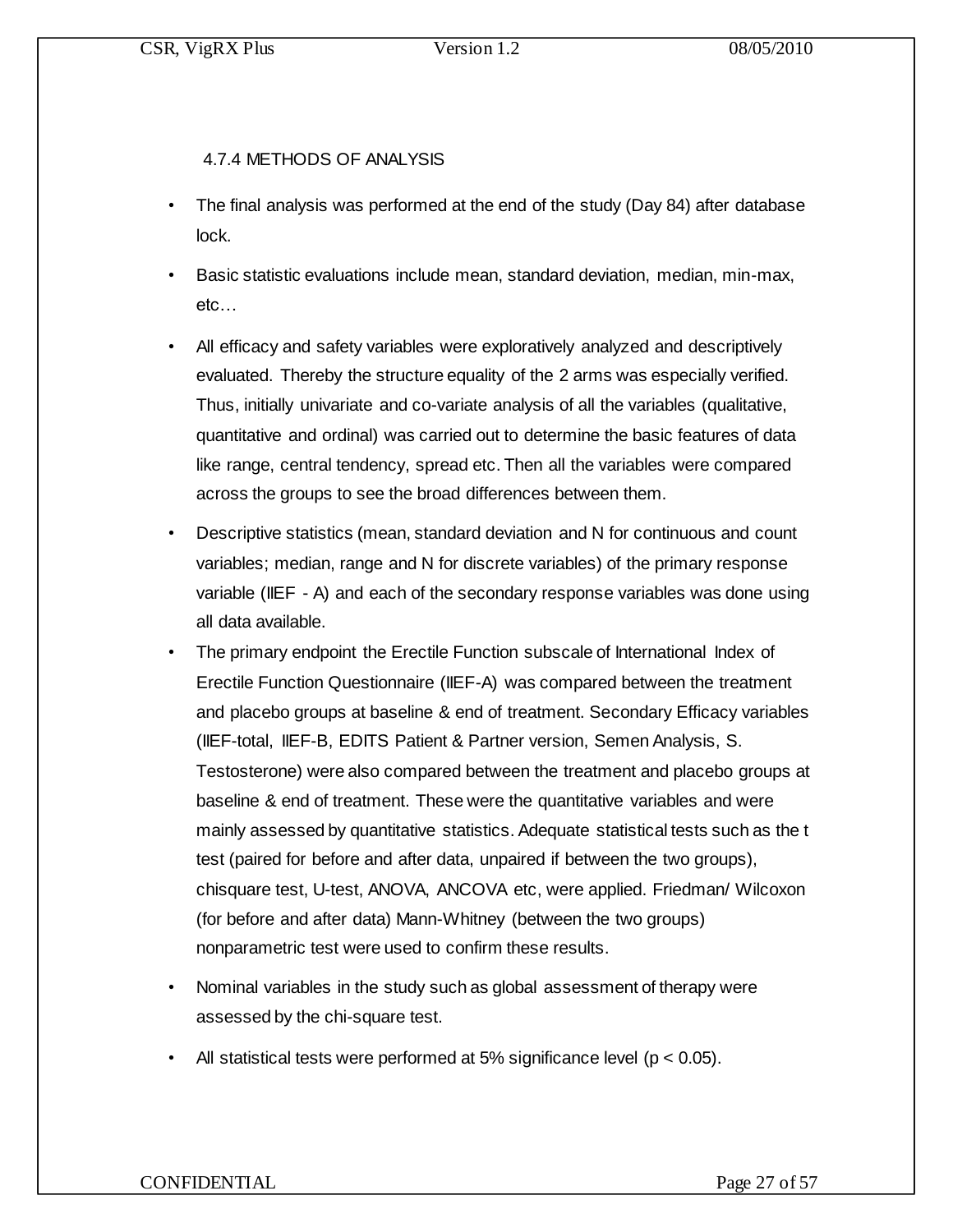- For demographic and other remaining variables (vital parameters, clinical examination, and lab tests which include Complete Blood Count (CBC), ESR, SGPT, Creatinine and Routine Urine) are concerned, initially univariate analysis was carried out. They were then compared across the groups by adequate statistical tests such as the t test, chi-square test, U-test, etc.
- Adverse/Serious Adverse Events were analysed using appropriate statistical test.
- The following statistical softwares were used: SPSS 15, PEPI, EPI INFO 2000 and MS Excel XP.

## **Interim Analysis and Data Monitoring**

No interim analysis was planned for the trial.

## 5 STUDY PATIENTS

## **5.1 DISPOSITION OF PATIENTS**

Out of 108 patients screened, 78 were recruited into the study. Failure to meet the stipulated IIEF scores and laboratory abnormalities were the major reasons for screening failures (Table 6). The eligible subjects were randomized to receive either VigRX Plus or placebo. While one subject from the placebo group (VL/DM/63) was withdrawn due to his unwillingness to continue participation in the study after Day 56, two others(VL/DM/37and VL/DM/20 were lost to follow up after Day 28 and Day 56. Fig 2.displays the disposition of subjects in the study.

| Site ID  | <b>IIEF</b> | Laboratory abnormalities | Other |
|----------|-------------|--------------------------|-------|
| VL/DM01  |             | 3                        | 0     |
| VL/DM/02 |             | 6                        | 2     |
| VL/DM/03 |             | 0                        |       |
| VL/DM/04 | 0           | 2                        |       |
| VL/DM/05 | 3           | 3                        | 2     |

|  | Table 6. Reasons for screening failure |  |  |
|--|----------------------------------------|--|--|
|--|----------------------------------------|--|--|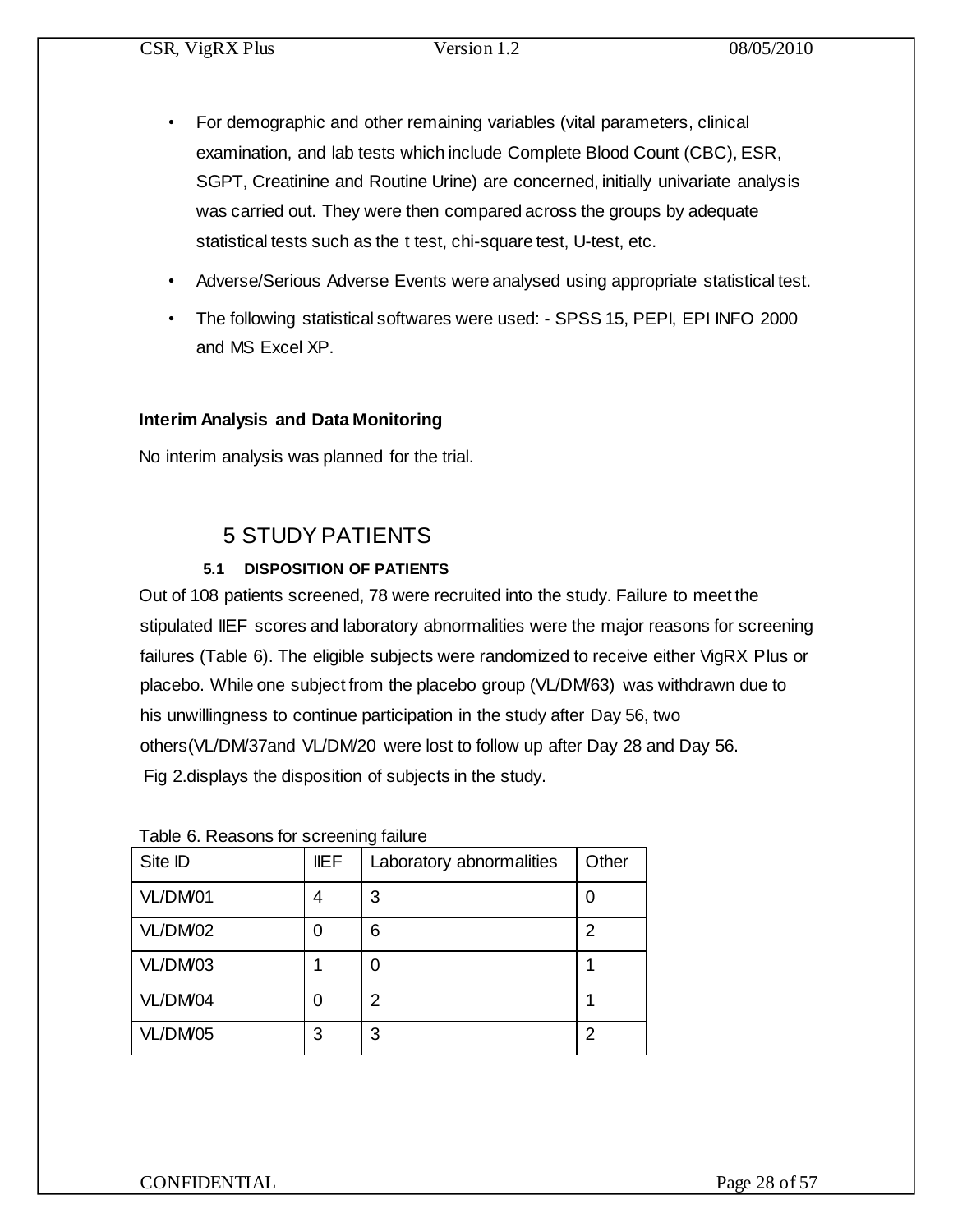

Fig 2. Disposition of patients

## **5.2 PROTOCOL DEVIATIONS**

There were no major protocol violations which led to withdrawal of subjects from the study. A majority of the protocol deviations were related to due to delay in scheduled laboratory test or tests not conducted due to various reasons. Appendix 10.2.1 summarizes the protocol deviations at each study site.

## 6 EFFICACY EVALUATION

## **6.1 DATA SETS ANALYSED**

Analysis of safety (vital parameters) was done on an ITT population consisting of data on 78 subjects in whom at least one post baseline measurement was available. Analysis of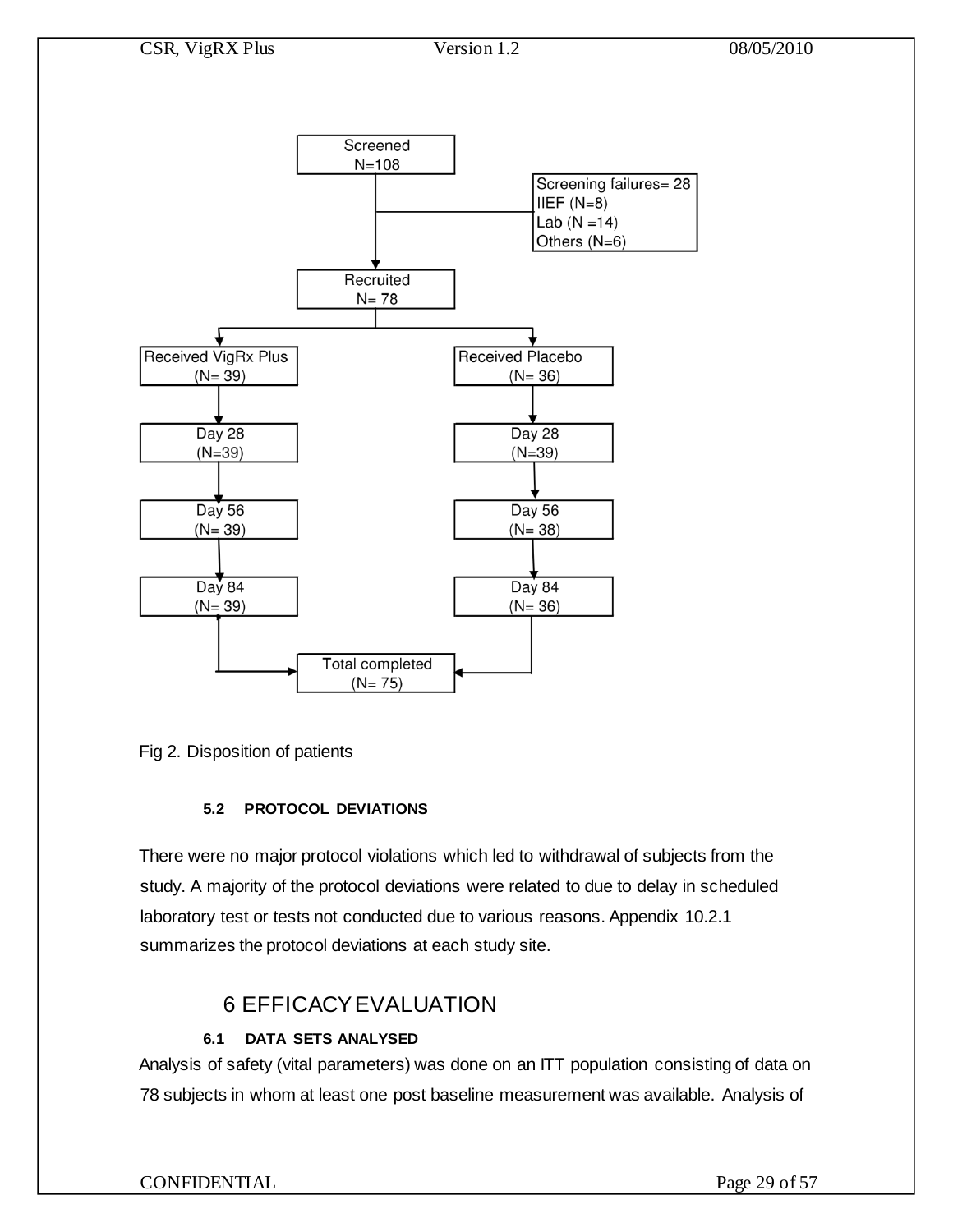laboratory parameters however was done only on subjects in whom complete data was available for screening and end of treatment visit.

Efficacy evaluation was performed on a per-protocol data set of completed cases, in which data on all the protocol stipulated visits was available for IIEF and EDITS questionnaires. Analysis of all other efficacy parameters were done for subjects in whom complete data is available for the respective parameter

## **6.2 DEMOGRAPHIC CHARACTERISTICS**

The two study groups appeared to be well balanced in terms of mean age of their subjects. (Table 7)

Table 7. Demographic characteristics

| Demographic characteristics            | VigRx Plus<br>$(N=39)$ | Placebo (N=39)    |
|----------------------------------------|------------------------|-------------------|
| Age (yrs.)                             | $35.23 \pm 13.24$      | $34.33 \pm 11.78$ |
| Values are expressed as mean $\pm$ 2SD |                        |                   |

## **6.3 PRE-EXISTING CONDITION/CONCOMITANT MEDICATIONS USED IN STUDY**

A list of concomitant medications used in the study is provided in Appendix 10.3. All concomitant medications used were indicated for pre-existing conditions of the subjects or for treatment of adverse events.

## **6.4 EFFICACY RESULTS**

6.4.1 PRIMARY EFFICACY MEASURES

## **6.4.1.1 IIEF A**

Treatment with VigRX Plus showed a statistically significant (p=<0.0001) increase of IIEF A erectile function scores from baseline to endpoint at Day 84 as compared to placebo.

In subjects receiving [VigRXPlus](http://www.vigrxplusdirect.com/) the ability to penetrate the partner (Q3 of IIEF) and maintain erection after penetration (Q4 of IIEF) saw a greater improvement than in those receiving placebo (Table 8).

Table 8. Responses to IIEF question 3 and 4

## CONFIDENTIAL Page 30 of 57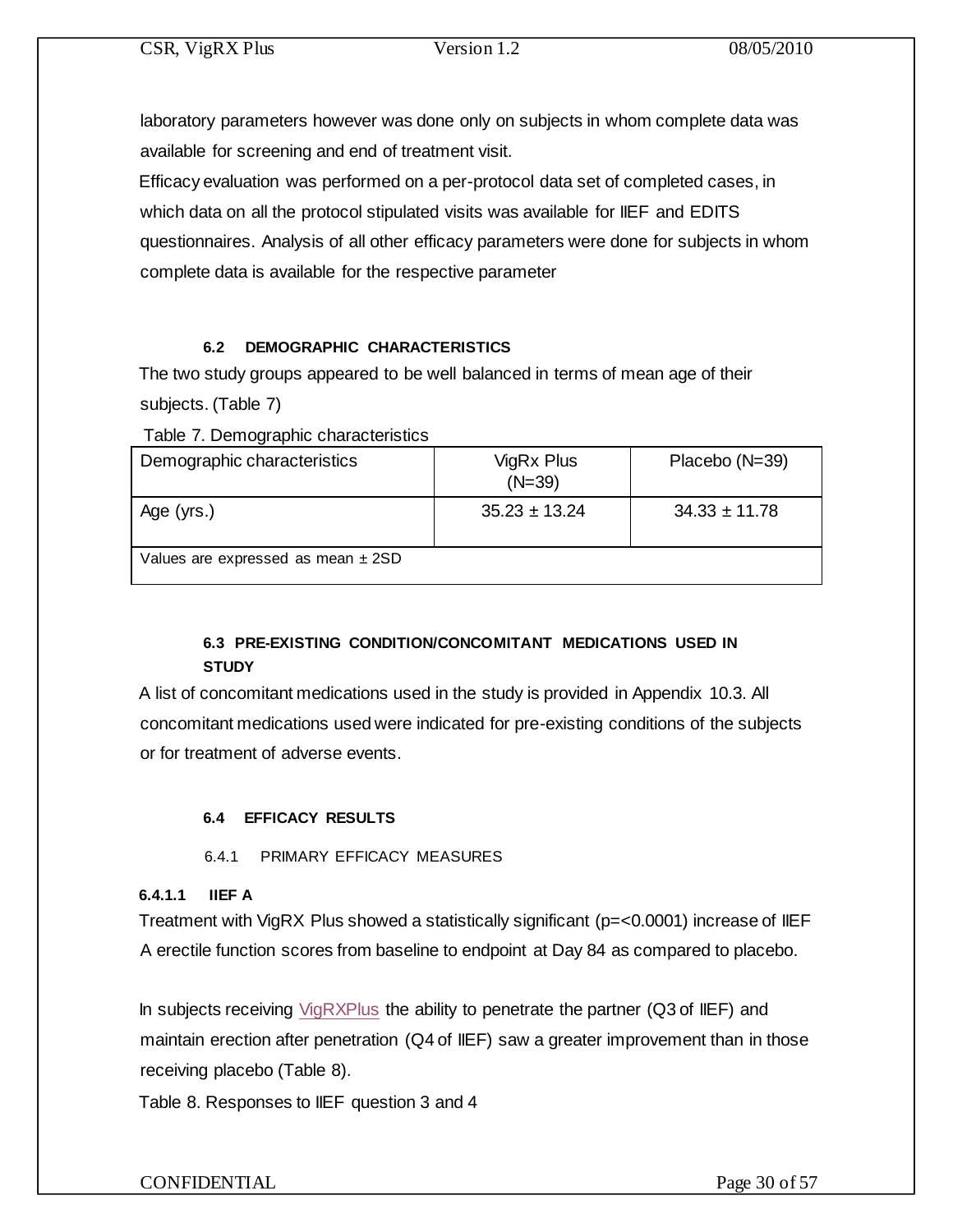|                                               | <b>Baseline</b> | Day 84                                                      | Improvement |  |  |  |  |
|-----------------------------------------------|-----------------|-------------------------------------------------------------|-------------|--|--|--|--|
| Ability to penetrate the partner (Q3 of IIEF) |                 |                                                             |             |  |  |  |  |
| VigRX Plus<br>$(N=39)$                        | $2.69 \pm 1.12$ | $4.12 \pm 1.6$                                              | 58.97 %     |  |  |  |  |
| Placebo<br>$(N=36)$                           | $2.64 \pm 1.08$ | $2.63 \pm 1.38$                                             | 4.86 %      |  |  |  |  |
|                                               |                 | Ability to maintain erection after penetration (Q4 of IIEF) |             |  |  |  |  |
| VigRX Plus<br>$(N=39)$                        | $2.56 \pm 1.1$  | $4.02 + 1.62$                                               | 62.82 %     |  |  |  |  |
| Placebo<br>$(N=36)$                           | $2.44 \pm 1.1$  | $2.66 \pm 1.34$                                             | 10.18 %     |  |  |  |  |
| IIEF scores are expressed as Mean ±2SD        |                 |                                                             |             |  |  |  |  |

## Table 9. Effect on IIEF scores

|                                         | <b>Baseline</b>   | Day 28            | Day 56            | Day 84            |  |
|-----------------------------------------|-------------------|-------------------|-------------------|-------------------|--|
|                                         |                   | <b>IIEF A</b>     |                   |                   |  |
| VigRX Plus<br>$(N=39)$                  | $16.08 \pm 5.82$  | $20.03 \pm 6$     | $22.46 \pm 7.14$  | $25.08 \pm 9.12$  |  |
| Placebo<br>$(N = 36)$                   | $15.86 \pm 6.48$  | $16.33 \pm 6.98$  | $16.39 \pm 7.42$  | $16.47 \pm 8.5$   |  |
|                                         |                   | <b>IIEF TOTAL</b> |                   |                   |  |
| VigRX Plus<br>$(N=39)$                  | $42.56 \pm 10.18$ | $52.15 \pm 10.96$ | $58.05 \pm 14.54$ | $63.13 \pm 20.12$ |  |
| Placebo (N= 36)                         | $42.47 \pm 10.20$ | $43.86 \pm 10.66$ | $43.69 \pm 6.95$  | $43.86 \pm 16.9$  |  |
| <b>IIEF B</b>                           |                   |                   |                   |                   |  |
| VigRX Plus<br>$(N=39)$                  | $26.49 \pm 5.92$  | $32.13 \pm 6.34$  | $35.59 \pm 8.46$  | $38.05 \pm 11.38$ |  |
| Placebo $(N=36)$                        | $26.61 \pm 5.82$  | $27.53 \pm 6.36$  | $27.31 \pm 8.58$  | $27.39 \pm 9.84$  |  |
| IIEF scores are expressed as mean ± 2SD |                   |                   |                   |                   |  |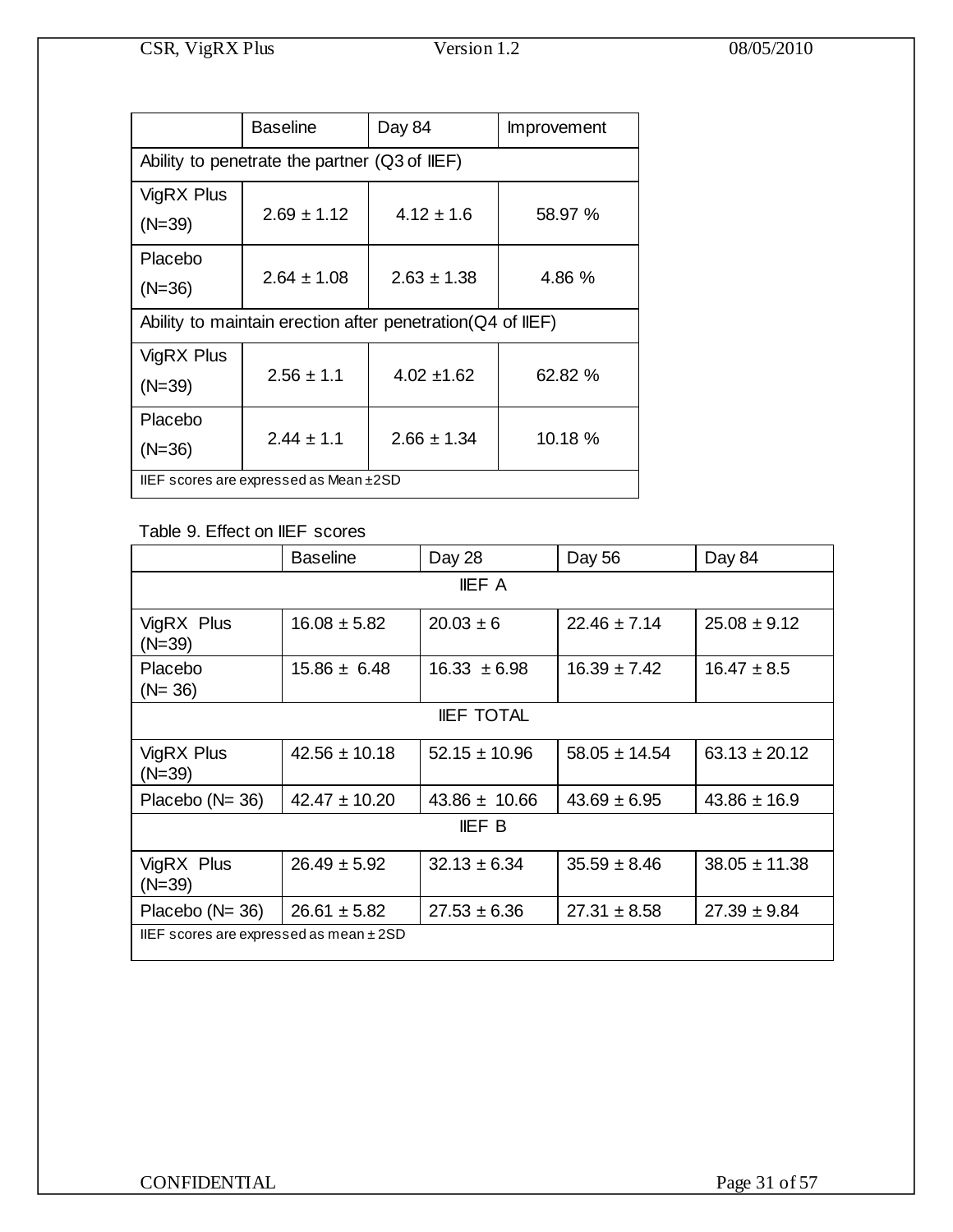

Graph 1.Effect on IIEF A scores.\*p=<0.0001 indicates significantly different from baseline, as compared to placebo by ANCOVA

### 6.4.2 SECONDARY EFFICACY PARAMETERS

### **6.4.2.1 IIEF TOTAL SCORE**

Effect of VigRX Plus in increasing total IIEF scores from baseline to end of treatment (at Day 84) was statistically significant over that of placebo. (Graph 2.)

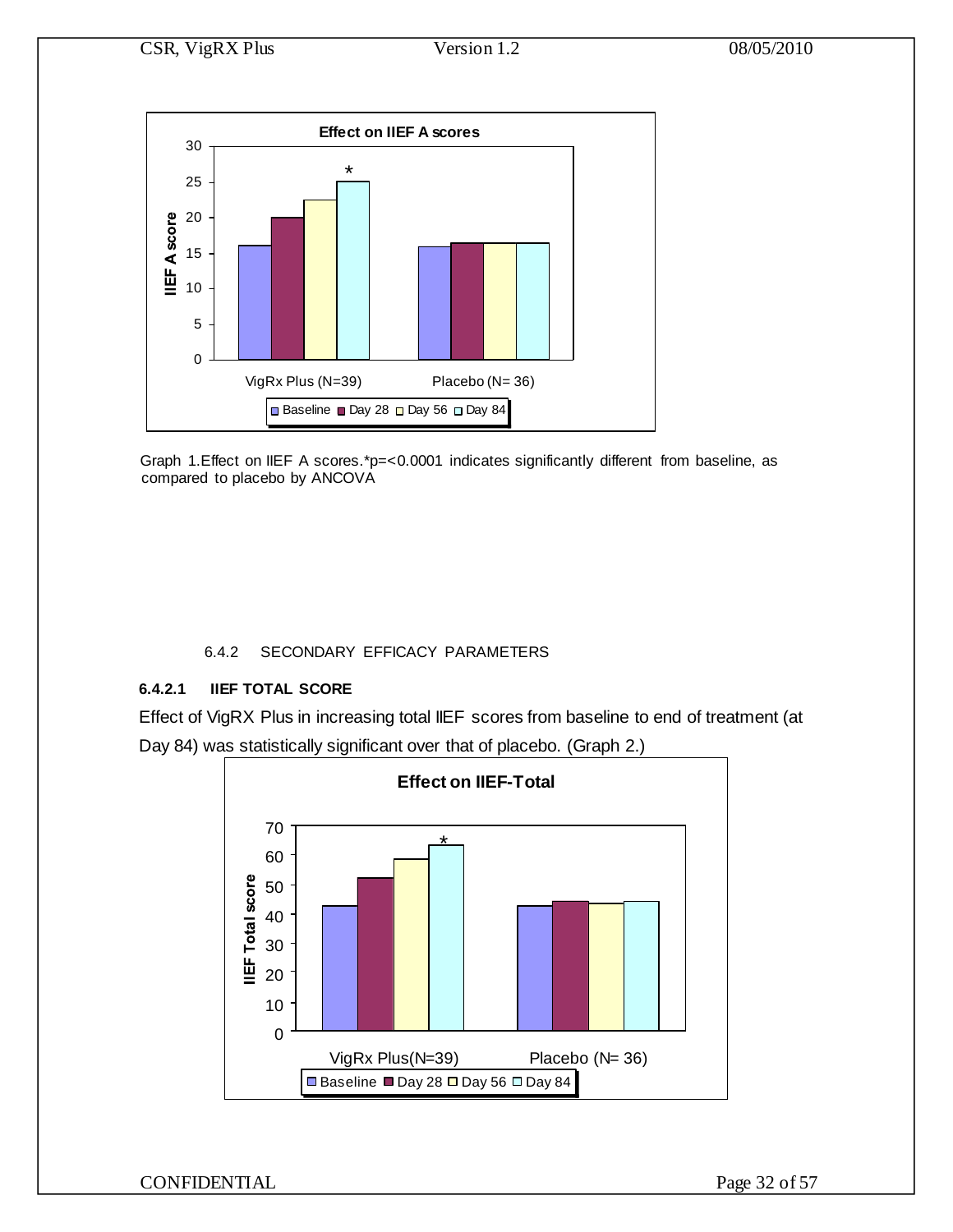Graph 2.Effect on IIEF Total scores. \*p<0.001indicates significantly different from baseline as compared to placebo, by ANCOVA.

### **6.4.2.2 IIEF B**

On Day 84, subjects of the VigRX Plus group saw a statistically significant increase (p=<0.0001) of IIEF B scores from baseline as compared to placebo. Improvement in IIEF B scores is described in Table 9.

### Orgasmic function

Subjects on VigRX Plus saw a greater improvement of orgasmic function than in those on placebo as assessed by the increase in question 10 and 11 of the international index.

### Sexual desire

[Enhancement of sexual desire](http://www.vigrxplusdirect.com/) was greater in subjects of the VigRX Plus group as compared to those of the placebo group. Overall satisfaction

Scores of overall satisfaction were higher in the VigRX Plus than in the placebo group.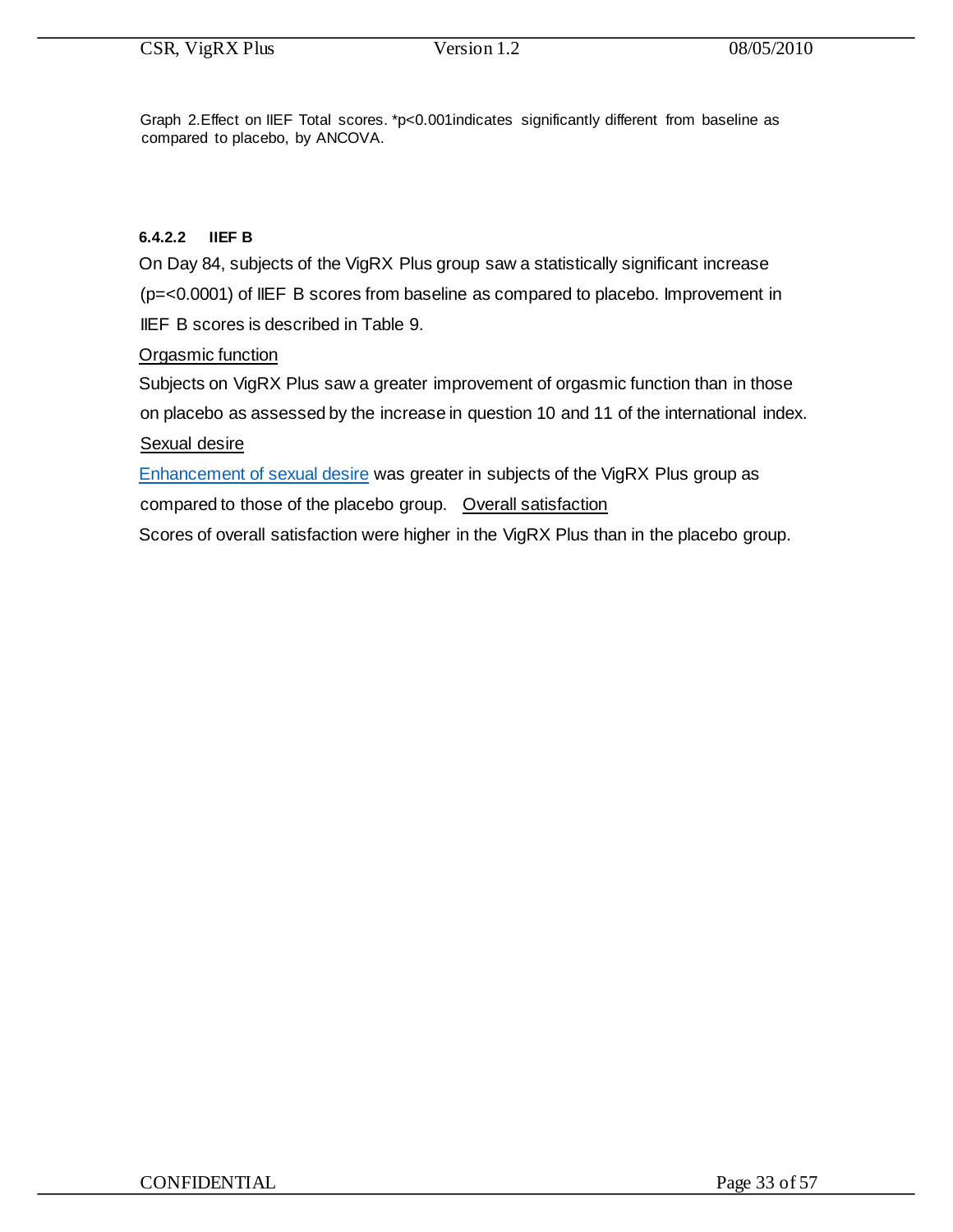Table 10. Effect on IIEF domains

| <b>IIEF</b><br><b>DOMAINS</b> |                                       | VigRX Plus $(N=39)$           |                      |                 | Placebo (N=36)                      |                      |                 |  |
|-------------------------------|---------------------------------------|-------------------------------|----------------------|-----------------|-------------------------------------|----------------------|-----------------|--|
|                               |                                       | <b>Baseline</b><br>(Mean±2SD) | Day 84<br>(Mean±2SD) | Improve<br>ment | <b>Baseline</b><br>(Mean $\pm$ 2SD) | Day 84<br>(Mean±2SD) | Improve<br>ment |  |
| Erectile<br>function          | $Q1-6$                                | $16.08 \pm 5.82$              | $25.08 \pm 9.12$     | 60.35%          | $15.86 \pm 6.48$                    | $16.47 \pm 8.5$      | 2.07 %          |  |
| <b>Intercourse</b>            | Q7                                    | $1.92 \pm 1.06$               | $3.17 \pm 1.37$      | 71.43%          | $1.94 \pm 2.42$                     | $2.38 + 1.29$        | 14.03%          |  |
| satisfaction                  | Q8                                    | $2.69 \pm 0.56$               | $4.20 \pm 0.8$       |                 | $2.61 \pm 1.08$                     | $2.66 \pm 1.34$      |                 |  |
|                               | Q9                                    | $2.66 \pm 0.52$               | $4.20 \pm 0.80$      |                 | $2.58 + 1.1$                        | $2.66 \pm 1.34$      |                 |  |
| Orgasmic                      | Q 10                                  | $4.58 \pm 0.49$               | $4.84 \pm 0.36$      |                 | $4.44 \pm 1.2$                      | $4.58 + 1.20$        | $-0.46%$        |  |
| function                      | Q 11                                  | $3.25 \pm 0.63$               | $4.38 \pm 0.93$      | 22.49%          | $3.33 \pm 1.58$                     | $3.19 \pm 2.28$      |                 |  |
| Sexual desire                 | Q12                                   | $3.17 \pm 0.55$               | $4.51 \pm 0.68$      | 47%             | $3.25 \pm 1.26$                     | $3.22 \pm 1.52$      |                 |  |
|                               | Q13                                   | $3.17 \pm 0.55$               | $4.53 \pm 0.68$      |                 | $3.22 \pm 1.26$                     | $3.19 \pm 1.48$      | 2.08%           |  |
| Overall<br>satisfaction       | Q14                                   | $2.82 \pm 0.50$               | $4.10 + 0.91$        |                 | $2.94 \pm 0.82$                     | $2.91 \pm 1.1$       |                 |  |
|                               | Q15                                   | $2.64 \pm 0.70$               | $4.07 \pm 0.87$      | 61%             | $2.66 \pm 1.34$                     | $2.55 \pm 2.04$      | $-3.7%$         |  |
|                               | IEF scores are expressed as Mean±2 SD |                               |                      |                 |                                     |                      |                 |  |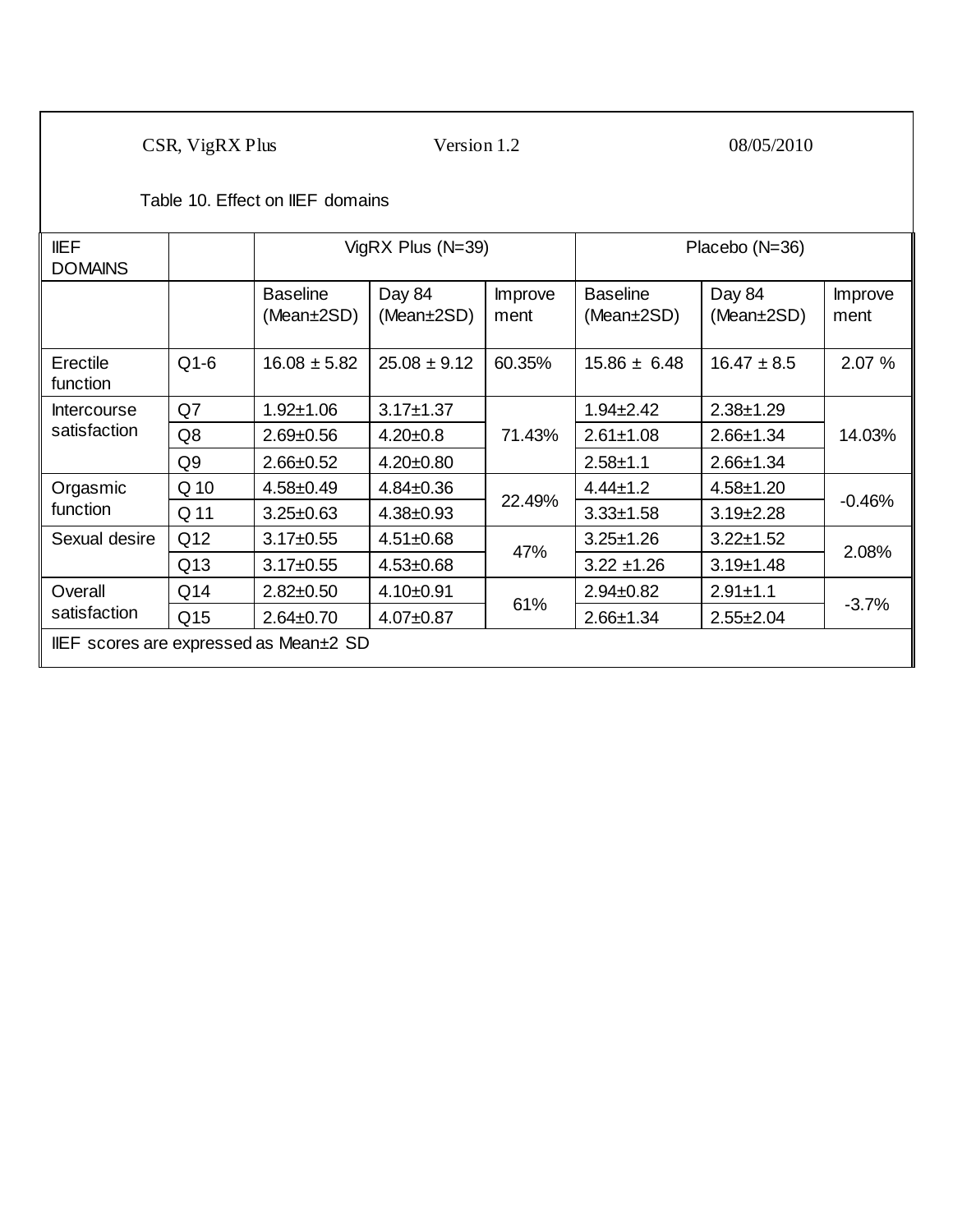

Graph 3. Percentage improvement in IIEF domains

## CONFIDENTIAL Page 35 of 56

## **6.4.2.3 EDITS**

Patient version

In subjects receiving VigRX Plus, EDITS scores on Day 28, 56 and 84 were statistically significantly higher(p<0.0001) than that in those receiving placebo.

The results of EDITS (patient and partner version) are summarized in Table 11 and 12.

| <b>Table TT. LITCOL OIT LIBIT OF (Patient Version)</b> |                   |                   |                   |  |  |  |  |
|--------------------------------------------------------|-------------------|-------------------|-------------------|--|--|--|--|
|                                                        | Day 28            | Day 56            | Day 84            |  |  |  |  |
| VigRX Plus $(N=39)$                                    | $65.44 \pm 36.28$ | $76.10 \pm 40.92$ | $82.31 \pm 40.46$ |  |  |  |  |

## Table 11. Effect on EDITS (patient version)

## CONFIDENTIAL Page 35 of 57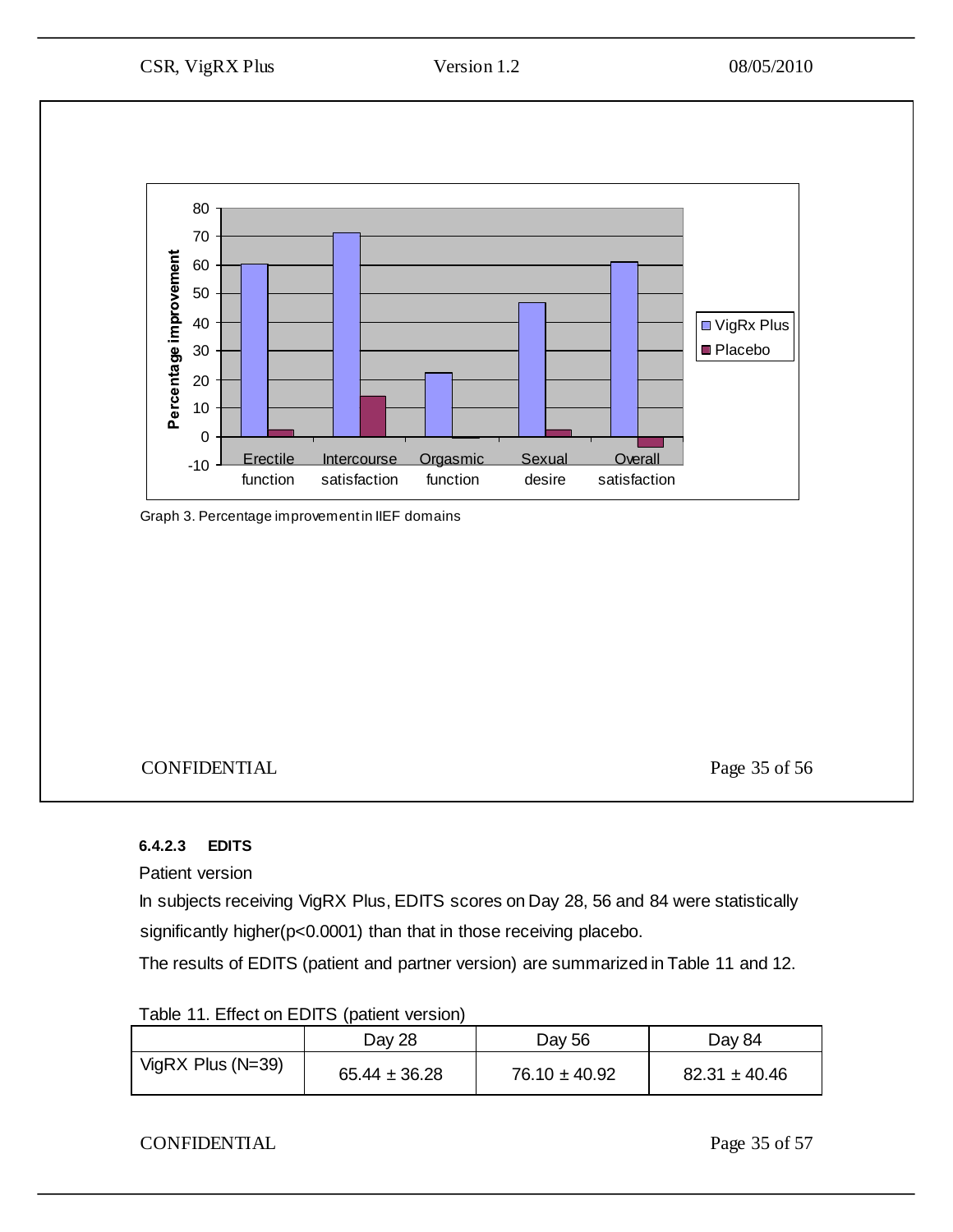| Version 1.2<br>CSR, VigRX Plus                                 |                |                  | 08/05/2010        |  |  |  |
|----------------------------------------------------------------|----------------|------------------|-------------------|--|--|--|
| Placebo<br>$(N = 36)$                                          | $40.17 \pm 32$ | $36.61 \pm 39.6$ | $36.78 \pm 45.06$ |  |  |  |
| EDITS (patient version) scores are expressed as Mean $\pm 2SD$ |                |                  |                   |  |  |  |



Graph 4.Effect on EDITS (patient version) scores. \*p<0.001indicates significantly higher than placebo, by independent sample t test

#### Partner version

Female partners of subjects receiving VigRX Plus reported statistically significantly higher (p<0.0001) scores than those of subjects receiving placebo.

|                                                         | Day 28            | Day 84            |  |  |  |  |
|---------------------------------------------------------|-------------------|-------------------|--|--|--|--|
| VigRX Plus $(N=12)$                                     | $69.58 \pm 34.24$ | $82.75 \pm 19.6$  |  |  |  |  |
| Placebo<br>$(N=10)$                                     | $25.50 \pm 20.24$ | $18.50 \pm 18.88$ |  |  |  |  |
| EDITS(partner version) scores are expressed as Mean±2SD |                   |                   |  |  |  |  |

|  |  |  | Table 12. Effect on EDITS (partner version) |
|--|--|--|---------------------------------------------|
|--|--|--|---------------------------------------------|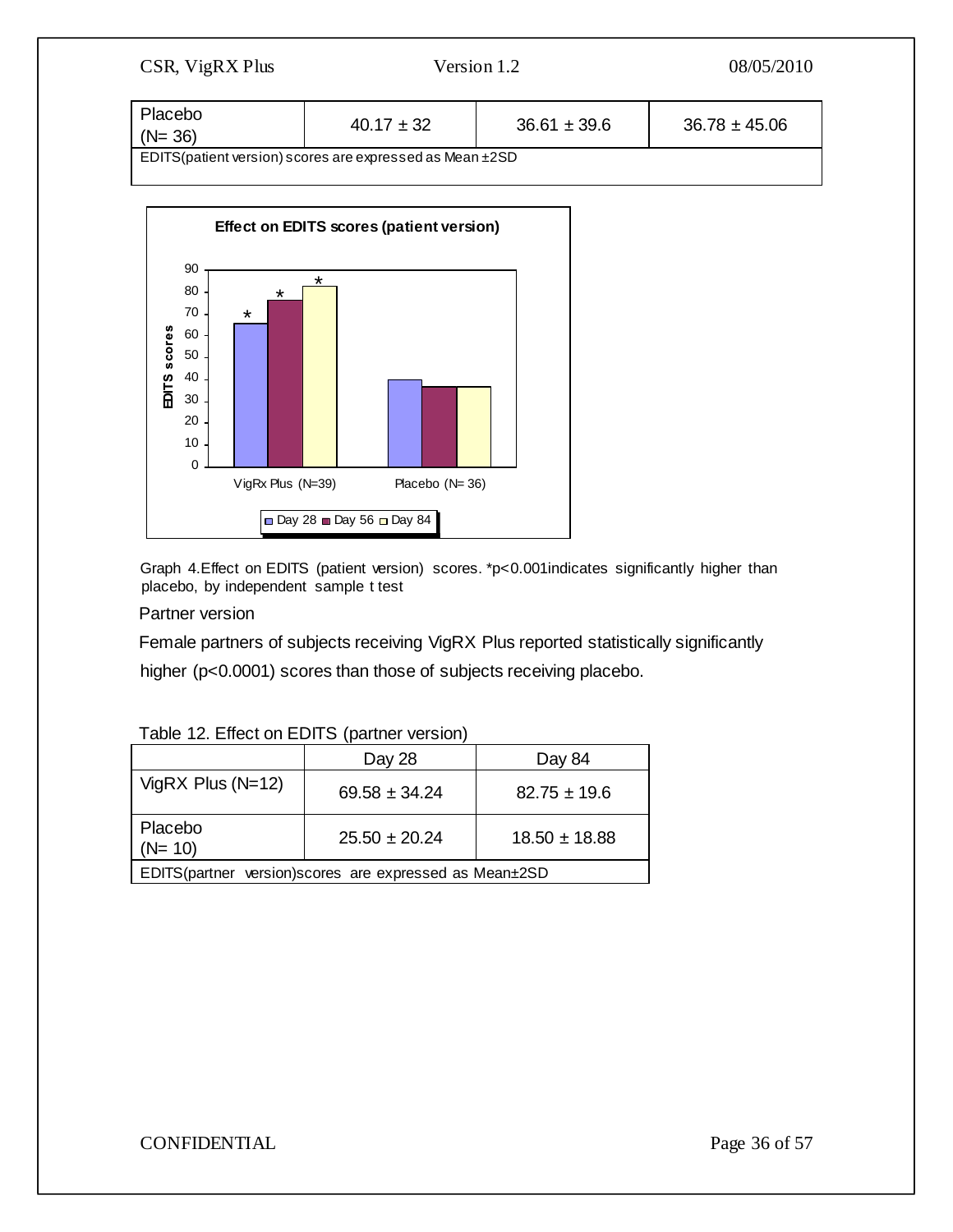

Graph 5.Effect on EDITS scores (partner version). \*p<0.001indicates significantly higher than placebo, by independent sample t test

## **6.4.2.4 SEMEN ANALYSIS Sperm count**

The mean sperm count in the VigRX Plus group decreased from 49.45 million/ml at baseline to 47.15 million/ml on day 84 (Table 13). The change however was not statistically significant as compared to placebo.

### **Semen volume**

The semen volume in both study groups increased from baseline to day 84. The increase in the VigRX Plus group was not statistically significant as compared to placebo.

## **Sperm motility**

There was no statistically significant difference between the VigRX Plus and placebo groups with respect to changes in the sperm motility when compared from baseline to end of treatment. (Table 14)

|                        | Sperm count (million per ml) |                   | Semen volume (ml) |                 |  |
|------------------------|------------------------------|-------------------|-------------------|-----------------|--|
|                        | <b>Baseline</b><br>Day 84    |                   | <b>Baseline</b>   | Day 84          |  |
| VigRX Plus<br>$(N=22)$ | $49.45 \pm 55.7$             | $47.15 \pm 50.62$ | $1.75 \pm 1.26$   | $2.11 \pm 1.06$ |  |

Table 13.Effect on sperm count and semen volume

## CONFIDENTIAL Page 37 of 57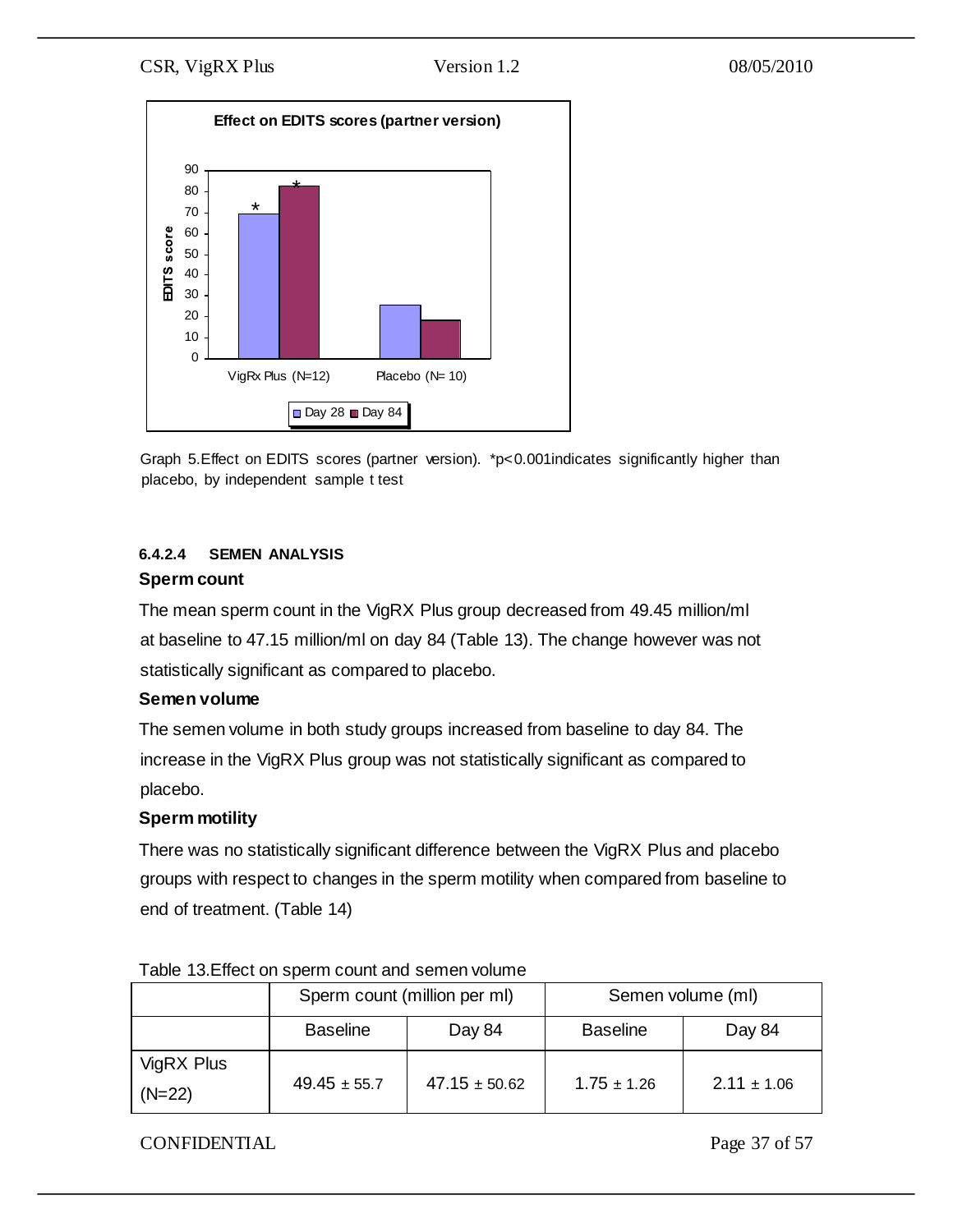| Placebo<br>$(N=18)$                             | $58.29 \pm 60.04$ | $63.97 \pm 41.66$ | $1.97 \pm 1.4$ | $2.22 \pm 1.76$ |  |  |  |  |
|-------------------------------------------------|-------------------|-------------------|----------------|-----------------|--|--|--|--|
| Values for sperm countare expressed as Mean±2SD |                   |                   |                |                 |  |  |  |  |

## Table 14. Effect on sperm motility

|           |                     |              | VigRX Plus     |                         |              | Placebo                 |              |              |              |
|-----------|---------------------|--------------|----------------|-------------------------|--------------|-------------------------|--------------|--------------|--------------|
|           | Sperm               |              |                | Grade of Sperm motility |              | Grade of sperm motility |              |              |              |
| Visit     | Motility<br>$(\% )$ | IV           | Ш              | Ш                       |              | IV.                     | Ш            | Ш            |              |
|           | After 1 hr          | 45±50.68     | 25±30.54       | $11+9.24$               | $18+40.10$   | $51 + 341$              | $24+29.14$   | 11±9.44      | $17+23.24$   |
| Screening | After 2 hr          | $42 + 84.46$ | $28 + 31.9$    | 11±11.52                | $19+42.98$   | $47+28.7$               | $28 + 31.22$ | $13+13.22$   | $17+22.02$   |
|           | After 3 hr          | $38 + 23.14$ | $25 + 35.44$   | 16±15.4                 | $21 + 44.52$ | $44 + 23.34$            | $29 + 29.94$ | 17±14.26     | 19±21.06     |
|           | After 6 hr          | $33+19.38$   | $21 + 26.76$   | $19+21.36$              | $25 + 47.1$  | $37+24.70$              | $24 + 25.76$ | $23 + 20.88$ | $21 + 21.98$ |
| Day84     | After 1 hr          | 48±17.39     | $24 \pm 26.54$ | $15+9.98$               | $13+13.32$   | $51 + 45.22$            | $27+25.02$   | 17±18.94     | $15+21.74$   |
|           | After 2 hr          | $43 + 17.98$ | $28 + 25.4$    | 16±12.66                | 16±17.34     | $43 + 51.1$             | $27+26.32$   | $19+20.76$   | $21 + 21.68$ |
|           | After 3 hr          | 36±30.88     | $31 + 29.1$    | 19±7.26                 | 16±14.16     | 38±51.64                | 30±31.62     | 20±18.26     | $23 + 24.30$ |
|           | After 6 hr          | 29±15.52     | $30+35.78$     | 20±17.54                | 20±18.7      | $33+48.86$              | 29±42.0      | 20±19.08     | 24.62        |

## **6.4.2.5 SERUM TESTOSTERONE**

The serum testosterone levels in subjects receiving VigRX Plus were not statistically significant with respect to change from screening to end of treatment as compared to placebo. (Table 15)

|            | Serum testosterone (ng/dL) | Serum testosterone (ng/dL) |  |  |
|------------|----------------------------|----------------------------|--|--|
|            | Screening                  | Day 84                     |  |  |
| VigRX Plus |                            |                            |  |  |
| $(N=37)$   | $544.46 \pm 415.28$        | $527.66 \pm 310.94$        |  |  |
| Placebo    |                            |                            |  |  |
| $(N=25)$   | $518.1 \pm 395.02$         | $471.75 \pm 320.76$        |  |  |

Table 15. Effect on Serum testosterone

CONFIDENTIAL Page 38 of 57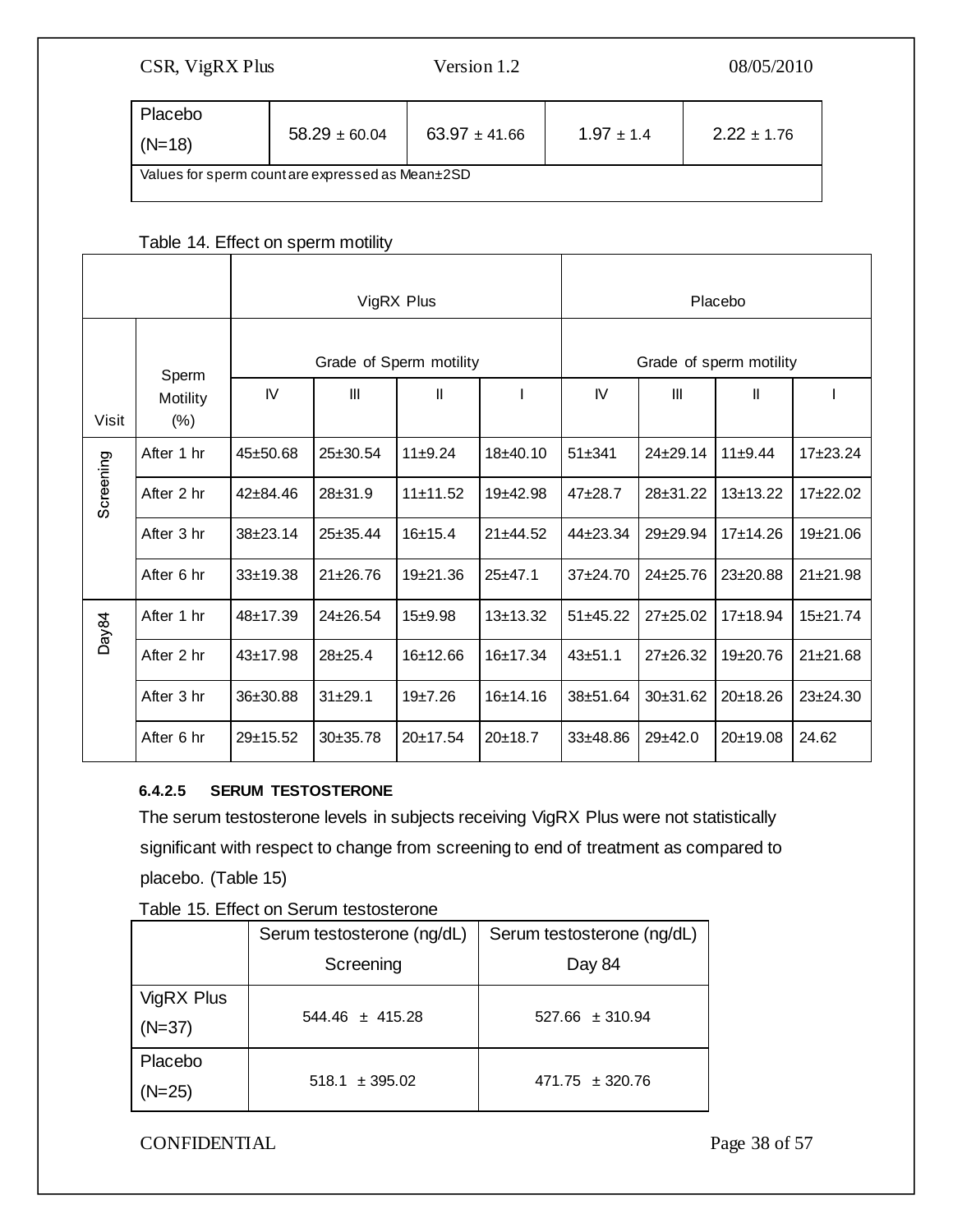S. Testosterone values are expressed as Mean ± 2SD

## **6.4.2.6 GLOBAL ASSESSMENT OF THERAPY BY INVESTIGATOR**

Global assessment of therapy by investigator on Day 84 saw a statistically significant superiority (p<0.0001) of VigRX Plus over placebo when analysed by Chi-square test. Table 16. Global assessment of therapy by Investigator

| <b>Global assessment of therapy</b> | <b>VigRX Plus</b> | <b>Placebo</b> |
|-------------------------------------|-------------------|----------------|
| <b>Excellent</b>                    | 8 (20.15%)        |                |
| Very Good                           | 18 (46.15%)       |                |
| Good                                | 11(28.21%)        | 2(5.56%)       |
| Fair                                |                   | 8(22.22%)      |
| Poor                                | 2(5.13%)          | 26(72.22%)     |

### **6.4.2.7 SUBJECT'S OPINION**

At the end of treatment (Day 84), the proportion of subjects in the VigRX Plus group who wished to continue receiving the trial medication, was statistically significantly higher than those in the placebo group.



Graph 6.Subjects opinion. \*p<0.0001indicates significantly different as compared to placebo, by Chi-square test

CONFIDENTIAL Page 39 of 57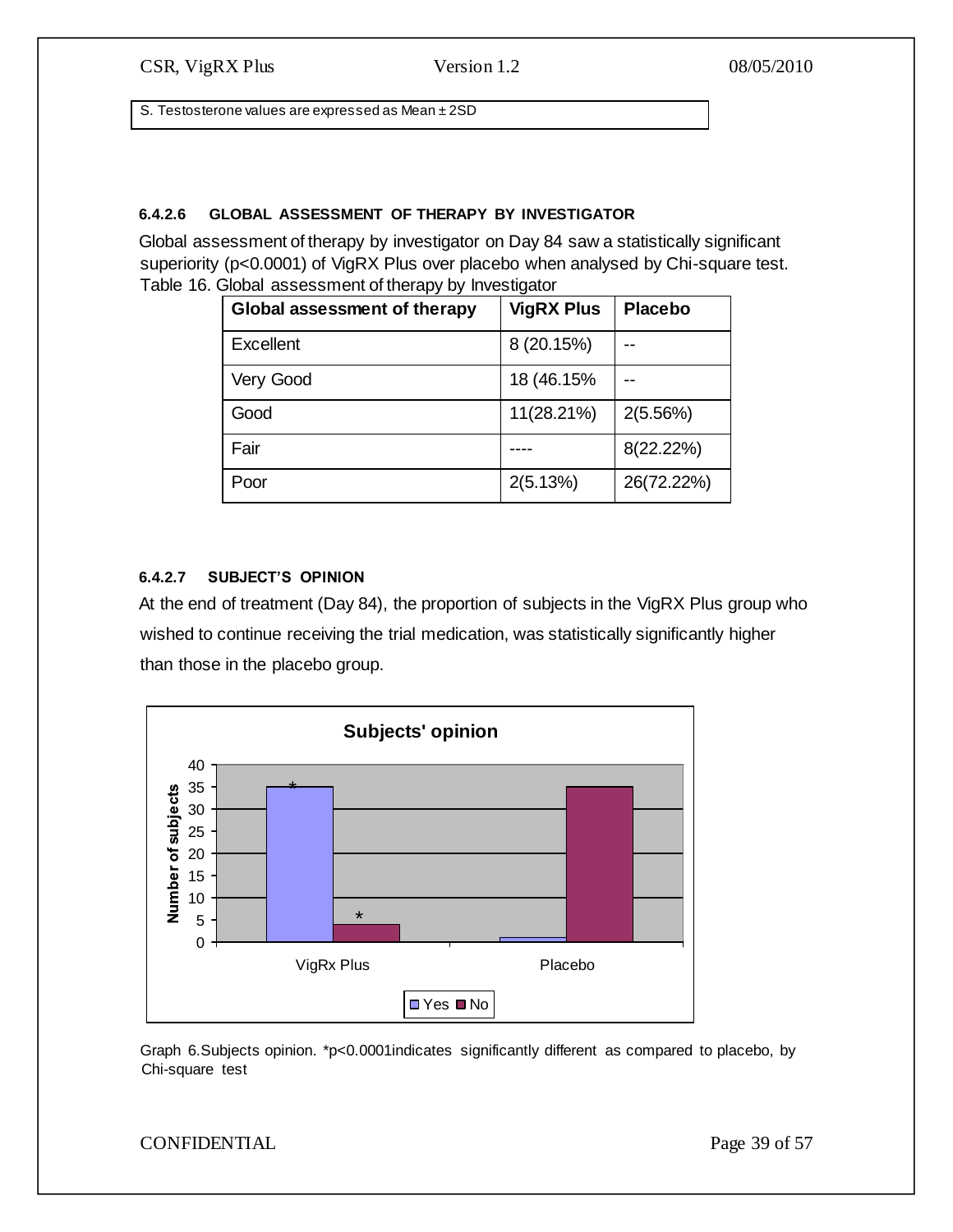## 7 SAFETY EVALUATION

## **7.1 EXTENT OF EXPOSURE**

96.15% of the study population had a maximum exposure to VigRX Plus at a dose of 2 capsules per day for 84 days. The least exposure to VigRX Plus was for 28 days and occurred in only one subject.

## **7.2 ADVERSE EVENTS**

## 7.2.1 SUMMARY OF ADVERSE EVENTS

Out of a total of 23 adverse events occurring in the study, 11 were reported from the VigRX Plus group and 12 from placebo group. The most common (7/23) adverse event was fever of mild severity, with the incidence of the event being similar in both study groups. A listing of adverse events by treatment group is displayed in Table 17. One serious adverse event occurred during the entire course of the study. Subject DM05 receiving VigRX Plus suffered from infection due to malarial parasite (Plasmodium Vivax). The event was severe in intensity and led to hospitalization of the subject. Initially reported at the Day 84 visit, the event resolved after a period of eight days on 16.08 09. The investigator withdrew the subject from the study, but did not consider the event as related to the study medication.

| Group             | <b>Subject</b> | <b>Description of AE</b>    | <b>Severity</b> | <b>Onset</b> | <b>Relation to</b> |
|-------------------|----------------|-----------------------------|-----------------|--------------|--------------------|
|                   | ID             |                             |                 |              | IP                 |
| <b>VigRX Plus</b> |                |                             |                 |              |                    |
| 1                 | <b>DM02</b>    | <b>Pruritus</b>             | Mild            | Day 28       | Probable           |
| $\overline{2}$    | <b>DM04</b>    | Acidity                     | Mild            | Day 28       | Probable           |
| 3                 | <b>DM05</b>    | Malaria                     | Severe          | Day 84       | Not related        |
| $\overline{4}$    | <b>DM08</b>    | <b>Chest Pain</b>           | Mild            | Day 28       | Probable           |
| 5                 | <b>DM11</b>    | Fever                       | Mild            | Day 28       | Not related        |
| 6                 | <b>DM11</b>    | Fever                       | Mild            | Day 84       | Not related        |
| $\overline{7}$    | <b>DM19</b>    | Fever                       | Mild            | Day 28       | Not related        |
| 8                 | <b>DM19</b>    | Bodyache                    | Mild            | Day 28       | Not related        |
| 9                 | <b>DM62</b>    | Sticky discharge from urine | Mild            | Day 84       | Possible           |
| 10                | <b>DM82</b>    | Sticky discharge from urine | Moderate        | Day 84       | Possible           |

#### Table17. Incidence of adverse events

CONFIDENTIAL Page 40 of 57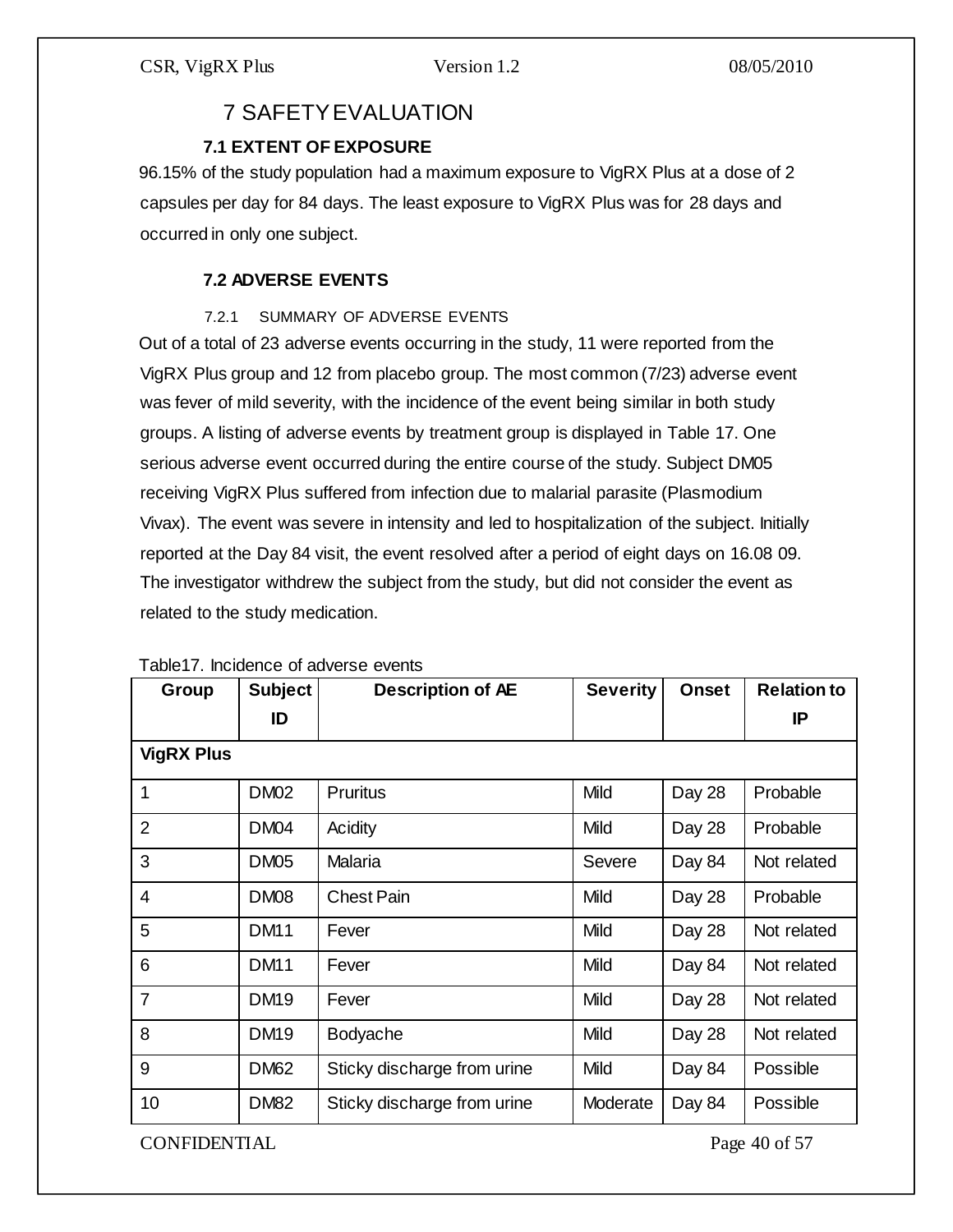| 11              | <b>DM85</b> | Fever                               | Mild     | Day 1  | Not related |
|-----------------|-------------|-------------------------------------|----------|--------|-------------|
| <b>Placebo</b>  |             |                                     |          |        |             |
| 12 <sup>2</sup> | <b>DM01</b> | Cough and cold                      | Mild     | Day 84 | Not related |
| 13              | <b>DM03</b> | Fever                               | Mild     | Day 28 | Not related |
| 14              | <b>DM06</b> | Oedema of both lower<br>extremities | Mild     | Day 28 | Probable    |
| 15              | <b>DM09</b> | Cough                               | Mild     | Day 28 | Not related |
| 16              | <b>DM09</b> | Fever                               | Mild     | Day 28 | Not related |
| 17              | <b>DM09</b> | Fever                               | Mild     | Day 56 | Not related |
| 18              | <b>DM09</b> | Cough                               | Mild     | Day 56 | Not related |
| 19              | <b>DM10</b> | Acidity                             | Mild     | Day 84 | Not related |
| 20              | <b>DM10</b> | Cough                               | Mild     | Day 84 | Not related |
| 21              | <b>DM17</b> | Acidity                             | Moderate | Day 84 | Probable    |
| 22              | <b>DM17</b> | Cold and cough                      | Mild     | Day 84 | Not related |
| 23              | <b>DM17</b> | Oedema of fingers                   | Mild     | Day 84 | Not related |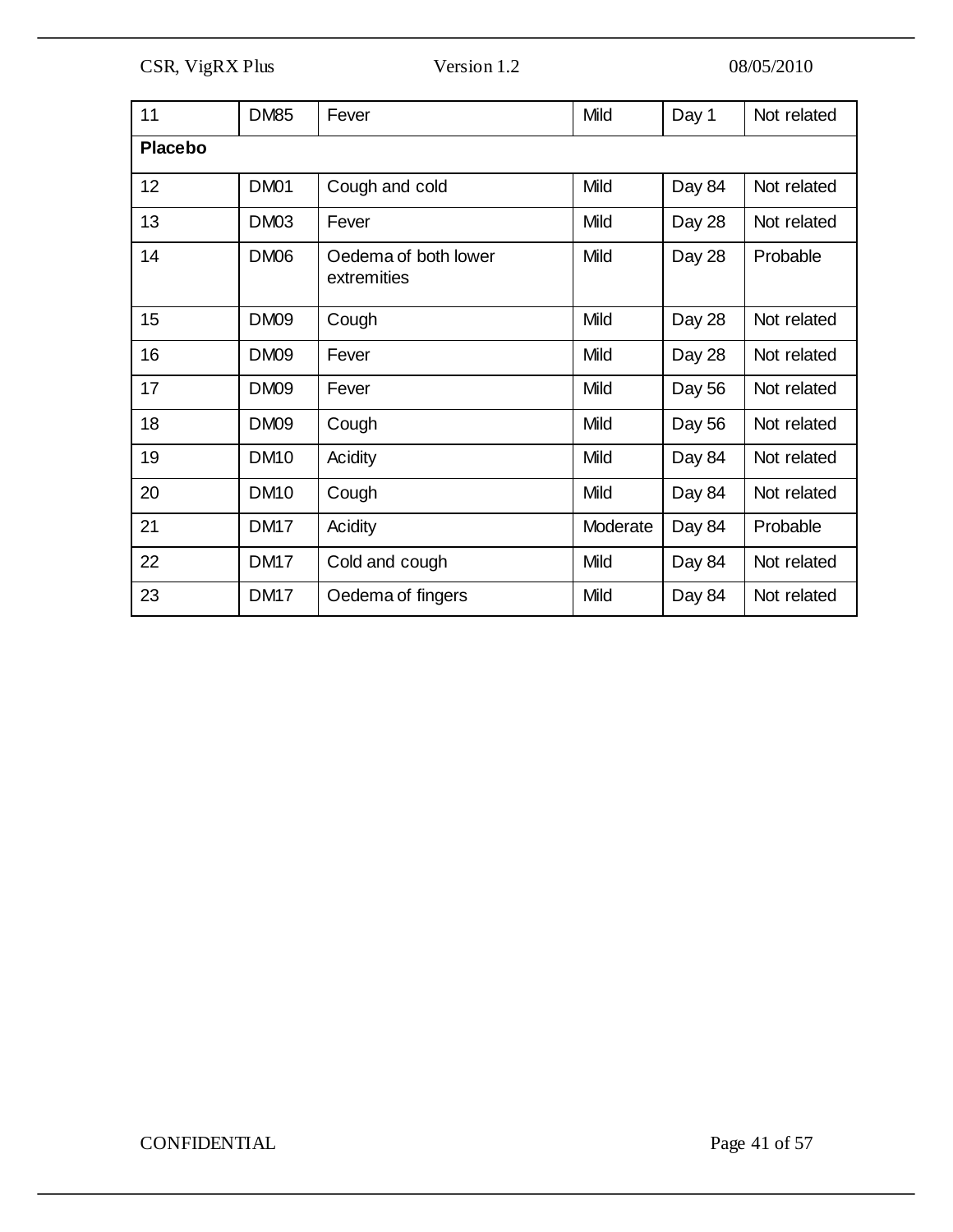### **7.3 CLINICAL LABORATORY EVALUATION**

#### 7.3.1 VITAL PARAMETERS

Table 18 displays the values for vital parameters assessed at baseline and end of treatment. In both study groups, there was a statistically significant increase of pulse rate as compared to baseline. The increases however were not clinically significant. No other significant changes of vital parameters were observed in any of the study groups.

| <u>Fabio To. / Woodonnonicol</u> vital paramotoro |                                   |                            |                                      |                     |                      |                                                 |                     |                                              |  |
|---------------------------------------------------|-----------------------------------|----------------------------|--------------------------------------|---------------------|----------------------|-------------------------------------------------|---------------------|----------------------------------------------|--|
|                                                   | <b>Pulse</b><br>rate<br>(per min) |                            | <b>Respiration rate</b><br>(per min) |                     |                      | <b>Systolic</b><br>blood<br>pressure<br>(mm Hg) |                     | <b>Diastolic blood</b><br>pressure<br>(mmHg) |  |
|                                                   | <b>Baseline</b>                   | Day84                      | <b>Baseline</b>                      | Day84               | <b>Baseline</b>      | Day84                                           | <b>Baseline</b>     | Day84                                        |  |
| <b>VigRx</b><br><b>Plus</b><br>$(N = 39)$         | 74.82 $\pm$<br>12.8               | 78.54*<br>ᅬ<br>12.04       | 17.97 $\pm$<br>2.54                  | 18.21 $\pm$<br>1.96 | 120.56<br>ᅬ<br>17.46 | 120.77 $\pm$<br>13.64                           | 78.62<br>10.42      | $\pm$ 79.69 $\pm$ 9.64                       |  |
| Placebo<br>$(N=39)$                               | 75.72<br>10.46                    | $\pm$ 78.05* $\pm$<br>9.92 | 18.41 $\pm$<br>4.1                   | 18.62 $\pm$<br>3.3  | 122.21<br>ᅫ<br>13.98 | 121.44 $\pm$<br>12.98                           | 79.95 $\pm$<br>9.82 | $80.05 \pm 9.2$                              |  |

## Table 18. Assessment of vital parameters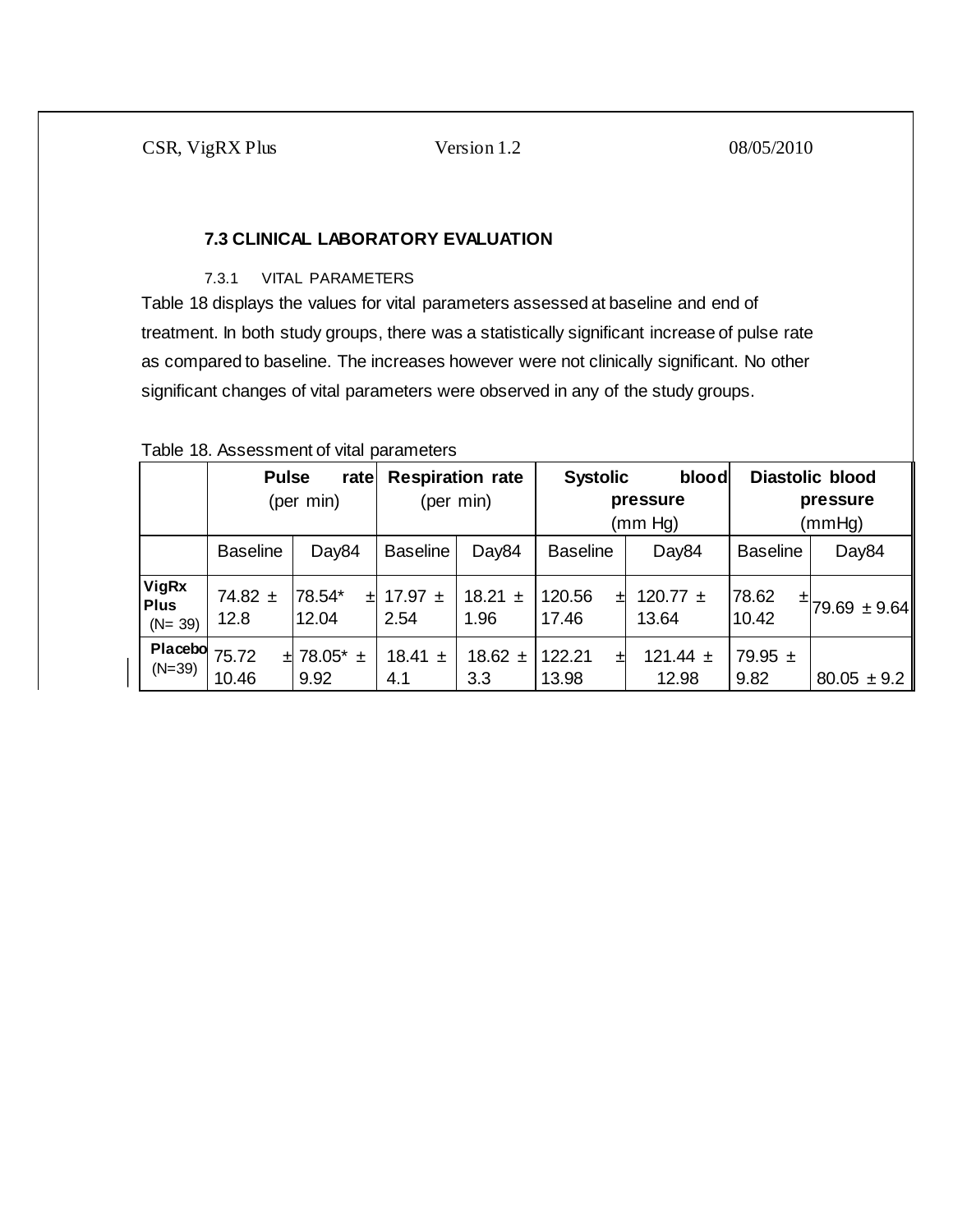Values of vital parameters are expressed as Mean  $\pm$  2SD. \* p< 0.05 is significant as compared to baseline by paired - t test.

#### 7.3.2 LABORATORY EVALUATION

### **7.3.2.1 HAEMATOLOGICAL PARAMETERS**

Changes in the values of haematological parameters are displayed in Table 19.

No significant changes were observed in any of the laboratory safety variables in subjects receiving VigRx Plus. In those receiving placebo, a statistically significant change occurred in the Day 84 values of a few laboratory parameters when compared to baseline. Mean eosinophils count increased whereas total RBC count, haemoglobin (Hb), and ESR decreased significantly (p<0.05) in the placebo group. These changes however were not of clinical importance. Read More o[n http://www.vigrxplusdirect.com/](http://www.vigrxplusdirect.com/)

## CONFIDENTIAL Page 42 of 56

CSR, VigRX Plus Version 1.2 08/05/2010

Table 19. Assessment of laboratory (blood) parameters

|                                         | Hemoglobin (g/dl)  |             | <b>Total RBC</b> (mill/mul) |                   | <b>Total WBC</b> (thou/mul) |                 |
|-----------------------------------------|--------------------|-------------|-----------------------------|-------------------|-----------------------------|-----------------|
|                                         | <b>Baseline</b>    | Day 84      | <b>Baseline</b>             | Day 84            | <b>Baseline</b>             | Day 84          |
| <b>VigRX</b><br><b>Plus</b><br>$(N=36)$ | $14.92 \pm 2.52$   | 14.94±2.32  | $5.10 \pm 0.86$             | $5.07+0.76$       | $7.50 + 3.7$                | $7.14 \pm 3.66$ |
| Placebo<br>$(N=25)$                     | $15.31 \pm 1.82$   | 14.94±1.88* | $5.09 \pm 0.92$             | $4.86 \pm 1.12^*$ | $7.33 \pm 3.5$              | $7.11 \pm 3.06$ |
|                                         | <b>Neutrophils</b> |             | <b>Monocytes</b>            |                   | <b>Eosinophils</b>          |                 |
|                                         | <b>Baseline</b>    | Day 84      | <b>Baseline</b>             | Day 84            | <b>Baseline</b>             | Day 84          |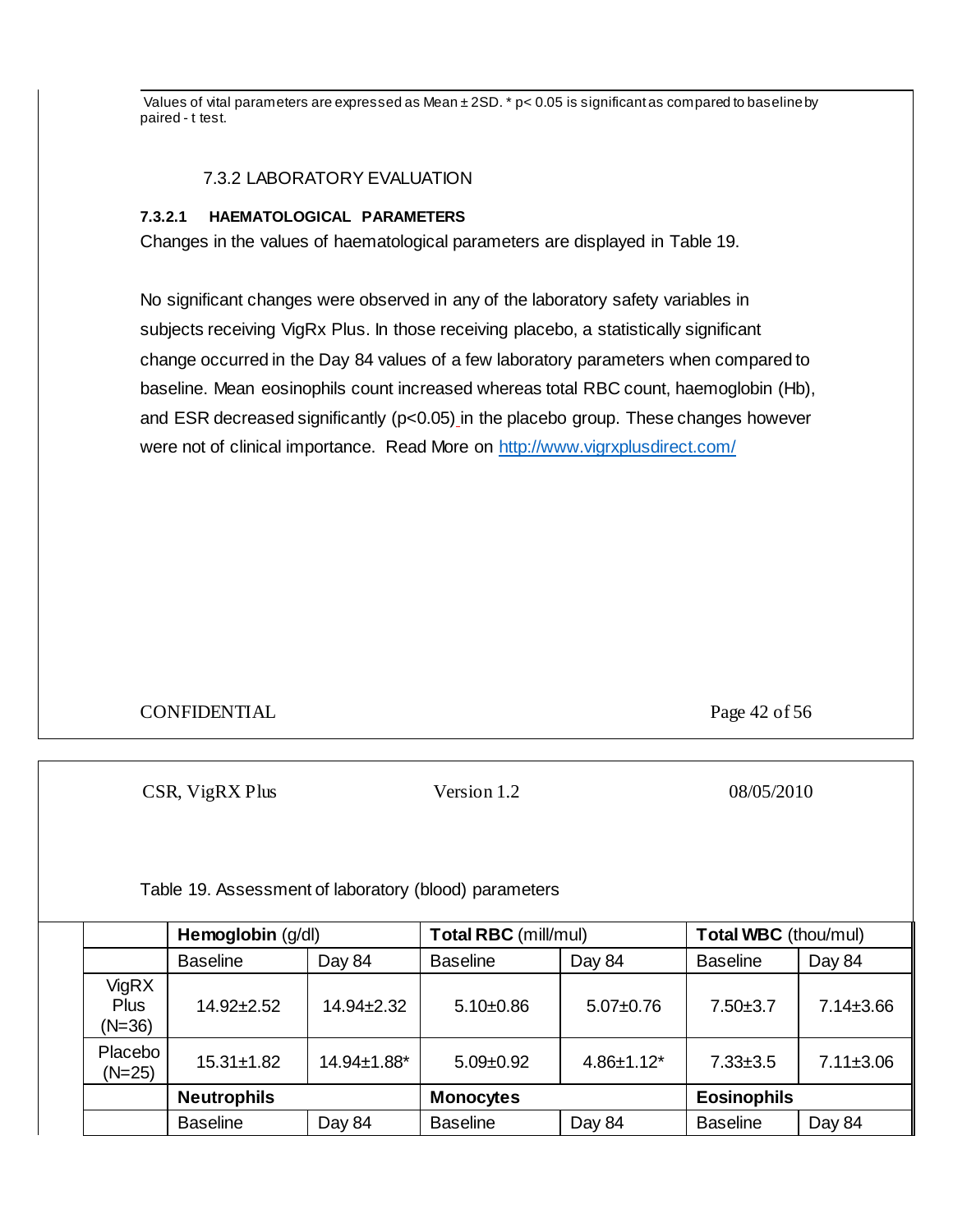| VigRX<br><b>Plus</b><br>$(N=36)$        | $60.33 \pm 20.1$        | 58.36±16.94     | $5.72 + 4.1$          | $6.11 \pm 4.68$   | $4.53 \pm 10.24$ | $4.11 \pm 6.94$  |
|-----------------------------------------|-------------------------|-----------------|-----------------------|-------------------|------------------|------------------|
| Placebo<br>$(N=25)$                     | 59.52±22.72             | 57.96±21.7      | $4.84 \pm 3.44$       | $5.08 \pm 3.92$   | $3.56 + 5.8$     | $5.72 \pm 10.28$ |
|                                         |                         |                 |                       |                   |                  |                  |
|                                         | Basophils(%)            |                 | Lymphocytes(%)        |                   | <b>ESR</b>       |                  |
|                                         | <b>Baseline</b>         | Day 84          | <b>Baseline</b>       | Day 84            | <b>Baseline</b>  | Day 84           |
| VigRX<br><b>Plus</b><br>$(N=36)$        | $0.36 + 0.98$           | $0.42 + 1.1$    | 29±17.56              | 31±14.2           | $3.92 \pm 6.28$  | $3.22 \pm 6.12$  |
| Placebo<br>$(N=25)$                     | $0.32 \pm 0.96$         | $0.20 \pm 0.41$ | 30.32±16.46           | 31.04±14.92       | $3.32 \pm 2.92$  | $2.80 + 5.8$ *   |
|                                         |                         |                 |                       |                   |                  |                  |
|                                         | Serum creatinine(mg/dl) |                 | <b>Platelet count</b> |                   | <b>SGPT</b>      |                  |
|                                         | <b>Baseline</b>         | Day 84          | <b>Baseline</b>       | Day 84            | <b>Baseline</b>  | Day 84           |
| <b>VigRX</b><br><b>Plus</b><br>$(N=36)$ | $0.89 + 0.26$           | $0.90+0.38$     | 255.64±140.76         | 274.06±121.0<br>6 | 24.72±22.24      | 26.42±26.72      |
| Placebo<br>$(N=25)$                     | $0.90+0.3$              | $0.97 + 0.4$    | 243.43±113.12         | 250.13±90.06      | 26.16±20.66      | 26.40±22.48      |

Values of laboratory parameters are expressed as Mean ± 2SD. \* p< 0.05 is significant as compared to baseline by Wilcoxon signed rank test.

CONFIDENTIAL Page 43 of 56

## **7.3.2.2 URIINE ANALYSIS**

There was no incidence of any clinically significant findings in the urine routine tests of both study groups.

CONFIDENTIAL Page 44 of 57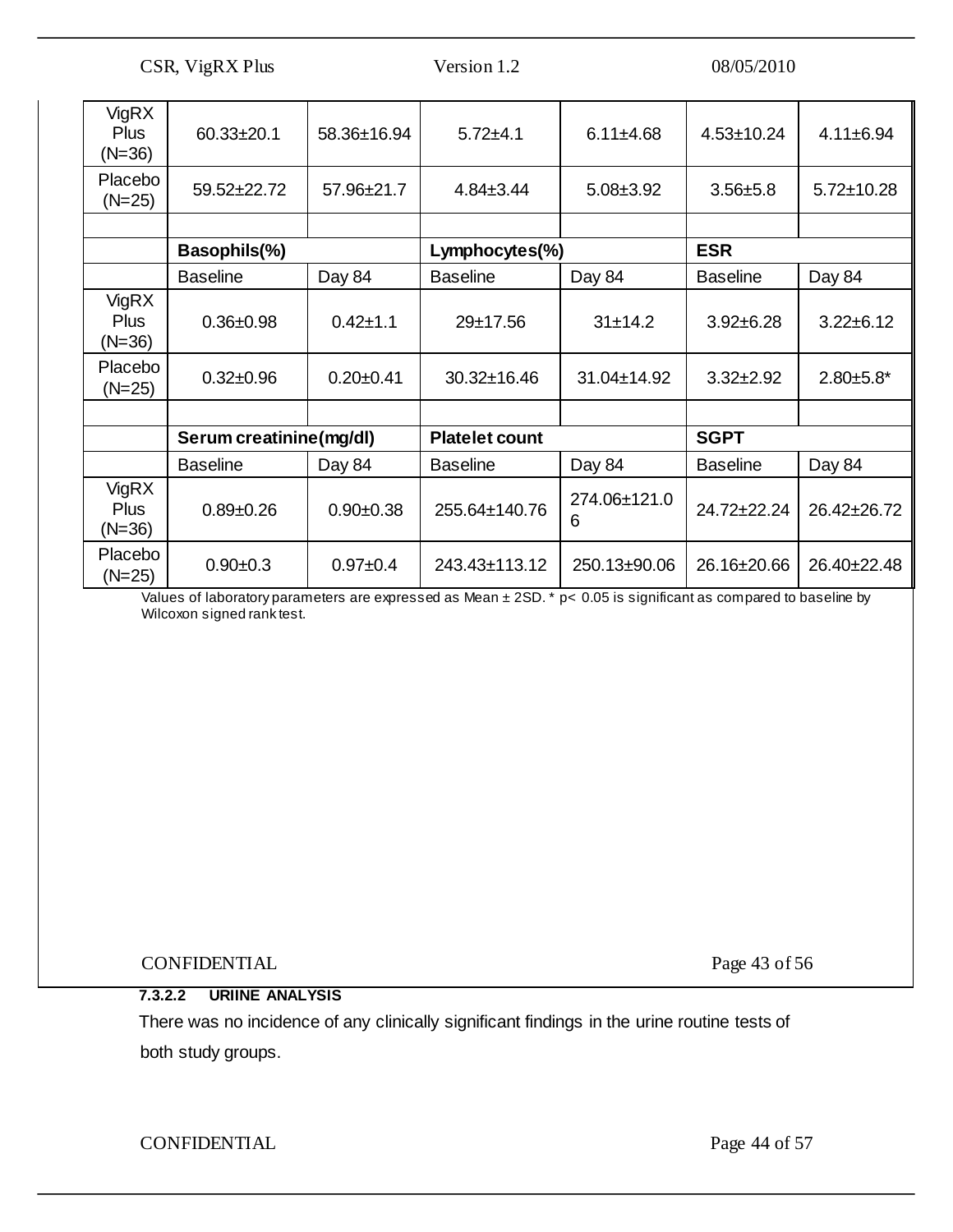## 7.3.3 ECG RESULTS

No clinically significant abnormalities of ECG were reported in any of the study groups.

## **7.4 TOLERABILITY**

There was no statistically significant difference found between the tolerability of

treatment in the two study groups.

Table 20. Assessment of tolerability

| <b>Overall assessment of tolerability</b> | <b>VigRX Plus</b> | <b>Placebo</b> |  |
|-------------------------------------------|-------------------|----------------|--|
| Very good                                 | 31(79.49%)        | 28(77.78%)     |  |
| Good                                      | 8(20.51%)         | 5(13.89%)      |  |
| Fair                                      |                   | 3(8.33%)       |  |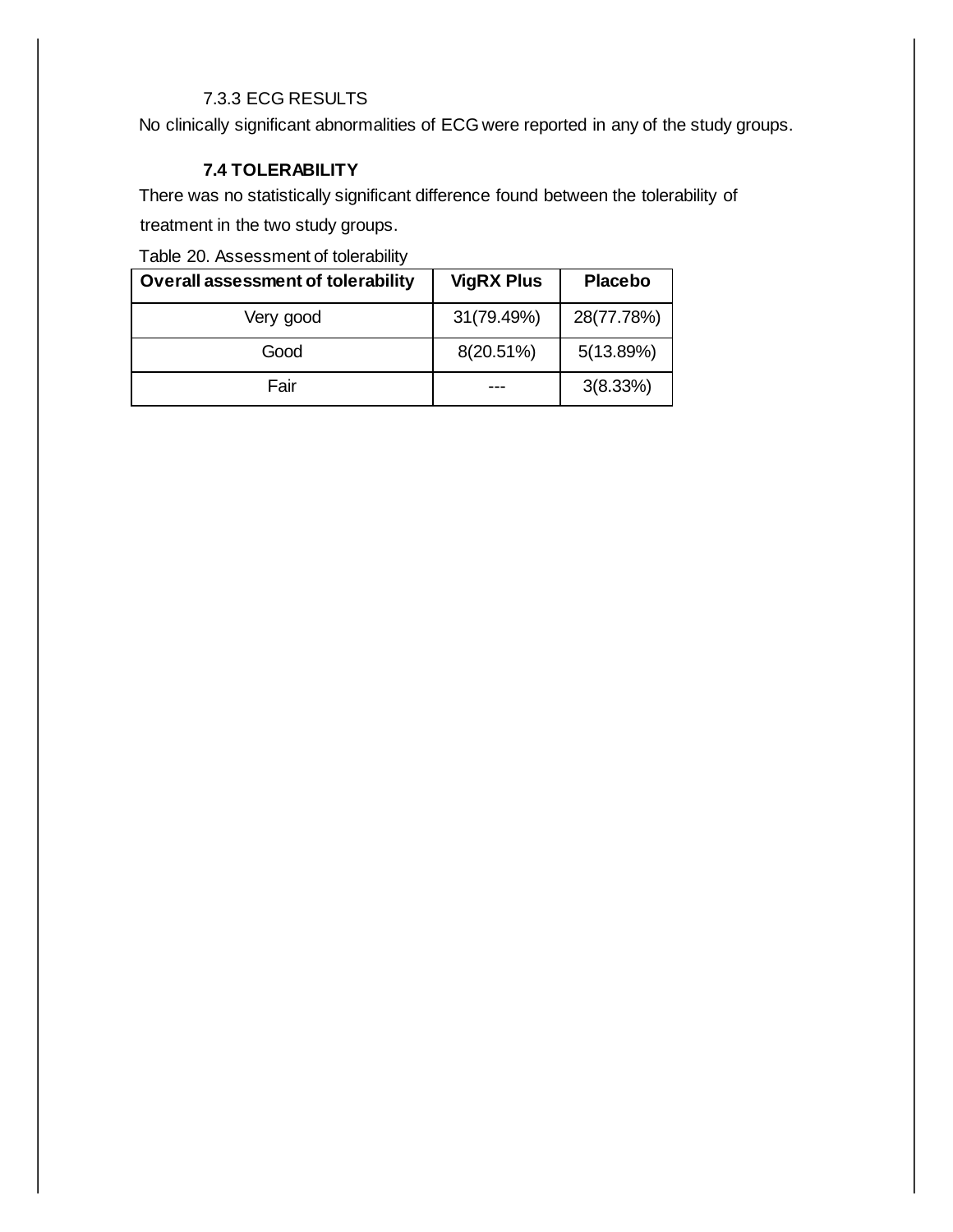## 8 DISCUSSION AND CONCLUSION

The present study was designed to evaluate the efficacy and safety of VigRX plus capsules in erectile dysfunction and male sexual health. Erectile dysfunction is known to affect over half of all men between 50 and 70 years of age, and by the age of 40, about 40% of men may suffer from some form of erectile dysfunction<sup>12</sup>. Although the advent of PDE5 inhibitors has revolutionized the medical management of sexual dysfunction, a major limitation to this therapy, along with safety concerns, is the inability to improve sexual desire in men. In this study an attempt was made to address this treatment gap by evaluating the effect of VigRX Plus in male subjects with sexual dysfunction.

Assessment of efficacy was based on patient reported measures; clinician reported measures and laboratory evidence. In combination, these outcome measures aimed at evaluating the various aspects that determine the quality of sexual function in men.

The erectile function domain of international index of erectile function (IIEF) was the primary efficacy parameter of this study. The instrument is widely accepted by regulatory agencies and scientific journals as a valid and reliable measure of sexual functioning in men. Treatment with VigRX Plus for 12 weeks led to enhanced quality of erectile function as evidenced by a statistically significant increase( $p = < 0.0001$ ) of the IIEF A scores as compared to placebo. The ability to penetrate and maintain erections improved by 58% and 62.82% in the VigRX Plus group and 4.86% and 10.18% in the placebo group.

Improvement in other domains of the international index as assessed by the increase in IIEF B scores, was also statistically significantly higher ( $p = < 0.0001$ ) with VigRX Plus than with placebo. Increases in IIEF scores for sexual desire and intercourse satisfaction were greater in subjects receiving VigRX Plus than in those receiving placebo. While orgasmic function and overall satisfaction enhanced by 22.49% and 61% respectively in VigRX Plus group, the parameters failed to find any improvement in the placebo group.

Overall, the differences in outcomes between the two groups clearly established that

## CONFIDENTIAL Page 46 of 57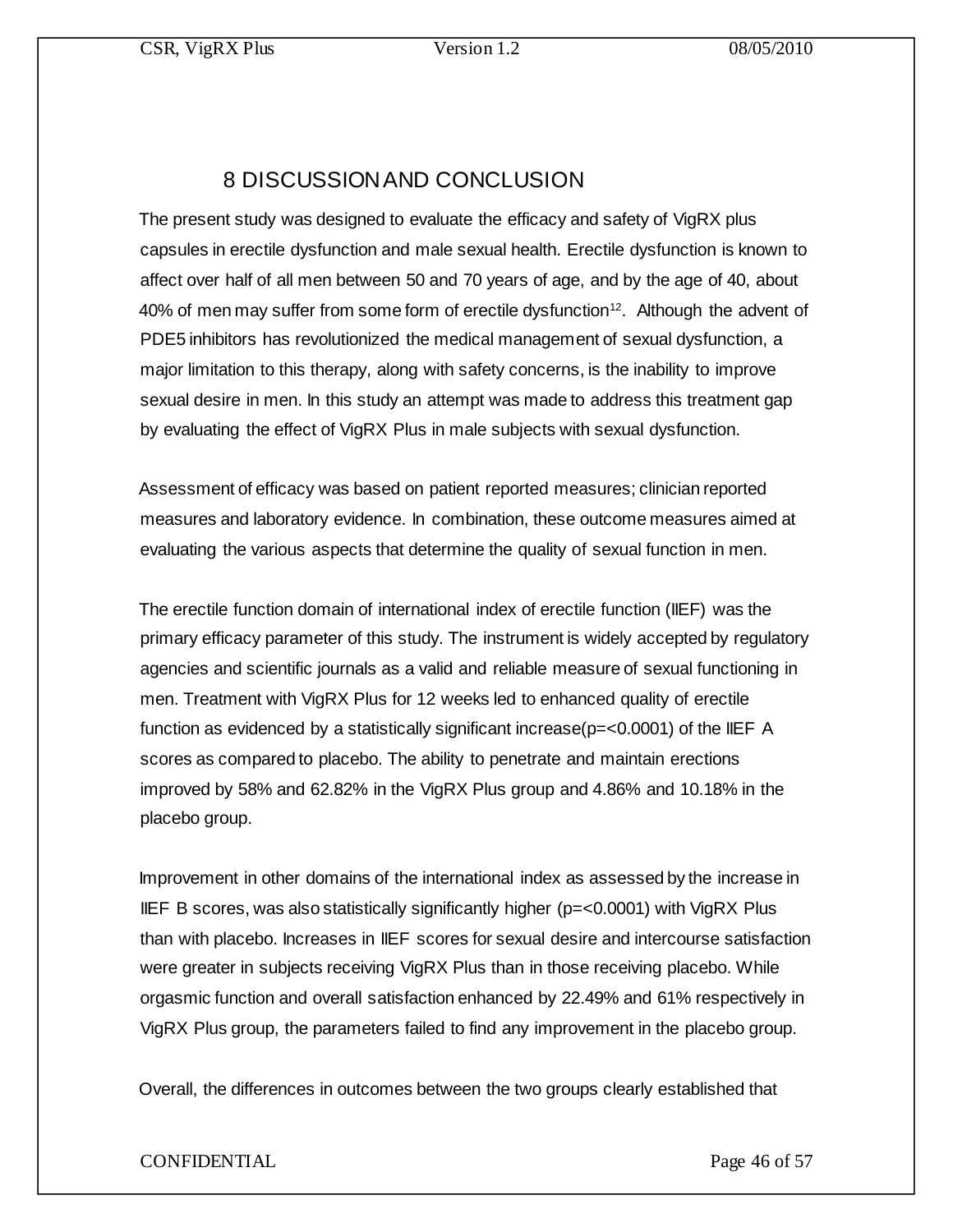VigRX Plus was superior to placebo in improving the erectile function of men. The findings are consistent with effectiveness of Korean red ginseng in treating ED in randomized controlled trials $13$ 

Here, it is noteworthy to mention that the improvement of IIEF scores achieved by VigRX Plus are at least comparable, if not equivalent to those reported by Sildenafil in an open label study of twelve weeks<sup>14</sup>. A mean improvement of  $60.35\%$  in erectile function with VigRX Plus in this study is comparable with a 66% improvement noted with Sildenafil in the open label study. Further more, in subjects treated with VigRx Plus the increase in sexual desire (47%) was even higher than that reported with Sildenafil (13%) in the same study. Because Sildenafil and other PDE5 inhibitors do not produce but only facilitate erections<sup>15</sup>, the effect of VigRX Plus in improving sexual desire is of considerable worth and may prove useful for initiation of sexual stimulation –a critical step in the sexual response cycle of men.

Another important finding of this study was that treatment satisfaction of patients was corroborated by partner evaluations. Female partners of VigRX Plus treated men showed significantly higher levels (p<0.0001) of treatment satisfaction (EDITS -partner version) than those of placebo treated men. Since partner satisfaction is considered as one of the important determinants of sexual dysfunction, improved EDITS (patient and partner version) scores with VigRX Plus are predictive of a potential value of VigRX Plus as a long term ED therapy.

The beneficial effect of VigRX Plus was further confirmed as a significantly larger proportion of men elected to continue receiving VigRX Plus after end of the study period. Global efficacy assessment by investigator was also in favour of VigRX Plus.

VigRX Plus did not demonstrate any significant effect on the semen analysis parameters. A possible explanation could be the small number of observations obtained for this parameter due to socio-cultural influences. Considering the favourable effect of VigRX Plus on the spermatogonial cells (unpublished preclinical study) further investigation of VigRX Plus on semen parameters in an adequately sized sample is necessitated.

### CONFIDENTIAL Page 47 of 57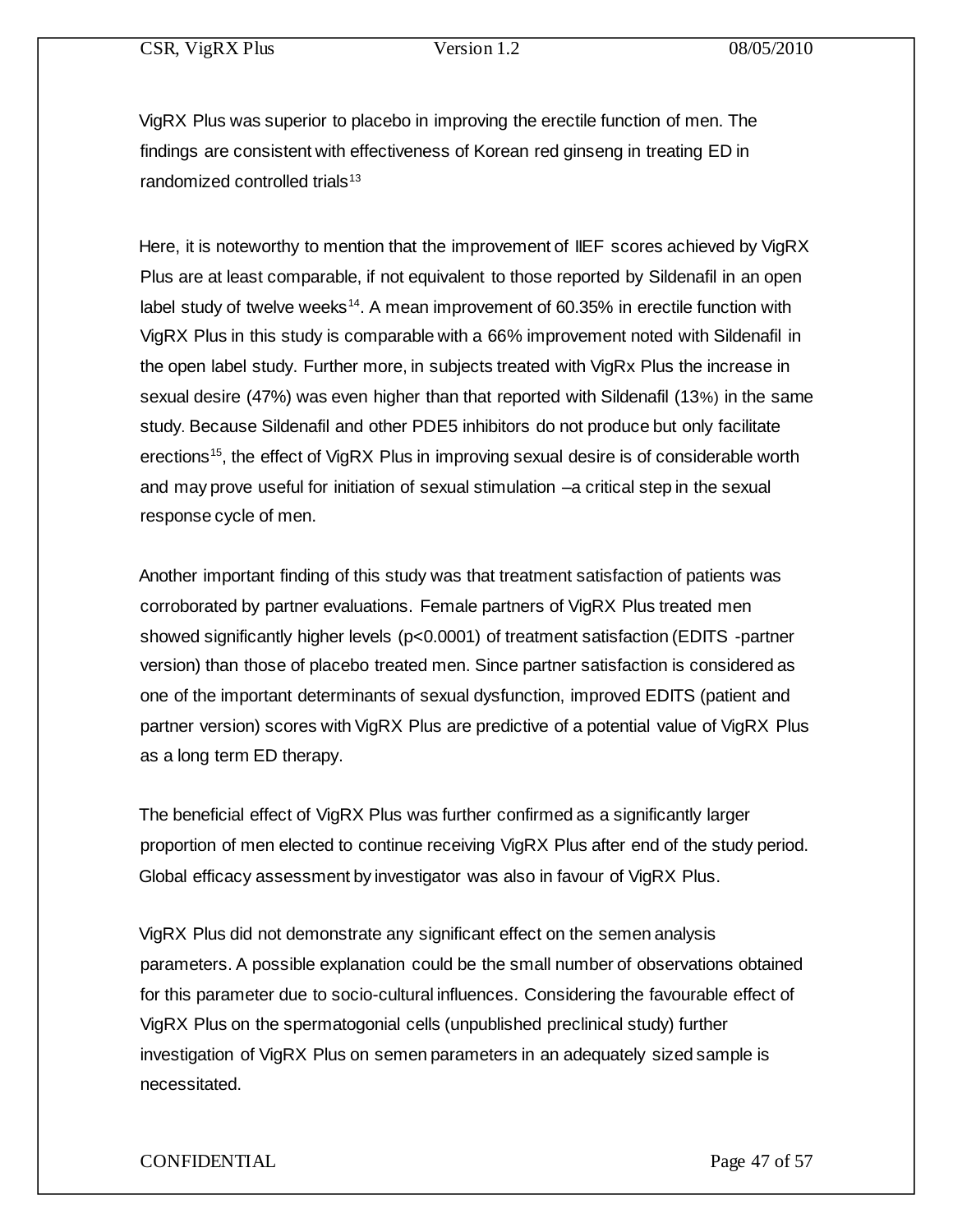Sexual disorders in males, especially erectile dysfunction and decreased libido, have often been investigated for their relationship with testosterone- the male hormone. Despite the well-established role of testosterone in enhancing libido, its exact contribution to erections in men remains unclear 16 . VigRX Plus in this study showed an improvement in erectile function scores and a concurrent increase in libido but without any significant change in the serum testosterone levels. It could be therefore inferred upon that effect of VigRX Plus is not due to any testosterone mediated mechanism. Besides, the evidence of a Rho-kinase inhibiting activity in an in vitro assay as mentioned earlier in this report, suggests a potential mechanism for this product and its evaluation in future studies.

Safety of VigRX Plus as demonstrated in this study is desirable in the event of concerns with current pharmacological therapies. Although Sildenafil and other PDE5 inhibitors are effective and well tolerated in the treatment of most patients with ED, patients taking nitrate medications and /or certain alpha-blockers cannot take selected PDE5 inhibitors. With no major adverse effects attributable to VigRX Plus in this study, and no significant difference occurring in the tolerability of treatment between the two groups, VigRXPlus in this study proved to be safe in subjects with sexual dysfunction.

A limitation of this study is that it excluded patients with organic causes and risk factors of ED including vascular disease, diabetes mellitus, hypertension etc. Because most men with ED have an organic cause, the results of this study are not generalizable to a larger ED population. Thus evaluation of VigRx Plus in subjects with an underlying cause of ED is warranted in further studies.

## **Conclusion**

In conclusion, use of VigRX Plus for twelve weeks was significantly better than placebo in improving erectile function in subjects with sexual dysfunction. It was also significantly superior to placebo in improving the other aspects of sexual health such as libido, intercourse satisfaction, orgasmic function and overall satisfaction. The enhancement of sexual function was endorsed by female partners of subjects receiving VigRX Plus. VigRX Plus was safe and well tolerated in subjects with male sexual dysfunction.

## CONFIDENTIAL Page 48 of 57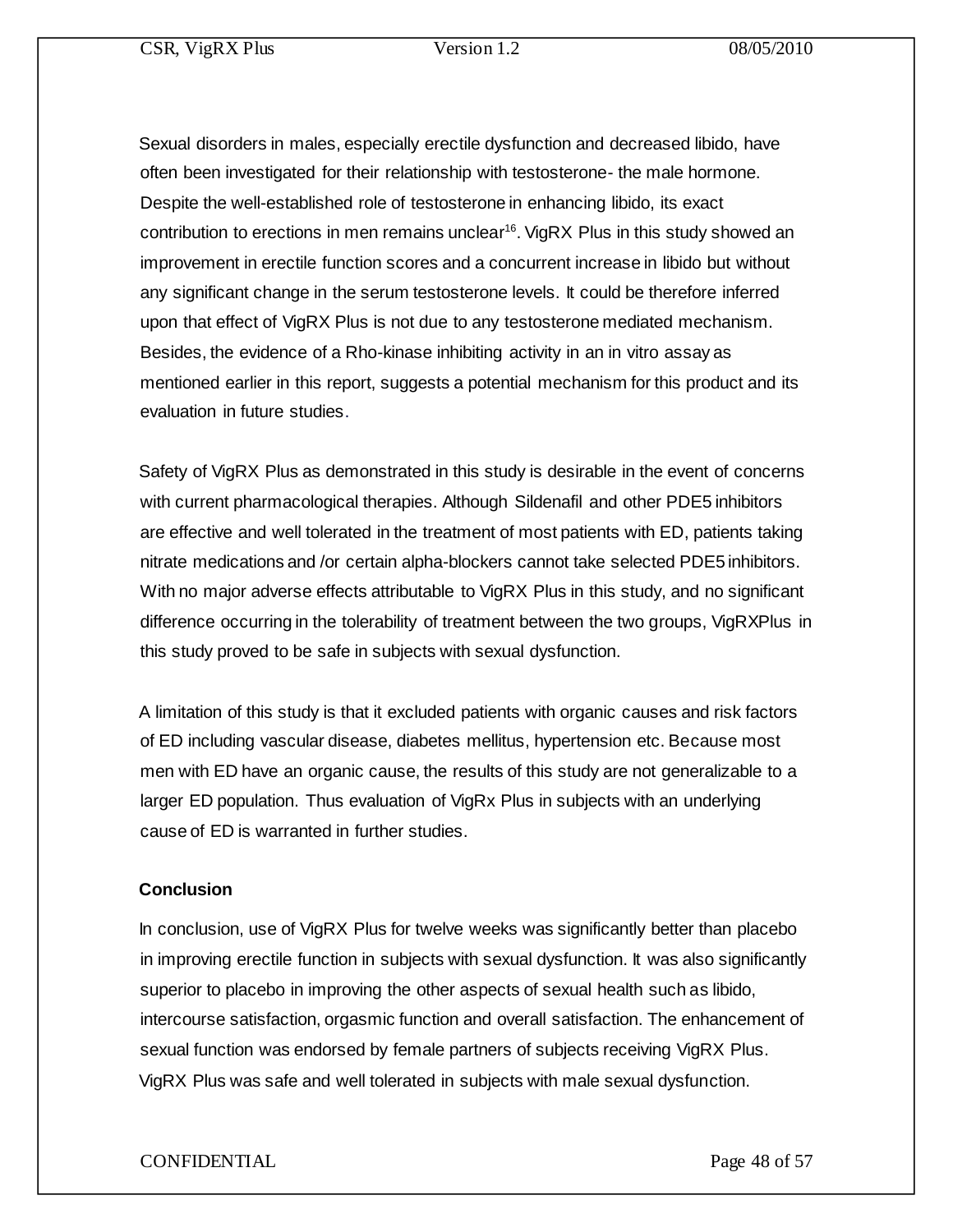\_\_\_\_\_\_\_\_\_\_\_\_\_\_\_\_\_\_\_\_\_\_\_\_\_\_\_\_

## 9 REFERENCES

- 1. Alain Gregoire ABC of sexual health BMJ. 1999 January 23; 318(7178): 245– 247.
- 2. Johannes CB, Kleinman KP, McKinlay JB. Journal of Urology. 2000;163 (2):460463. Incidence of erectile dysfunction in men 40 to 69 years old: longitudinal results from the Massachusetts Male Aging study
- 3. Segraves RT. CNS Spectr. 2003 Mar;8(3):225-9.Pharmacologic management of sexual dysfunction: benefits and limitations
- 4. Leiblum SR. After sildenafil: bridging the gap between pharmacologic treatment and satisfying sexual relationships. J Clin Psychiatry. 2002;63 Suppl 5:17-22; discussion 23-5).
- 5. Peter H.C. Lim, P. Moorthy, Kenneth G.F.Benton. The Clinical Safety of Viagra. Annals of the New York Academy of Sciences Volume 962 Issue Nitric Oxide: Novel sections, deleterious effects, and clinical potential. Pages 378 – 388.
- 6. Helen V Danesh-Meyer, Leonard A Levin, Erectile dysfunction drugs and risk of anterior ischaemic optic neuropathy: casual or causal association? Br J Ophthalmol 2007;91:1551-1555.
- 7. Y. Smitasiri, P. D'Souza, J. Neal-Kababick, A. G. Schauss*.* The Open Natural Products Journal 2010,pp.10-19 (10) Volume 3, ISSN:1874-8481
- 8. R.Rosen, A.Riley, G.Wagner, I.Osterloh, J.Kirkpatrick, A.Mishra. The international index of erectile function (IIEF): a multidimensional scale for assessment of erectile dysfunction.*Urology*, Volume 49, Issue 6, Pages 822-830
- 9. Althof et al .EDITS Development of questionnaires for evaluating satisfaction with treatments for erectile dysfunction. UROLOGY *53 (4), 1999*
- 10. T Mostafa, *International Journal of Impotence Research* 20, 530-536 (November/December 2008)
- 11. R C Rosen, J C Cappelleri and N Gendrano III The International Index of Erectile Function (IIEF): a state-of-the-science review International Journal of Impotence Research August 2002, Volume 14, Number 4, Pages 226-244

CONFIDENTIAL Page 49 of 57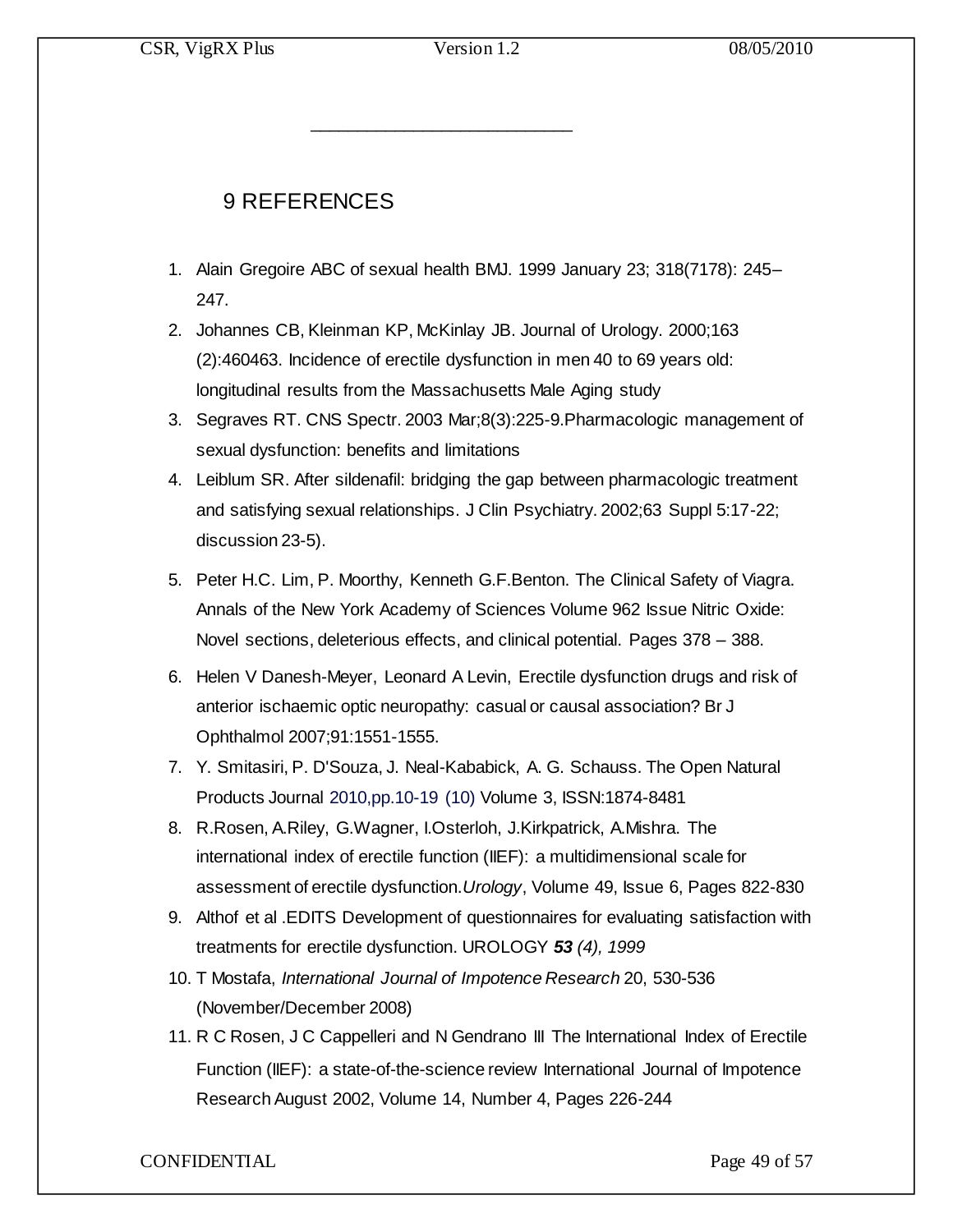- 12. Jacob Rajfer, MD, Thomas Magee, PhD, and Nestor Gonzalez-Cadavid, PhD Future Strategies for Treating Erectile Dysfunction Rev Urol. 2002; 4(Suppl 3): S48–S53
- 13. Dai-Ja Jang, Myeong Soo Lee, Byung-Cheul Shin,Young-Cheoul Lee, and Edzard Ernst, Br J Clin Pharmacol. 2008 October; 66(4): 444–450. Red ginseng for treating erectile dysfunction: a systematic review
- 14. Leonard S. Marks, Catherine Duda, Frederick J Dorey, Maria Luz Macairan, and Paul Bryan Santos.Treatment of erectile dysfunction with Sildenafil. Urology 53 (1), 1999.
- 15. .Culley C. Carson, MD *Psychosomatic Medicine* 66:664-671 (2004) Erectile Dysfunction: Evaluation and New Treatment Options
- 16. Mikhail N. Does testosterone have a role in erectile function? Am J Med. 2006 May;119 (5):373-82.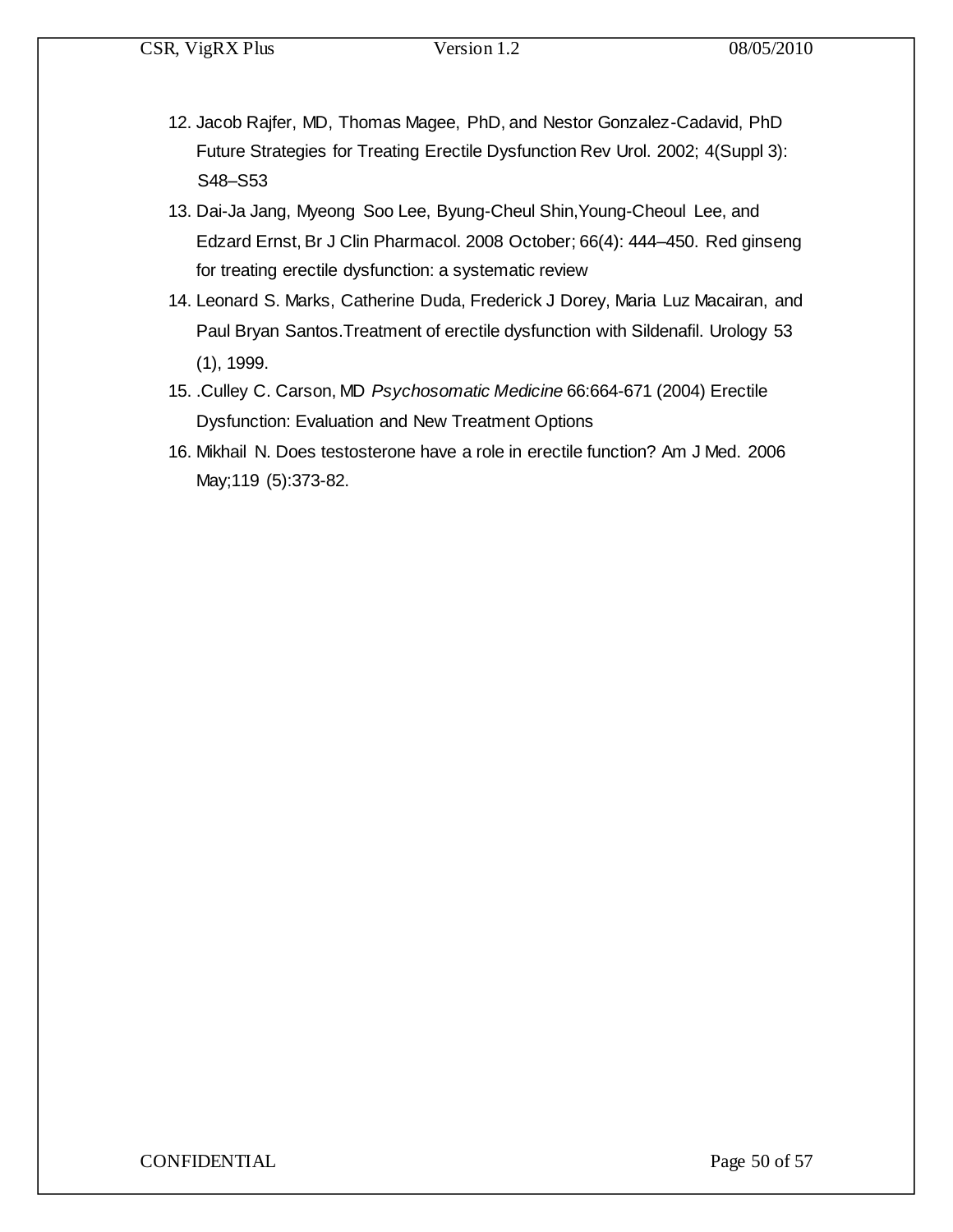## 10 APPENDICES

## **10.1 STUDY INFORMATION**

## 10.1.1 LIST OF CONCOMITANT MEDICATIONS PROHIBITED

*Medications know to cause Male Sexual Dysfunction such as:* 

## Antihypertensives & Diuretics:

Hydrochlorothiazide, Furosemide, Bumetanide, Methyldopa, Clonidine, Guanabenz, Guanfacine,Verapamil, Nifedipine, Hydralazine, Enalapril, Lisinopril, Metoprolol, Propranolol, Atenolol, Losartan,Spironolactone etc Antidepressants, anti-anxiety drugs and antiepileptic drugs Fluoxetine, Sertraline, Amitriptyline, Amoxipine, Clomipramine, Nortriptyline Phenelzine, Chlordiazepoxide, Clorazepate, Diazepam, Imipramine, Lorazepam, Oxazepam, Phenytoin. Antihistamines Diphenhydramine, Hydroxyzine, Meclizine, Promethazine Non-steroidal anti-inflammatory drugs Naproxen, Indomethacin Parkinson's disease medications Biperiden, Benztropine, Trihexyphenidyl, Procyclidine, Bromocriptine, Levodopa Antiarrythmics :Digoxin Disopyramide (Norpace) Histamine H2-receptor antagonists Cimetidine, Nizatidine OHA- Pioglitazone Anti-

androgens (ketoconazole, spironolactone)

## 10.1.2 DEFINITION OF SERIOUS ADVERSE EVENT

A serious adverse is defined as an adverse event which:

- results in death
- is life threatening
- requires in patient hospitalization or prolongation of hospitalization
- results in permanent or persistently significant disability
- is a congenital anomaly or birth defect

## 10.1.3 IIEF QUESTIONNAIRE

| Question | Response |  |
|----------|----------|--|
|----------|----------|--|

CONFIDENTIAL Page 51 of 57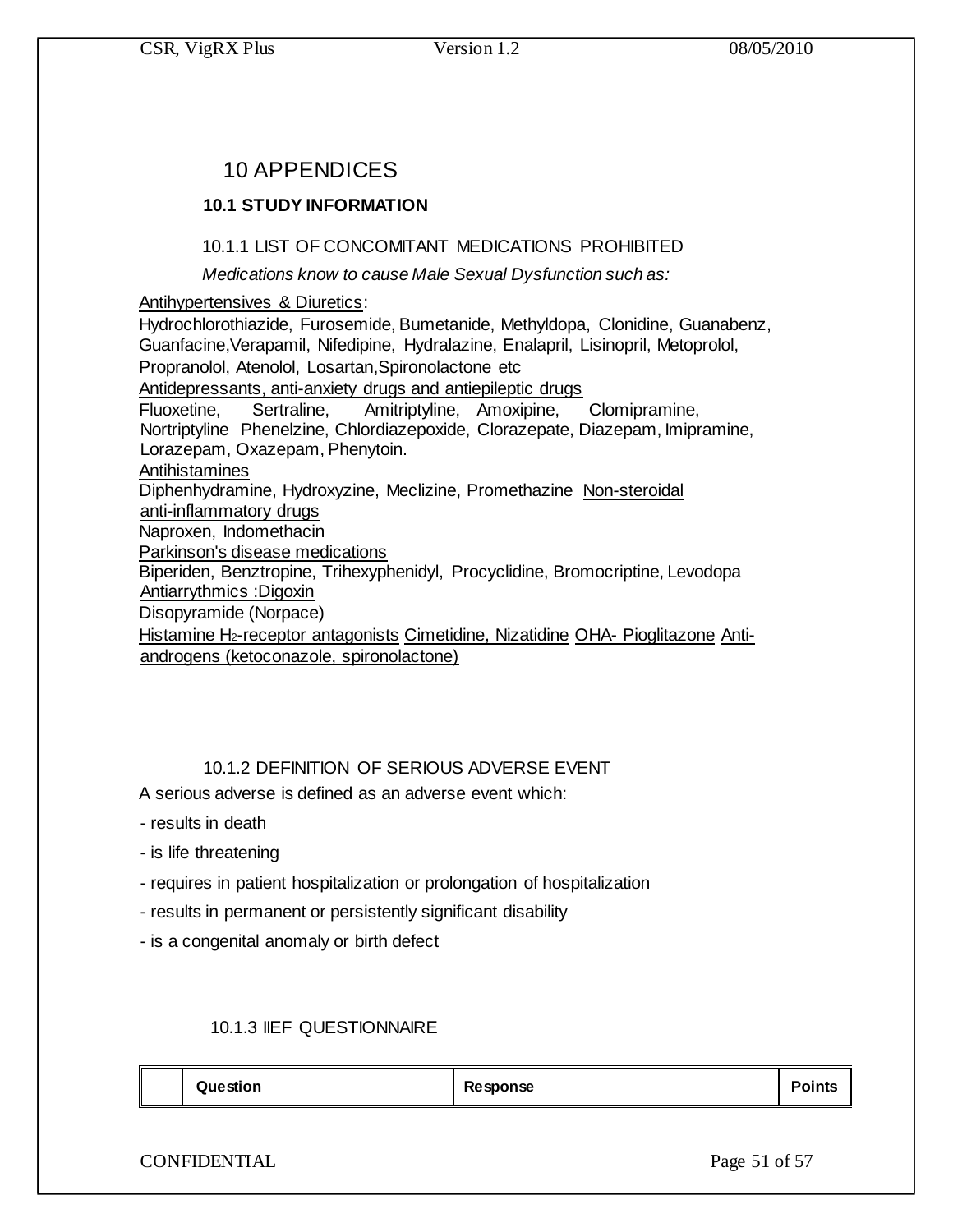|                                     | <b>Erectile function</b>                                            |                                            |                           |
|-------------------------------------|---------------------------------------------------------------------|--------------------------------------------|---------------------------|
|                                     | 1 How often were you able to get                                    | no sexual activity                         | 0                         |
| an erection during sexual activity? |                                                                     | almost never or never                      | 1                         |
|                                     |                                                                     | a few times (much less than half the time) | $\overline{2}$            |
|                                     |                                                                     | sometimes (about half the time)            | $\overline{3}$            |
|                                     |                                                                     | Most times (much more than half the time)  | $\overline{\mathbf{4}}$   |
|                                     |                                                                     | almost always or always                    | 5                         |
|                                     | 2 When you had erections with                                       | no sexual activity                         | 0                         |
|                                     | sexual stimulation, how often were                                  | almost never or never                      | 1                         |
|                                     | your erections hard enough for                                      | a few times (much less than half the time) | $\overline{2}$            |
|                                     | penetration?                                                        | sometimes (about half the time)            | 3                         |
|                                     |                                                                     | Most times (much more than half the time)  | $\overline{\mathbf{4}}$   |
|                                     |                                                                     | almost always or always                    | $\overline{5}$            |
|                                     | 3 When you attempted sexual                                         | did not attempt intercourse                | $\mathbf 0$               |
|                                     | intercourse, how often were you                                     | almost never or never                      | 1                         |
|                                     | able to penetrate (enter) your                                      | a few times (much less than half the time) | $\overline{2}$            |
|                                     | partner?                                                            | sometimes (about half the time)            | 3                         |
|                                     |                                                                     | Most times (much more than half the time)  | $\overline{\mathbf{4}}$   |
|                                     |                                                                     | almost always or always                    | $\overline{5}$            |
|                                     | 4 During sexual intercourse, how                                    | did not attempt intercourse                | 0                         |
|                                     | often were you able to maintain                                     | almost never or never                      | $\mathbf{1}$              |
|                                     | your erection after you had                                         | a few times (much less than half the time) | $\boldsymbol{2}$          |
|                                     | penetrated (entered) your partner?                                  | sometimes (about half the time)            | 3                         |
|                                     |                                                                     | Most times (much more than half the time)  | $\overline{4}$            |
|                                     |                                                                     | almost always or always                    | 5                         |
|                                     | 5 During sexual intercourse, how                                    | did not attempt intercourse                | $\mathbf 0$               |
|                                     | difficult was it to maintain your                                   | extremely difficult                        | 1                         |
|                                     | erection to completion of                                           | very difficult                             | $\overline{2}$            |
|                                     | intercourse?                                                        | difficult                                  | 3                         |
|                                     |                                                                     | slightly difficult                         | $\overline{\mathbf{4}}$   |
|                                     |                                                                     | not difficult                              | $\overline{5}$            |
|                                     |                                                                     | very low or none at all                    | 1                         |
|                                     | 6 How do you rate your confidence<br>that you could get and keep an | Low                                        | $\overline{\mathbf{c}}$   |
|                                     | erection?                                                           | moderate                                   | 3                         |
|                                     |                                                                     | High                                       | 4                         |
|                                     |                                                                     | very high                                  | 5                         |
|                                     | <b>Intercourse Satisfaction</b>                                     |                                            |                           |
| 7                                   | How many times have you attempted                                   | no attempts                                | 0                         |
|                                     | sexual intercourse?                                                 | 1-2 attempts                               | $\mathbf{1}$              |
|                                     |                                                                     | 3-4 attempts                               | $\overline{2}$            |
|                                     |                                                                     | 5-6 attempts                               | $\ensuremath{\mathsf{3}}$ |
|                                     |                                                                     | 7-10 attempts                              | $\overline{\mathbf{4}}$   |
|                                     |                                                                     | $>= 11$ attempts                           | $\overline{5}$            |
| 8                                   |                                                                     | did not attempt intercourse                | $\boldsymbol{0}$          |
|                                     |                                                                     | almost never or never                      | 1                         |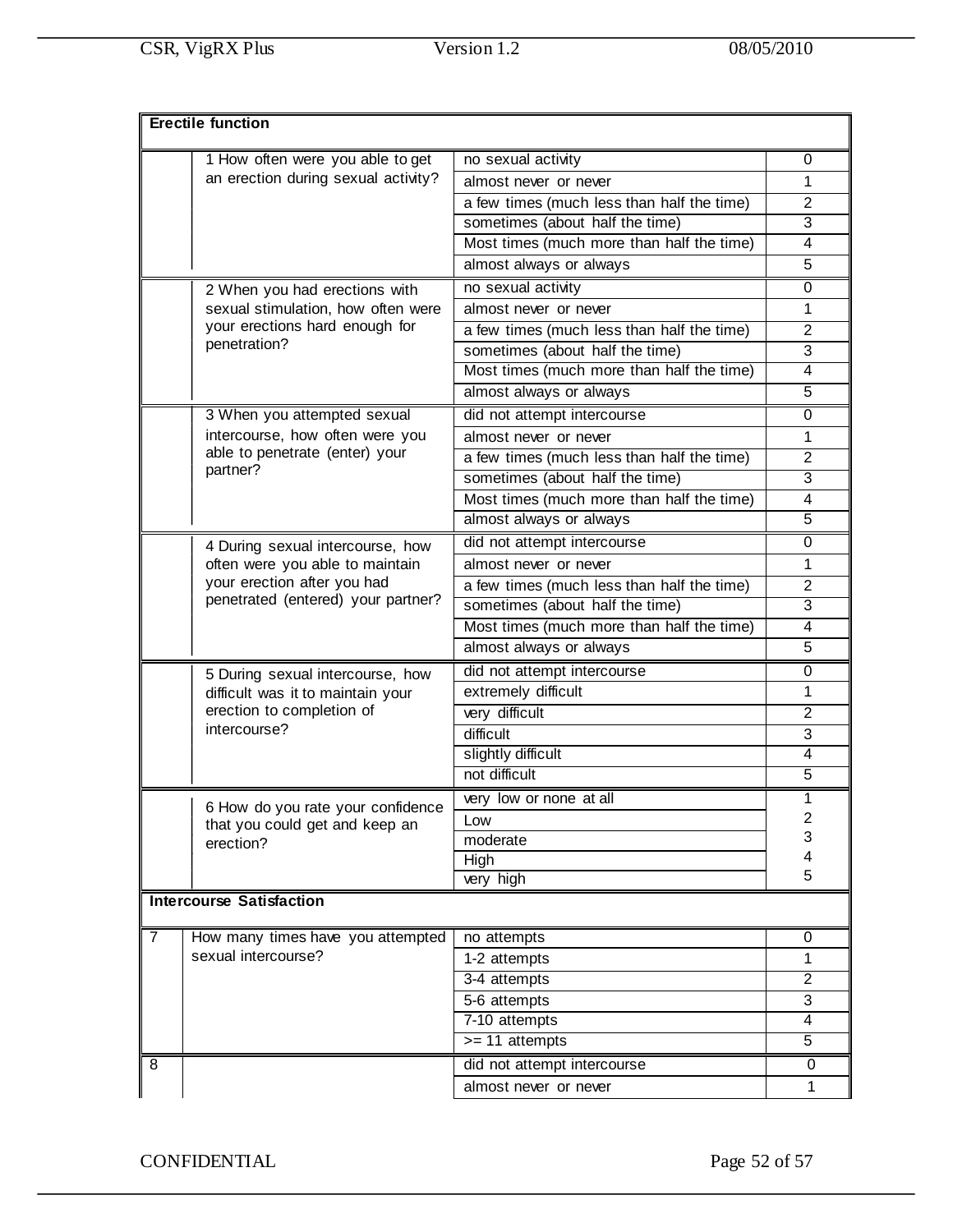|                                  | When you attempted sexual<br>a few times (much less than half the time) |                                              | $\overline{2}$ |
|----------------------------------|-------------------------------------------------------------------------|----------------------------------------------|----------------|
|                                  | intercourse, how often was it                                           | sometimes (about half the time)              | $\overline{3}$ |
|                                  | satisfactory for you?                                                   | most times (much more than half the time)    | $\overline{4}$ |
|                                  |                                                                         | almost always or always                      | 5              |
| 9                                |                                                                         | no intercourse                               | 0              |
| How much have you enjoyed sexual |                                                                         | no enjoyment                                 | $\mathbf{1}$   |
|                                  | intercourse?                                                            | not very enjoyable                           | $\overline{2}$ |
|                                  |                                                                         | fairly enjoyable                             | 3              |
|                                  |                                                                         | highly enjoyable                             | 4              |
|                                  |                                                                         | very highly enjoyable                        | 5              |
|                                  | <b>Orgasmic Function</b>                                                |                                              |                |
|                                  |                                                                         | no sexual stimulation or intercourse         | 0              |
|                                  | 10 When you had sexual                                                  | simulation or                                | 1              |
|                                  | intercourse, how often did you                                          | almost never or                              |                |
|                                  | never                                                                   |                                              |                |
|                                  |                                                                         |                                              |                |
|                                  | ejaculate?                                                              | a few times (much less than half the time)   | $\overline{2}$ |
|                                  |                                                                         | sometimes (about half the time)              | 3              |
|                                  |                                                                         | most times (much more than half the          | 4              |
|                                  |                                                                         | time)                                        |                |
|                                  |                                                                         | almost always or always                      | 5              |
|                                  |                                                                         | no sexual stimulation or intercourse         | $\mathbf 0$    |
|                                  | 11 When you had sexual                                                  | stimulation or                               | 1              |
|                                  | intercourse, how often did you                                          | have almost never                            |                |
|                                  | or never                                                                |                                              |                |
|                                  |                                                                         |                                              |                |
|                                  | the feeling of orgasm or climax?                                        | a few times (much less than half the time)   | 2              |
|                                  |                                                                         | sometimes (about half the time)              | 3              |
|                                  |                                                                         | most times (much more than half the<br>time) | 4              |
|                                  |                                                                         |                                              | 5              |
|                                  | <b>Sexual Desire</b>                                                    | almost always or always                      |                |
|                                  |                                                                         |                                              |                |
|                                  |                                                                         | almost never or never                        | 1              |
|                                  | 12 How often have you felt sexual                                       |                                              | $\overline{2}$ |
|                                  | desire? a few times (much less                                          | than half the time)                          |                |
|                                  |                                                                         | sometimes (about half the time)              | 3              |
|                                  |                                                                         | most times (much more than half the time)    | 4              |
|                                  |                                                                         | almost always or always                      | 5              |
|                                  |                                                                         |                                              |                |
|                                  |                                                                         |                                              |                |
|                                  |                                                                         | very low or none at all                      | 1              |
|                                  | 13 How would you rate your level<br>of                                  |                                              | $\overline{2}$ |
|                                  | sexual desire? low                                                      |                                              |                |

CONFIDENTIAL Page 53 of 57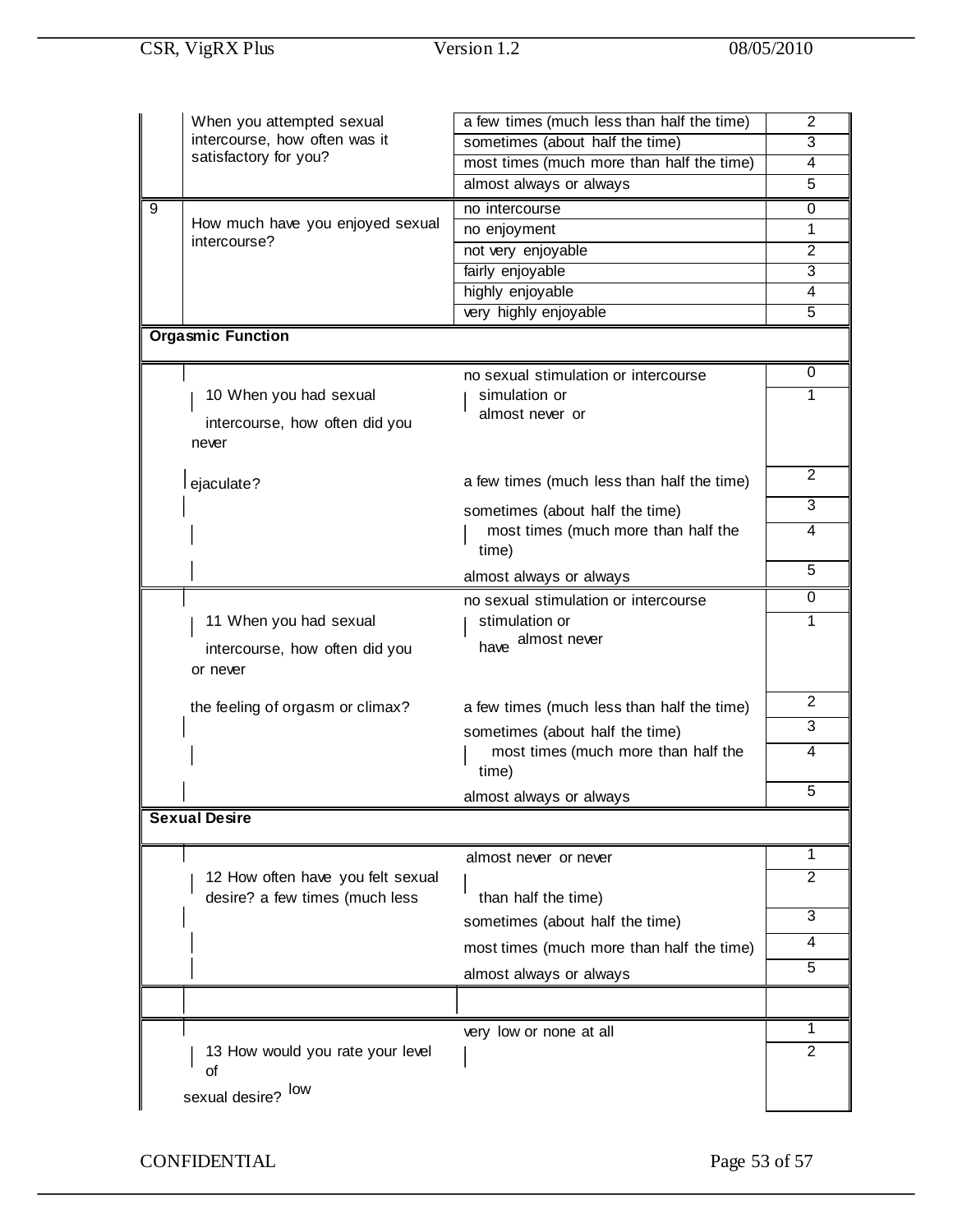|    | CSR, VigRX Plus                                                        | Version 1.2                              | 08/05/2010     |
|----|------------------------------------------------------------------------|------------------------------------------|----------------|
|    |                                                                        |                                          |                |
|    |                                                                        | moderate                                 | 3              |
|    |                                                                        | high                                     | 4              |
|    |                                                                        | very high                                | 5              |
|    | <b>Overall Satisfaction</b>                                            |                                          |                |
| 14 | How satisfied have you been with                                       | very dissatisfied                        |                |
|    | your overall sex life?                                                 | moderately dissatisfied                  | $\overline{2}$ |
|    |                                                                        | About equally satisfied and dissatisfied | 3              |
|    |                                                                        | moderately satisfied                     | 4              |
|    |                                                                        | very satisfied                           | 5              |
| 15 |                                                                        | very dissatisfied                        |                |
|    | How satisfied have you been with<br>your sexual relationship with your | moderately dissatisfied                  | $\mathfrak{p}$ |
|    | partner?                                                               | About equally satisfied and dissatisfied | 3              |
|    |                                                                        | moderately satisfied                     | 4              |
|    |                                                                        | very satisfied                           | 5              |

## **10.2 TABLES REFERRED TO BUT NOT INCLUDED IN THE TEXT**

| <b>Subject No</b>                        | <b>Reason for deviation</b>                                                                     |
|------------------------------------------|-------------------------------------------------------------------------------------------------|
| <b>Dr. Gaurang Shah</b>                  |                                                                                                 |
| <b>DM06&amp; DM07</b>                    | IP not returned on Day 28 visit                                                                 |
| DM <sub>10</sub>                         | IP not returned on Day 28 visit                                                                 |
| DM01, DM05, DM07, DM59, DM60<br>and DM61 | Extended washout period                                                                         |
| DM01, DM04, DM07 and DM62                | Delay in laboratory testing and Semen analysis                                                  |
| <b>DM08</b>                              | The subjects IP compliance calculation was 75 %<br>when calculated at Day 84                    |
| <b>DM09</b>                              | IP not returned on Day 56 visit                                                                 |
| <b>DM62</b>                              | IP not returned on Day 28 visit                                                                 |
| <b>DM03</b>                              | ECG and Semen Analysis not performed                                                            |
| <b>DM05</b>                              | Delay in laboratory testing for Day 84 visit was by<br>more than 15 days                        |
| <b>DM05</b>                              | ECG and Semen analysis not performed                                                            |
| <b>DM06</b>                              | Laboratory testing not performed for Day 84 visit                                               |
|                                          | ECG report of Day 84 is lost from the site and thus<br>no ECG reporting is mentioned in the CRF |
| DM07                                     |                                                                                                 |

#### 10.2.1 PROTOCOL DEVIATIONS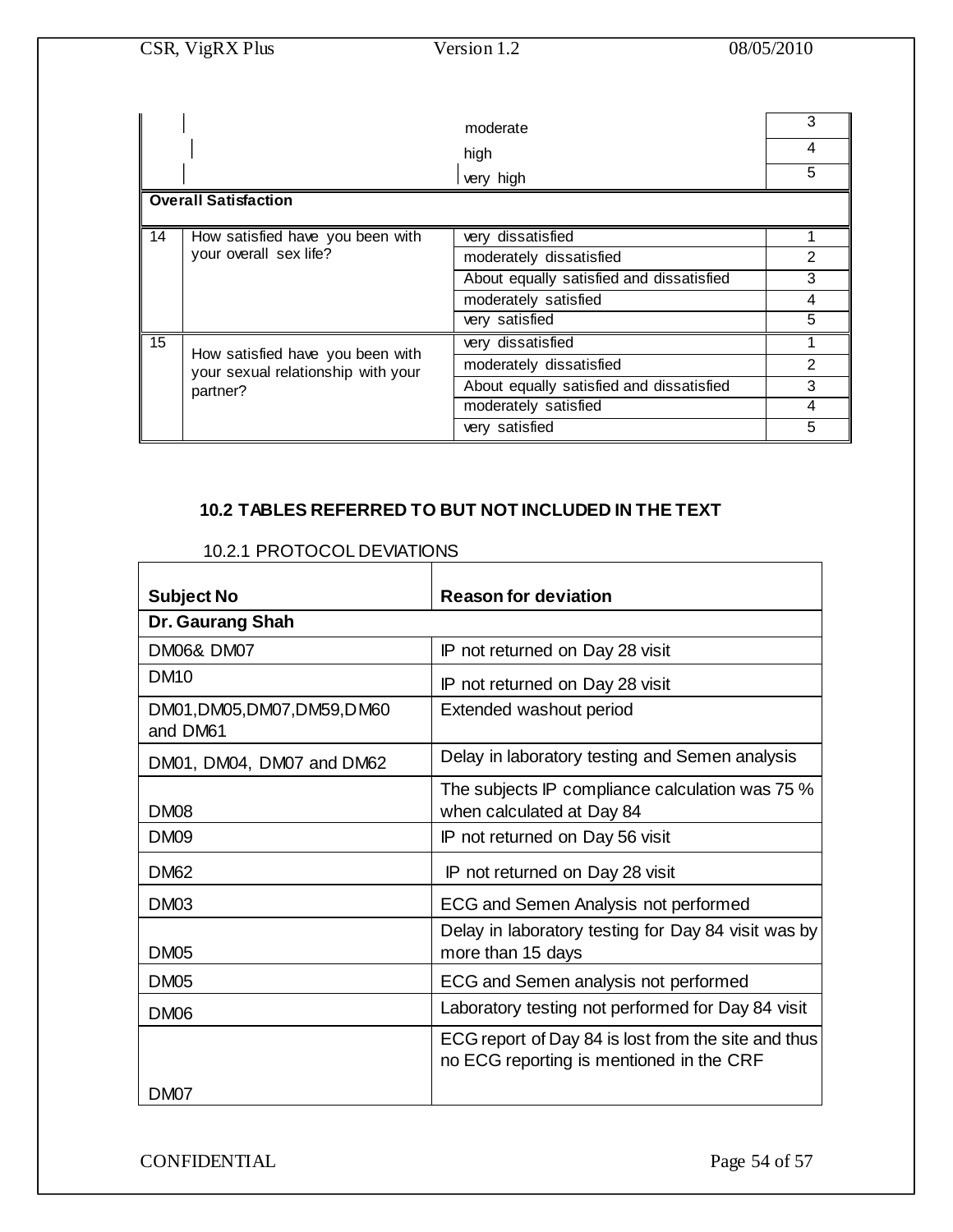| <b>DM08</b>                                                    | Semen Analysis not done for the subject                                                                                                    |
|----------------------------------------------------------------|--------------------------------------------------------------------------------------------------------------------------------------------|
| <b>DM10</b>                                                    | IP compliance as 73.80% for Day 84 visit                                                                                                   |
| <b>DM60</b>                                                    | IP compliance as 75.64% when calculated on Day<br>84 visit                                                                                 |
| DM <sub>10</sub> , DM <sub>60</sub> and DM <sub>61</sub>       | Laboratory testing not performed for Day 84 visit                                                                                          |
| <b>DM59</b>                                                    | ECG and Semen Analysis not performed                                                                                                       |
| Dr. Manoj Chaudhari                                            |                                                                                                                                            |
| <b>DM31</b>                                                    | Subject enrolled in the study with out of normal<br>range TSH levels. Accepted Lower limit - 0.245<br>units. Subject value $-$ 0.24 units. |
| <b>DM31</b>                                                    | Subject unable to give semen sample even after<br>repeated attempts.                                                                       |
| <b>DM32</b>                                                    | Semen analysis not performed                                                                                                               |
|                                                                | Semen analysis not performed.                                                                                                              |
| DM22, DM24, DM31, DM32, DM88<br>and DM47, DM57, DM67 and DM68. |                                                                                                                                            |
| Dr. Patankar                                                   |                                                                                                                                            |
| <b>DM50</b>                                                    | IP not returned on day 28 visit.                                                                                                           |
| <b>DM50</b>                                                    | Delay in Laboratory evaluation                                                                                                             |
| <b>DM50</b>                                                    | IP not returned                                                                                                                            |
| <b>DM51</b>                                                    | Delay in Laboratory evaluation                                                                                                             |
| Dr. Pensalwar                                                  |                                                                                                                                            |
| <b>DM19</b>                                                    | IP not returned on day 28 visit                                                                                                            |
| DM17, DM19, DM20, DM80, DM84                                   | IP not returned on day 28 visit                                                                                                            |
| <b>DM15</b>                                                    | IP not returned on day 56 visit                                                                                                            |
| DM11 and DM12                                                  | Day 84 visit delayed by 12 days                                                                                                            |
| DM19, DM20, DM80 and DM84.                                     | IP not returned on day 28 visit                                                                                                            |
| <b>DM16</b>                                                    | Subject reported 13 days early for Day 28 visit                                                                                            |
| Dr. Sable                                                      |                                                                                                                                            |
| DM036, DM037                                                   | Extended wash out period                                                                                                                   |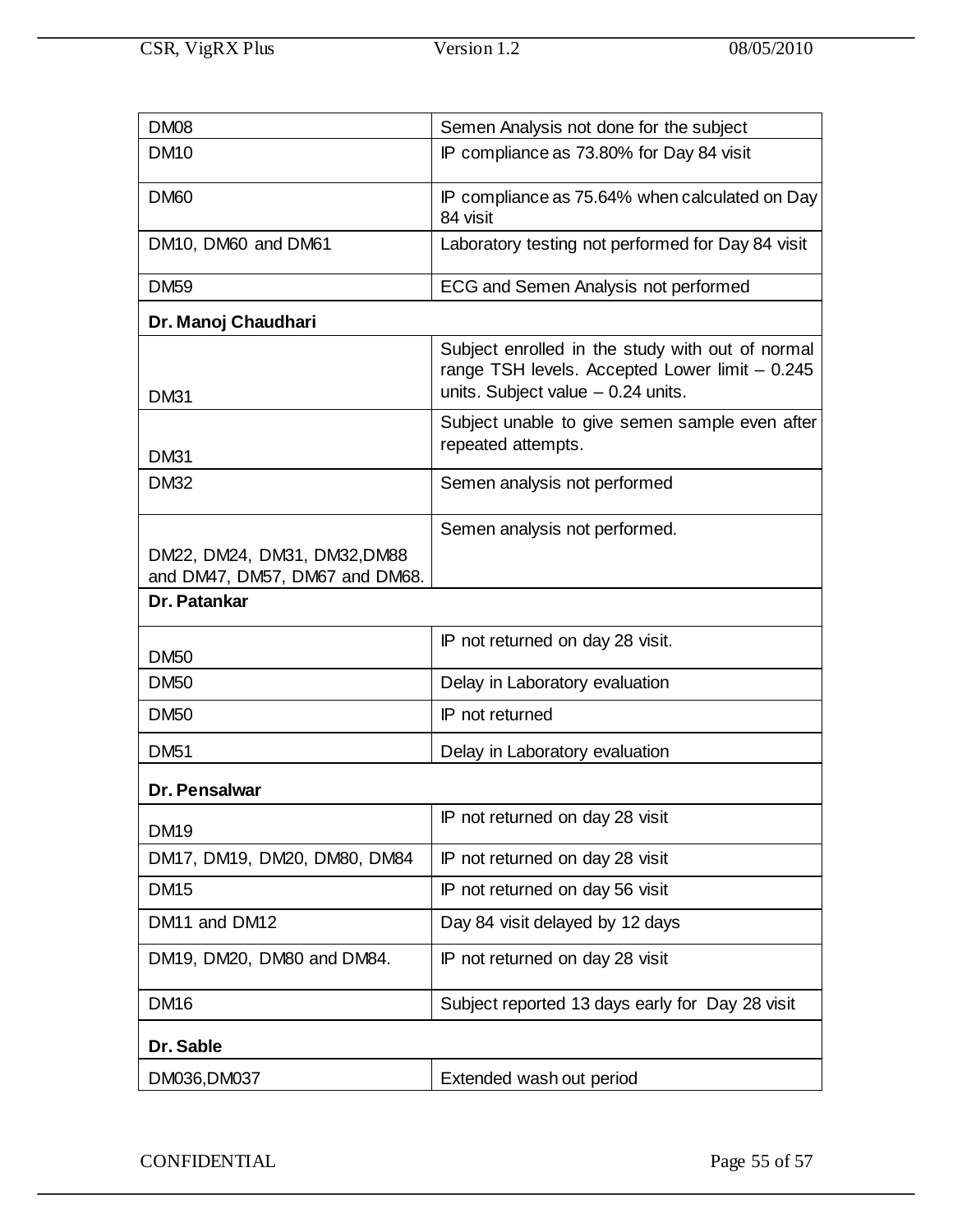| <b>DM042</b>                  | Extended wash out period                                                        |
|-------------------------------|---------------------------------------------------------------------------------|
| DM40, DM42                    | IP not returned on day 28 visit                                                 |
| DM <sub>45</sub>              | IP not returned on day 28 visit                                                 |
| DM38. DM41, DM42, DM43, DM44. | Laboratory testing was not done within $+3$ or $-3$<br>days of scheduled visit. |
| DM45                          | Laboratory testing for Day 84 visit                                             |

#### 10.2.2 LISTING OF PATIENTS RECEIVING INVESTIGATIONAL PRODUCT

| ID          | Initials                  |
|-------------|---------------------------|
| <b>DM02</b> | <b>RDS</b>                |
| DM04        | TSP                       |
| DM05        | <b>RSC</b>                |
| <b>DM08</b> | ASS                       |
| <b>DM11</b> | SMS                       |
| <b>DM12</b> | <b>PMV</b>                |
| <b>DM13</b> | SAS                       |
| <b>DM14</b> | <b>MFS</b>                |
| <b>DM18</b> | <b>DNK</b>                |
| DM19        | <b>VBK</b>                |
| <b>DM21</b> | RCT                       |
| <b>DM23</b> | <b>SNR</b>                |
| DM25        | MMT                       |
| <b>DM28</b> | AMP                       |
| <b>DM30</b> | PKP                       |
| <b>DM31</b> | <b>RRW</b>                |
| <b>DM33</b> | <b>CKR</b>                |
| DM39        | ADB                       |
| <b>DM40</b> | <b>MUM</b>                |
| <b>DM41</b> | <b>NBG</b>                |
| DM42        | <b>RBB</b>                |
| <b>DM46</b> | <b>NMM</b>                |
| DM49        | <b>HPM</b>                |
| DM54        | <b>NJP</b>                |
| <b>DM57</b> | UAK                       |
| DM59        | <b>IFG</b>                |
| DM62        | DBG                       |
| DM64        | $\overline{\mathrm{DGP}}$ |
| DM67        | SSN                       |
| <b>DM68</b> | SDL                       |
| <b>DM70</b> | <b>AKG</b>                |
| DM71        | YVZ                       |
| <b>DM74</b> | <b>PVM</b>                |
| <b>DM80</b> | <b>JBC</b>                |

CONFIDENTIAL Page 56 of 57